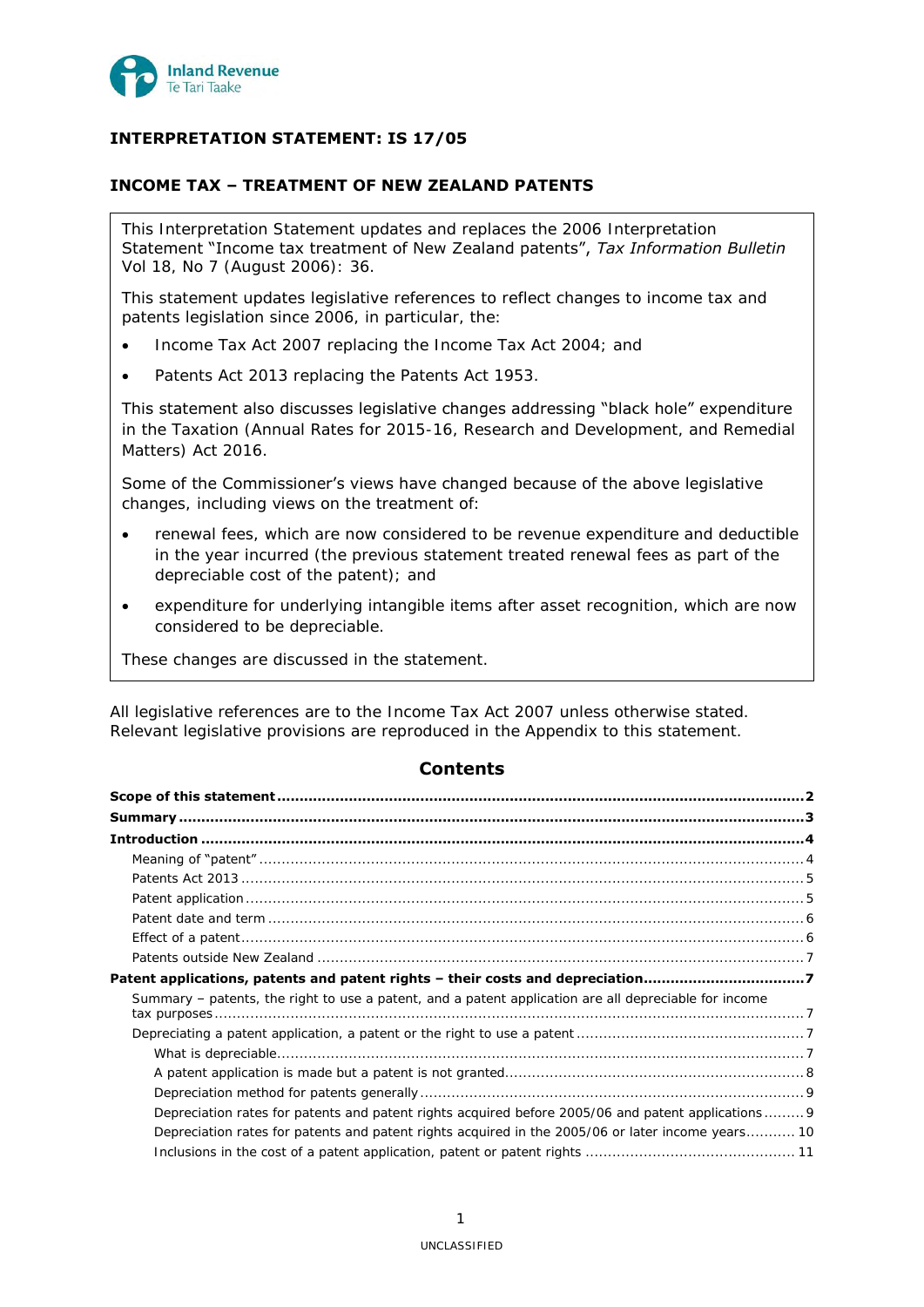

| Whether speculative patent applications, patents or the rights to use a patent are recognised as     |  |
|------------------------------------------------------------------------------------------------------|--|
|                                                                                                      |  |
|                                                                                                      |  |
|                                                                                                      |  |
|                                                                                                      |  |
| Derecognition and the subsequent disposal or re-recognition of non-depreciable intangible assets 13  |  |
| Deductions allowable for expenditure incurred in devising an invention only to extent of total       |  |
|                                                                                                      |  |
|                                                                                                      |  |
|                                                                                                      |  |
|                                                                                                      |  |
|                                                                                                      |  |
|                                                                                                      |  |
|                                                                                                      |  |
|                                                                                                      |  |
| Proceeds and allowable deductions on the sale of patent rights or a patent application  19           |  |
|                                                                                                      |  |
|                                                                                                      |  |
| Timing of allowable deductions on the sale of a patent application, a patent or patent rights        |  |
| Timing of allowable deductions on the sale of a patent application, a patent or patent rights, being |  |
|                                                                                                      |  |
|                                                                                                      |  |
| Example 1: Operation of s EE 18B - expenditure for underlying items of intangible property 21        |  |
|                                                                                                      |  |
| Example 3: How depreciation is calculated and what happens when a patent is not renewed  22          |  |
| Example 4: How depreciation is calculated if a patent application with complete specification is     |  |
| Example 5: How depreciation is calculated when the patent or patent rights are purchased from        |  |
|                                                                                                      |  |
|                                                                                                      |  |
|                                                                                                      |  |
| Example 9: Research and development expenses incurred in devising an invention  29                   |  |
|                                                                                                      |  |
|                                                                                                      |  |
|                                                                                                      |  |
|                                                                                                      |  |
|                                                                                                      |  |

# <span id="page-1-0"></span>**Scope of this statement**

1. This statement covers the income tax treatment of New Zealand patent applications, patents and patent rights, particularly:

- $\bullet$  their costs and depreciation (see [\[36\]](#page-6-5)-[\[72\]](#page-10-3));
- research and development (R&D) expenditure (see [\[73\]](#page-11-4)–[\[97\]](#page-14-3));
- patent maintenance and renewal fees (see [\[98\]](#page-14-4)–[\[107\]](#page-15-2));
- legal fees incurred in defending or attacking a patent (see [\[108\]](#page-15-3)–[\[129\]](#page-18-5));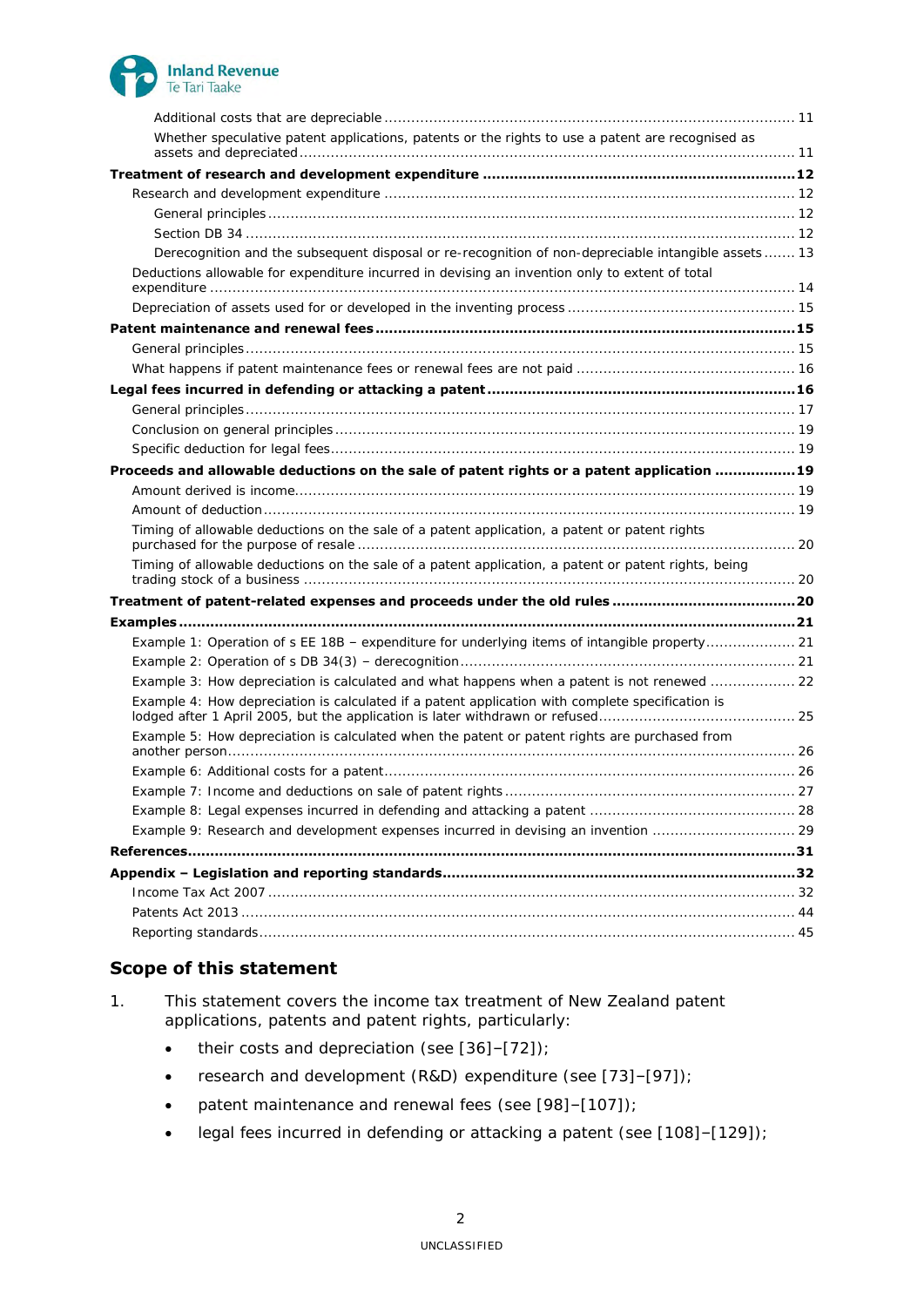

- proceeds and allowable deductions on the sale of patent rights or a patent application (see [\[130\]](#page-18-6)–[\[139\]](#page-19-3)); and
- patent-related expenses and proceeds under the old legislative rules, which still apply in some circumstances (see [\[140\]](#page-19-4) and [\[141\]](#page-19-5)).
- 2. This statement does not cover the income tax treatment of patents filed outside of New Zealand.

# <span id="page-2-0"></span>**Summary**

3. This statement makes a number of conclusions relating to the income tax treatment of New Zealand patents. The major conclusions are summarised below.

# *"Patent" means the legal rights obtained from the grant of that patent*

4. References in the legislation to a "patent" refer to the legal rights that the owner of the patent obtains from the grant of that patent. In the case of New Zealand patents, these are the legal rights obtained as the result of a patent granted under the Patents Act 2013 (Patents Act) (or its predecessor, the Patents Act 1953).

# *Other intellectual property rights are not patent rights*

5. Other intellectual property rights are not patent rights.

## *Legal, administrative and some other costs incurred in applying for a patent are depreciable*

- 6. Depreciable patent costs include:
	- the legal and administrative costs incurred in applying for the patent;
	- additional costs incurred for a patent (s EE 19); and
	- expenditure incurred for underlying intangible items (s EE 18B).

## *Tax treatment of research and development expenditure varies*

- 7. The treatment of expenditure on R&D for tax purposes will be in accordance with:
	- $\bullet$  ss BD 2 and DA 1 to DA 4;
	- s DB 33 for scientific research; and
	- ss DB 34 and DB 35 for other R&D, if the taxpayer complies with the requirements of the relevant reporting standard and chooses to apply these sections.

## *Patent renewal and maintenance fees are revenue in nature and deductible*

8. Patent renewal and maintenance fees are revenue in nature and deductible for income tax purposes in the year they are incurred.

## *Legal expenses incurred in defending or attacking a patent are generally revenue in nature, so are deductible*

9. Legal expenses incurred in defending or attacking a patent are generally revenue in nature, so are deductible. However, some legal expenses may be capital in nature (as discussed at [\[124\]](#page-17-0) and [\[125\]](#page-17-1)) and non-deductible.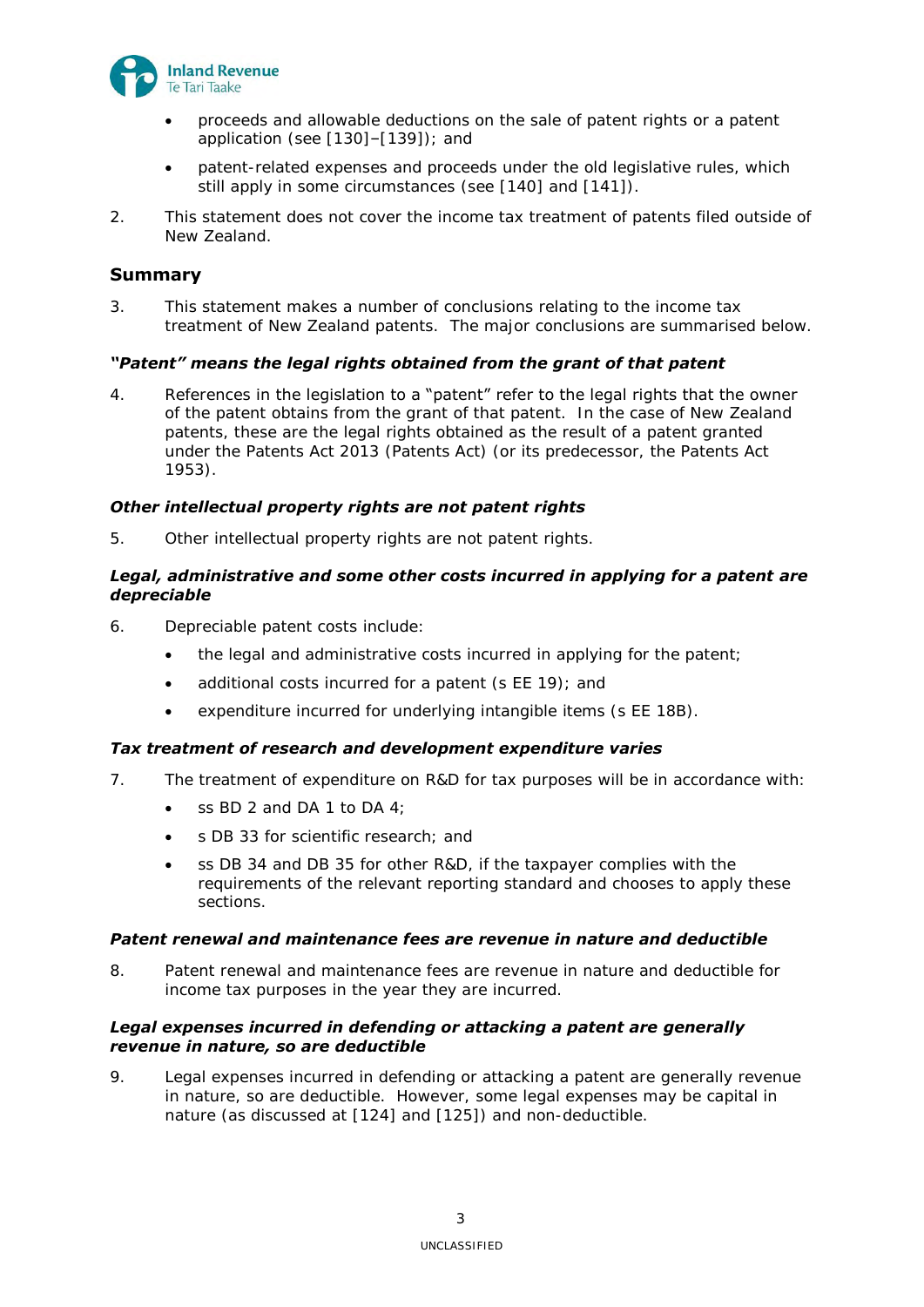

# *Deduction may be allowed where a patent application is refused or withdrawn or not lodged*

10. Where a patent application is refused or withdrawn or not lodged, the taxpayer may be allowed a deduction for expenditure they have incurred in relation to the application or intended application. This is in terms of s DB 37, which applies only if the taxpayer is not allowed a deduction for the expenditure under another provision.

## *If a person devises an invention, then disposes of the patent rights, a deduction may be allowed for the expenditure incurred*

11. If a person devises an invention and subsequently disposes of the patent rights relating to that invention, a deduction is allowed for the expenditure incurred in devising the invention. This is, in terms of s DB 38(3), to the extent that a deduction has not already been allowed under s DB 38(2) (expenditure before 1 April 1993).

# *When patent applications or rights are sold, a deduction is allowed of the total cost less total amounts of depreciation loss*

12. When patent applications or patent rights acquired on or after 1 April 1993 are sold, a deduction is allowed of the total cost to the person of those patent rights less total amounts of depreciation loss (s DB 40).

# *Amount derived from the sale of patent applications or rights is income*

- 13. An amount a person derives from the sale of patent applications (with a complete specification) or the sale of patent rights is income of the person (s CB 30).
- 14. This is despite the disposal of patent rights being the disposal of a capital item, unless it is the rare situation where the taxpayer is in the business of buying and selling patent rights. In that case, patent rights are trading stock, and their disposal is of a revenue item (amounts derived on their sale is still income). Patent rights that are trading stock are not depreciable.

# <span id="page-3-0"></span>**Introduction**

# <span id="page-3-1"></span>**Meaning of "patent"**

- 15. The Commissioner's view is that the word "patent" in the Income Tax Act refers to the rights registered, granted and protected as a patent. For New Zealand patents, these are the rights registered, granted and protected under the Patents Act. This view accords with the:
	- ordinary meaning of "patent"; and
	- text of the legislation.
- 16. The *Concise Oxford Dictionary* (12th ed, 2011) defines "patent" as particular legal rights:

**Patent** n. a government licence to an individual or body conferring a right or title for a set period, especially the sole right to exclude others from making, using, or selling an invention

- 17. The ordinary meaning of "patent" is the legal rights, granted to an applicant, to exclude others from using a particular mode of manufacture.
- 18. Although the Income Tax Act does not define "patent", the term "patent right" is defined in s YA 1: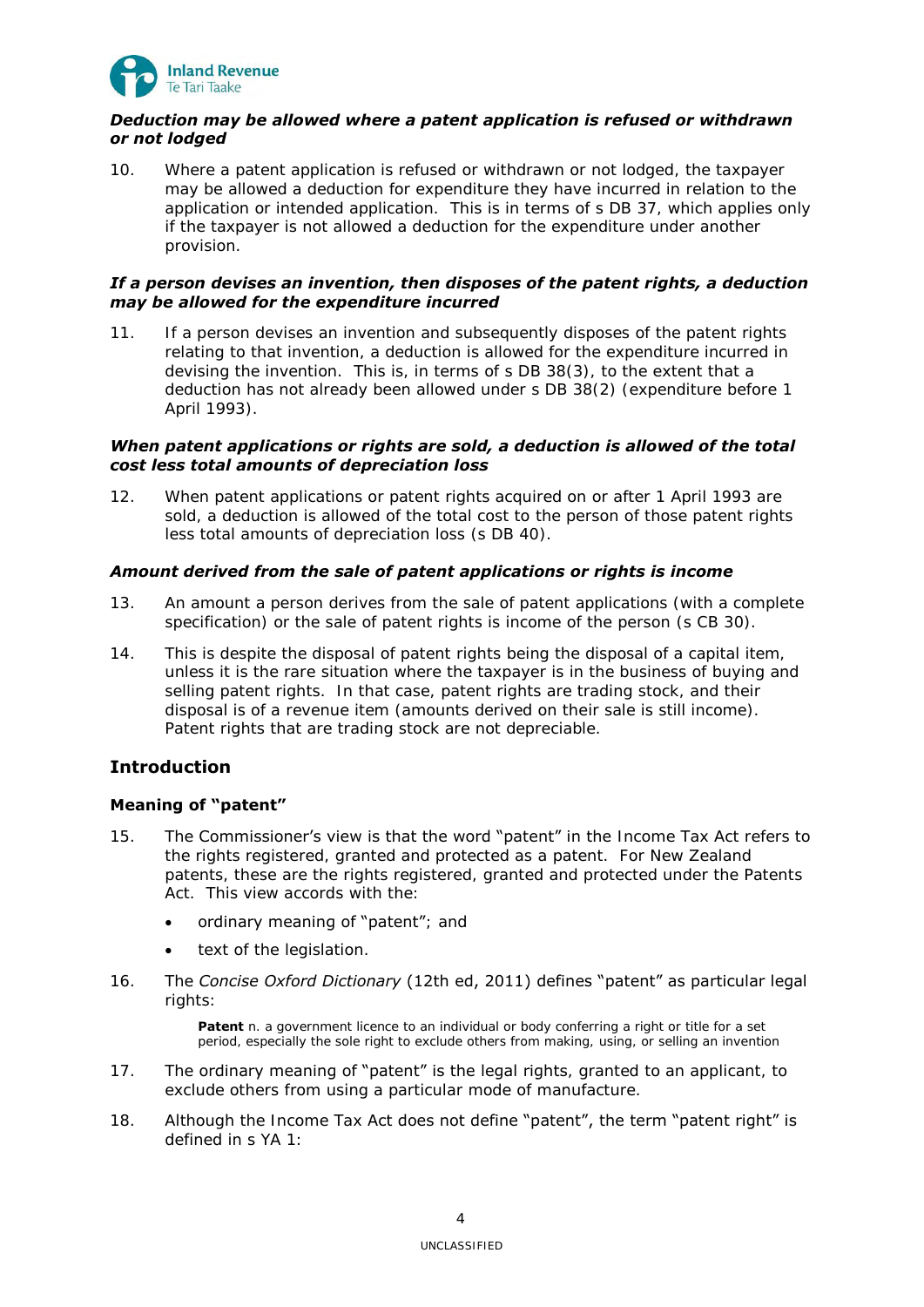

**patent right** means the right to do or authorise anything that would, but for the right, be an infringement of a patent

19. The Patents Act (s 5) distinguishes between a "patent" and a "patentable invention":

**patent** means letters patent for an invention

**patentable invention** has the meaning set out in section 14:

- 20. In terms of s 14 of the Patents Act, an invention is a **patentable invention** if it:
	- (a) is a manner of manufacture within the meaning of section 6 of the Statute of Monopolies; and
	- (b) when compared with the prior art base—
		- (i) is novel; and
		- (ii) involves an inventive step; and
	- (c) is useful; and
	- (d) is not excluded from being a patentable invention under section 15 or 16.
- 21. In the context of patents, and this statement, an invention is a manner of manufacture (an intangible asset) and not the physical manifestation of that invention (for example, a prototype or saleable article).
- <span id="page-4-2"></span>22. The Income Tax Act refers to different types of intellectual property in specific terms. For example, sch 14 distinguishes, in some detail, between types of depreciable intangible property and lists separately from other depreciable intangible property (for example, a design registration) both:
	- "a patent or the right to use a patent" (item 3); and
	- "a patent application with a complete specification lodged on or after 1 April 2005" (item 4).
- 23. A reference to a patent application in this statement is (unless otherwise indicated) to "a patent application with a complete specification lodged on or after 1 April 2005".

# <span id="page-4-0"></span>**Patents Act 2013**

- 24. In New Zealand, the Patents Act governs the granting of patents. The Intellectual Property Office of New Zealand administers the Patents Act. Under s 13 of the Patents Act, a patent may be granted for only "patentable inventions" (defined as having the meaning set out in s 14 of the Patents Act).
- 25. By preventing others from using that patented specification for a term of 20 years, the grant of a patent provides the applicant, now the "patentee", with the exclusive rights to exploit the invention (and to authorise another person to exploit the invention – see s 18 of the Patents Act) for the term of the patent.

## <span id="page-4-1"></span>**Patent application**

- 26. A patent applicant usually engages a patent attorney to file the patent application. Amongst other things, the patent attorney will search published patent specifications in the database of the Intellectual Property Office of New Zealand before the application is filed.
- 27. There are a number of ways to apply for a patent. These are:
	- An application with a provisional specification.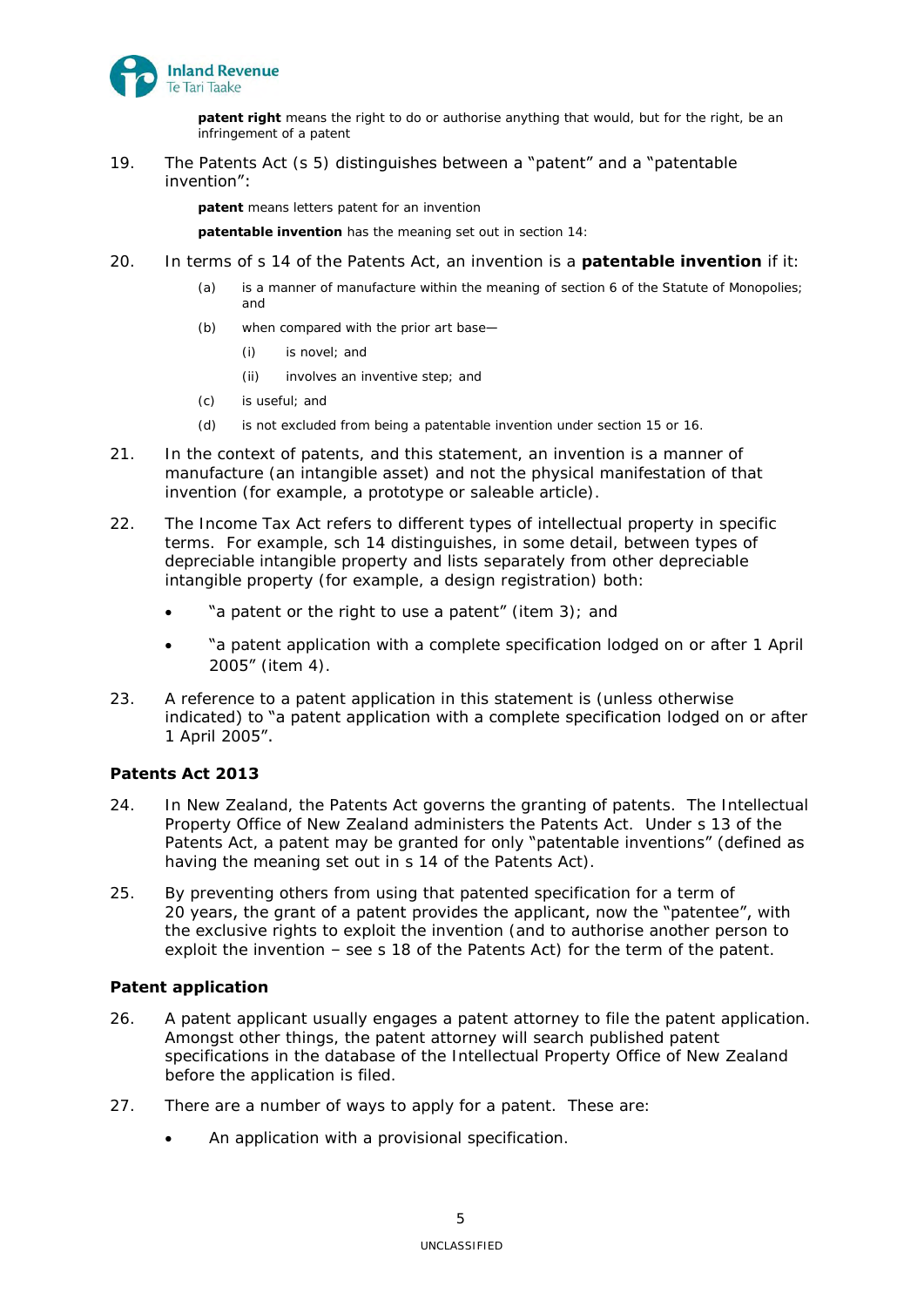

- An application with a complete specification.
- A Convention application.
- A Treaty application.
- A Divisional application.
- 28. In terms of s 36(1) of the Patents Act, every patent application must be accompanied by a complete specification or a provisional specification unless the application is a Convention application. A Convention application must be accompanied by a complete specification.
- 29. A provisional specification is a general description of the invention. A complete specification is a detailed description of the invention. If a patent application is accompanied by a provisional specification, then a complete specification must be filed within 12 months (extendable to 15 months, at the applicant's request) of the filing date of the application.
- 30. After examining the application, the Commissioner of Patents must, if satisfied on the balance of probabilities that the requirements in the Patents Act and regulations have been met, accept and publish the complete specification. If no one opposes the application, the Commissioner of Patents must grant a patent.

## <span id="page-5-0"></span>**Patent date and term**

- 31. In terms of s 103 of the Patents Act, the patent date is the:
	- filing date of the relevant complete specification; or
	- date determined under the regulations, if the regulations provide for the determination of a different date as the patent date.
- 32. Although the patent is not necessarily granted on this date, the 20-year term of the patent runs from this date. A patent is not in force until it is granted, although certain pre-grant rights are conferred under the Patents Act (see s 81 of the Patents Act) after the relevant complete specification becomes open to public inspection. As a result, the patent expires at some time less than 20 years after the patent is granted. This is in accordance with s 20 of the Patents Act, which states that the term of every patent is 20 years from the patent date.

## <span id="page-5-1"></span>**Effect of a patent**

- 33. Following the grant of a patent, a patentee, as the patent holder, may commercially exploit the invention (or authorise another person to exploit the invention) for the term of the patent (up to 20 years). The term "exploit" is defined in s 18(2) of the Patents Act. The patentee has a number of options to exploit the invention, including:
	- licensing the patent rights to a third person (permitting that person to manufacture the patented article or use the patented process in return for a royalty);
	- using the patented process themselves or by merely retaining the patent rights; or
	- selling or assigning the patent rights to a third person to exploit similarly.

In each case, the holder of the patent rights can exclude others from exploiting the particular patented invention.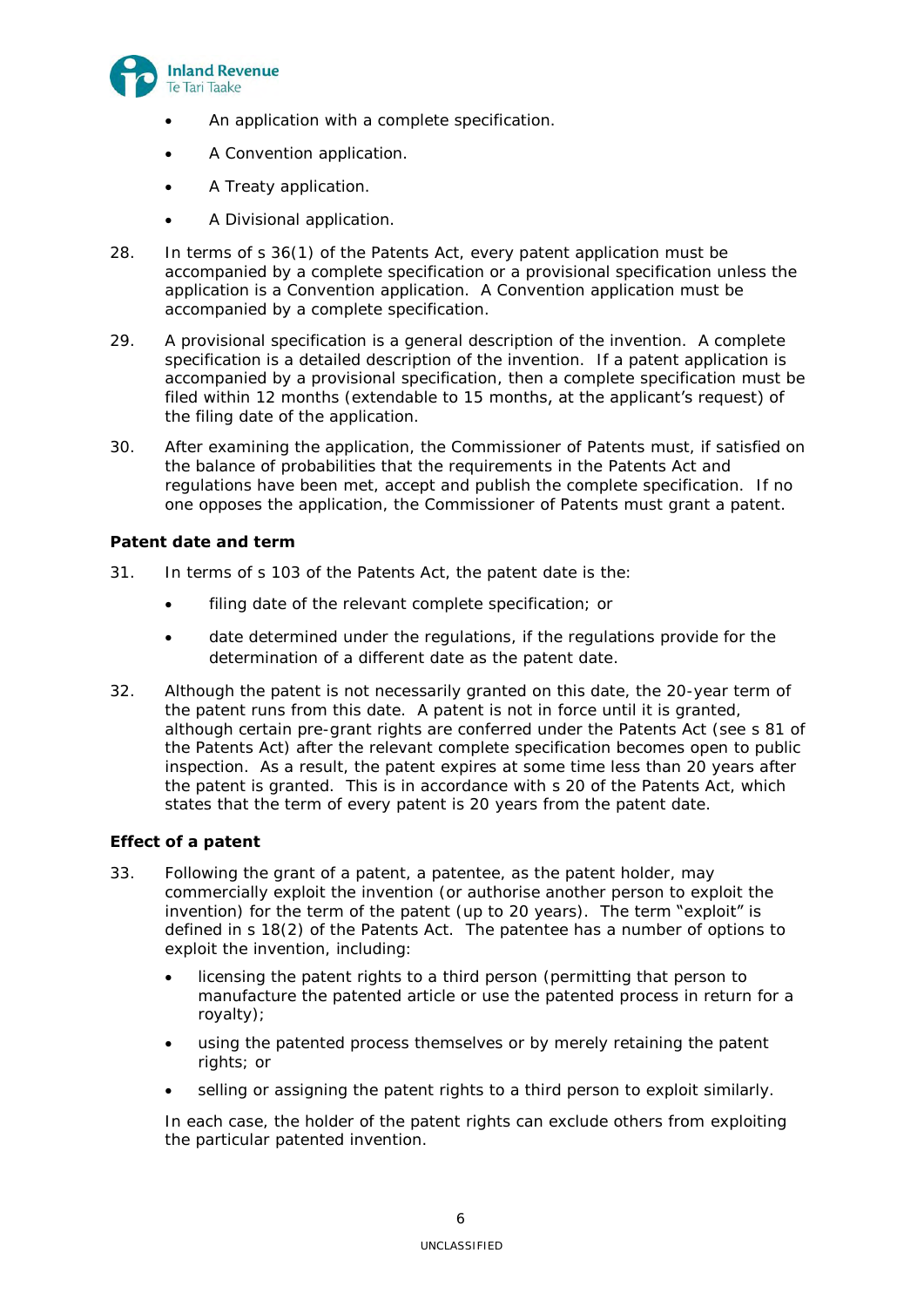

# <span id="page-6-0"></span>**Patents outside New Zealand**

- 34. The Patents Act governs patents registered and applicable for use in New Zealand. Patents can also be registered in other countries, and the legislation in any particular country may give the patentee rights to exploit the invention in that country.
- 35. This statement applies only to the income tax treatment of patents and patent applications applied for or granted under the Patents Act.

# <span id="page-6-1"></span>**Patent applications, patents and patent rights – their costs and depreciation**

## <span id="page-6-2"></span>**Summary – patents, the right to use a patent, and a patent application are all depreciable for income tax purposes**

- <span id="page-6-5"></span>36. Patents, the right to use a patent and a patent application are all depreciable for income tax purposes. As mentioned in [\[22\]](#page-4-2), they are all listed in sch 14 as items of depreciable intangible property.
- 37. The depreciable cost typically includes the legal and administrative costs. However, the depreciable cost can also include expenditure incurred for an underlying intangible item (for example, a method or formula giving rise to a patent), if s EE 18B is satisfied. Section EE 18B is discussed at [\[65\]](#page-10-4)–[\[67\]](#page-10-5).
- 38. The original patentee or the purchaser of the patent application, patent or patent rights may depreciate the item using the straight-line method of depreciation. Under this method, the cost of the item is spread over its legal life.
- 39. Sections EE 33 and EE 34 provide the formulas for determining the annual depreciation rate for patent applications (and patents granted before the 2005/06 income year) and patents (granted in the 2005/06 or later income years) respectively.

## <span id="page-6-4"></span><span id="page-6-3"></span>**Depreciating a patent application, a patent or the right to use a patent**

## *What is depreciable*

40. Under the Income Tax Act, "a patent or the right to use a patent" and "a patent" application with a complete specification lodged on or after 1 April 2005" are "depreciable intangible property" (s YA 1 and sch 14). Section YA 1 states:

> **depreciable intangible property** is defined in s EE 62 (Meaning of depreciable intangible property)

41. Section EE 62 states:

## **EE62 Meaning of depreciable intangible property**

*Meaning*

(1) **Depreciable intangible property** means the property listed in schedule 14 (Depreciable intangible property).

### *Criteria for listing in schedule 14*

- (2) For property to be listed in schedule 14, the criteria are as follows:
	- (a) it must be intangible; and
	- (b) it must have a finite useful life that can be estimated with a reasonable degree of certainty on the date of its acquisition.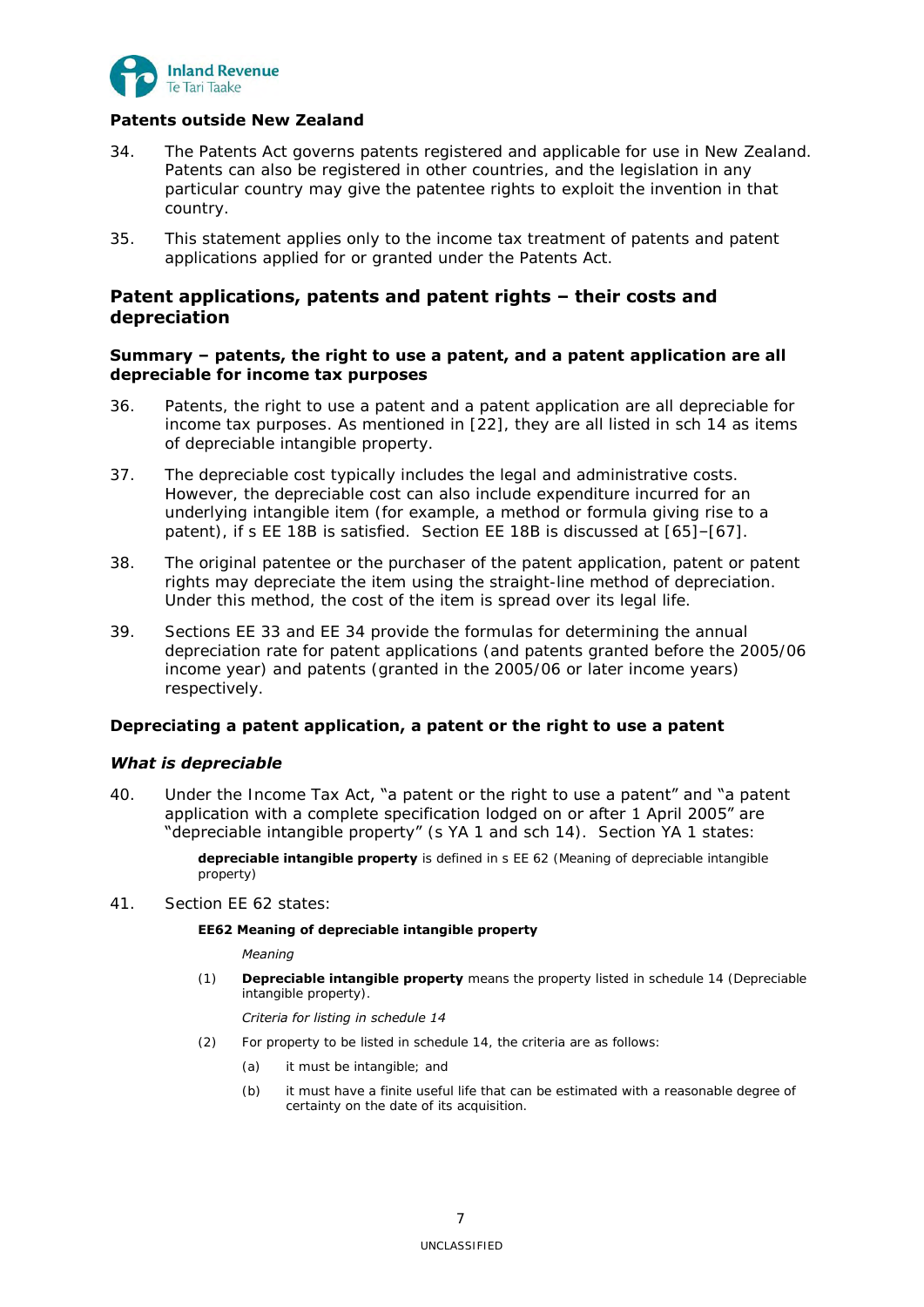

## *Schedule 14 prevails*

- (3) Property that is listed in schedule 14 is depreciable intangible property even if the criteria are not met.
- 42. Schedule 14 lists intangible property that is depreciable. Items 3 and 4 on the list are:
	- 3 a patent or the right to use a patent
	- 4 a patent application with a complete specification lodged on or after 1 April 2005
- 43. Therefore, on the lodgement of a patent application with a complete specification (lodged on or after 1 April 2005), the taxpayer will have a depreciable intangible asset. If the patent application is refused or withdrawn or not lodged, the taxpayer is allowed a deduction for expenditure they have incurred in relation to the application or intended application (s DB  $37 -$  see [\[47\]](#page-7-1)–[\[49\]](#page-7-2)).
- 44. Once the patent application is granted, the taxpayer will depreciate the patent itself. Alternatively, if the taxpayer purchases the right to use a patent, that right is depreciable provided the other requirements for depreciation are met. Depreciation of a patent or patent right can be claimed only when the patent or patent rights are used or available for use in deriving income. If an asset has not been used or is not available for use in deriving income or in a business, s EE 50 provides for an adjustment in the depreciation calculation to reflect this.
- 45. Section EE 50 contains the formula to reduce the depreciation deduction to reflect the period during which the patent or patent rights were used or available to derive income. This partial use formula is:

depreciation loss  $\times$  qualifying use days  $\div$  all days

46. The formula items are defined in s EE 50(3).

# <span id="page-7-0"></span>*A patent application is made but a patent is not granted*

- <span id="page-7-1"></span>47. Section DB 37 provides that, in some situations, where the application for the grant of a patent made by a taxpayer is refused or withdrawn or not lodged, the taxpayer is allowed a deduction for expenditure they have incurred in relation to the application or intended application. The deduction is allowed:
	- for expenditure incurred that would have been part of the cost of the patent (or patent application) if the application or intended application had been granted; and
	- provided the taxpayer is not allowed a deduction for the expenditure under another provision.
- 48. The expenditure includes patent application fees, legal fees and expenditure for underlying intangible items (in terms of s EE 18B) incurred in relation to the application or intended application.
- <span id="page-7-2"></span>49. Section DB 37 applies only if the person is not allowed a deduction under another provision. For example, s EE 48 allows an amount of depreciation loss on the cessation of the rights in the intangible property where the patent is refused or the patent application is withdrawn (but not where a patent application is never lodged). Section DB 37 does not apply in this situation.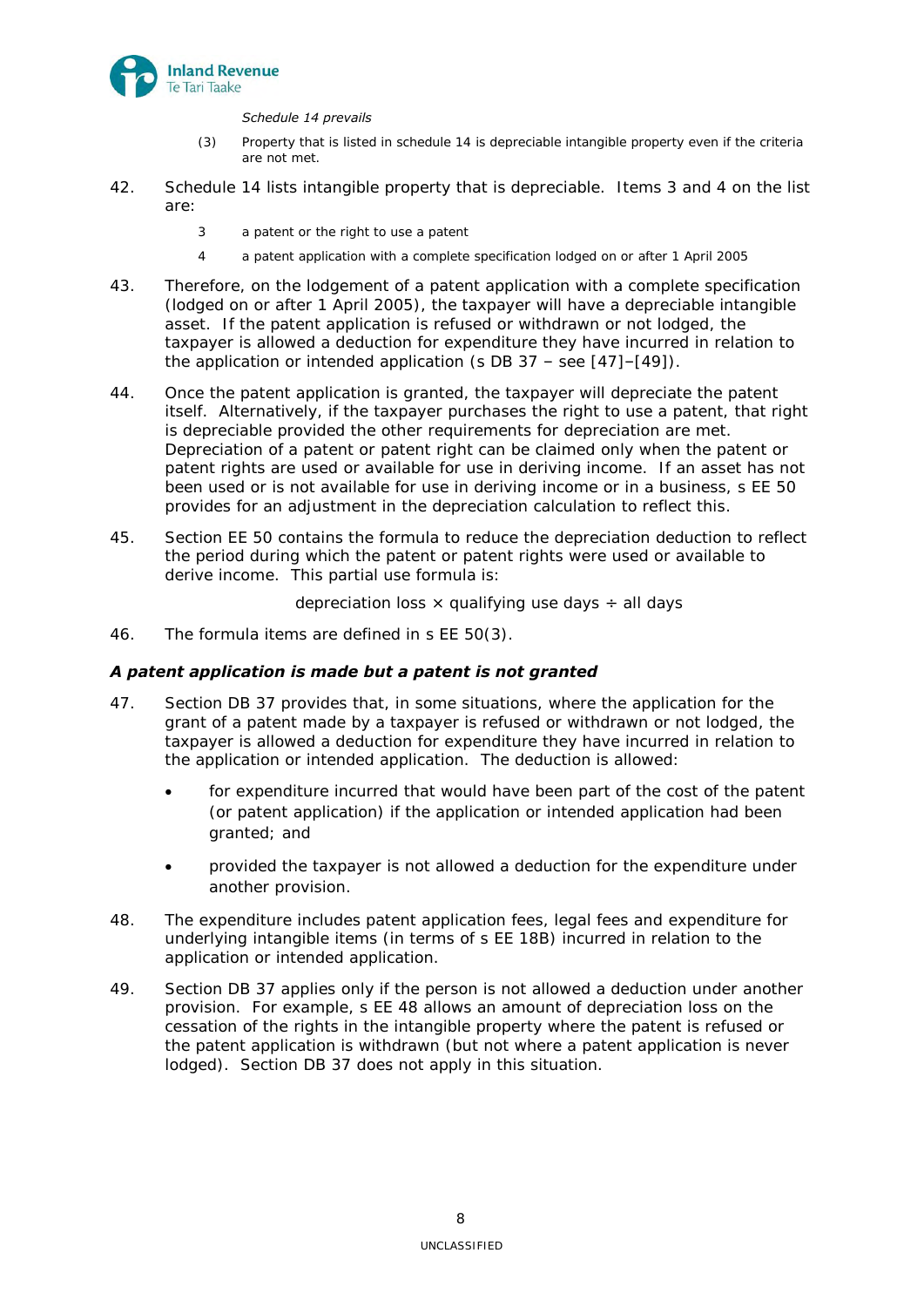

# <span id="page-8-0"></span>*Depreciation method for patents generally*

- 50. The following discussion relates to the depreciation method for patents generally. Sections EE 33 and EE 34 provide the formulas for determining the annual depreciation rate for patent applications (and patents granted before the 2005/06 income year) and patents (granted in the 2005/06 or later income years) respectively.
- 51. Section EE  $12(2)(b)(ii)$  provides that the straight-line method of depreciation must be used to calculate depreciation for "fixed life intangible property". The straightline method is defined in s YA 1:

**straight-line method**, for depreciation, is defined in section EE 67 (other definitions)

Section EE 67 requires that each year, a constant percentage of the cost of the property to the taxpayer is deducted from the property's adjusted tax value:

**straight-line method** means the method of calculating an amount of depreciation loss for an item of depreciable property by subtracting, in each income year, a constant percentage of the item's cost, to its owner, from the item's adjusted tax value

52. Because a patent or the right to use a patent is depreciable property with a legal life that, on acquisition, can reasonably be expected to be the same as the property's remaining useful life, a patent or the right to use a patent is also "fixed life intangible property" as defined in s YA 1:

**fixed life intangible property** is defined in section EE 67 (Other definitions)

Section EE 67 states that in the Act:

**fixed life intangible property** means property that—

- (a) is depreciable intangible property; and
- (b) has a legal life that could reasonably be expected, on the date of the property's acquisition, to be the same length as the property's remaining estimated useful life
- 53. "Legal life" is defined in s YA 1:

**legal life** is defined in section EE 67 (Other definitions)

Section EE 67 states in paras (a) and (b) of the definition of legal life that in the Act:

## **legal life**,—

- (a) for an item to which paragraphs (b) to (d) do not apply, means the number of years, months, and days for which an owner's interest in an item of intangible property exists under the contract or statute that creates the owner's interest, assuming that the owner exercises any rights of renewal or extension that are either essentially unconditional or conditional on the payment of predetermined fees:
- (b) for an item that is a patent application, a design registration application, a patent, or a design registration, means the legal life under paragraph (a) that a patent or design registration would have if granted when the relevant application is first lodged:
- 54. Accordingly, the legal life of the patent or the right to use a patent is required to be calculated assuming rights of maintenance and renewal are exercised (see the discussion at [\[98\]](#page-14-4)–[\[107\]](#page-15-2)). The legal life of a patent is 20 years.

## <span id="page-8-1"></span>*Depreciation rates for patents and patent rights acquired before 2005/06 and patent applications*

55. For patents or patent rights acquired before the 2005/06 income year and patent applications (lodged with complete specification on or after 1 April 2005), the annual depreciation rate is set out in s EE 33.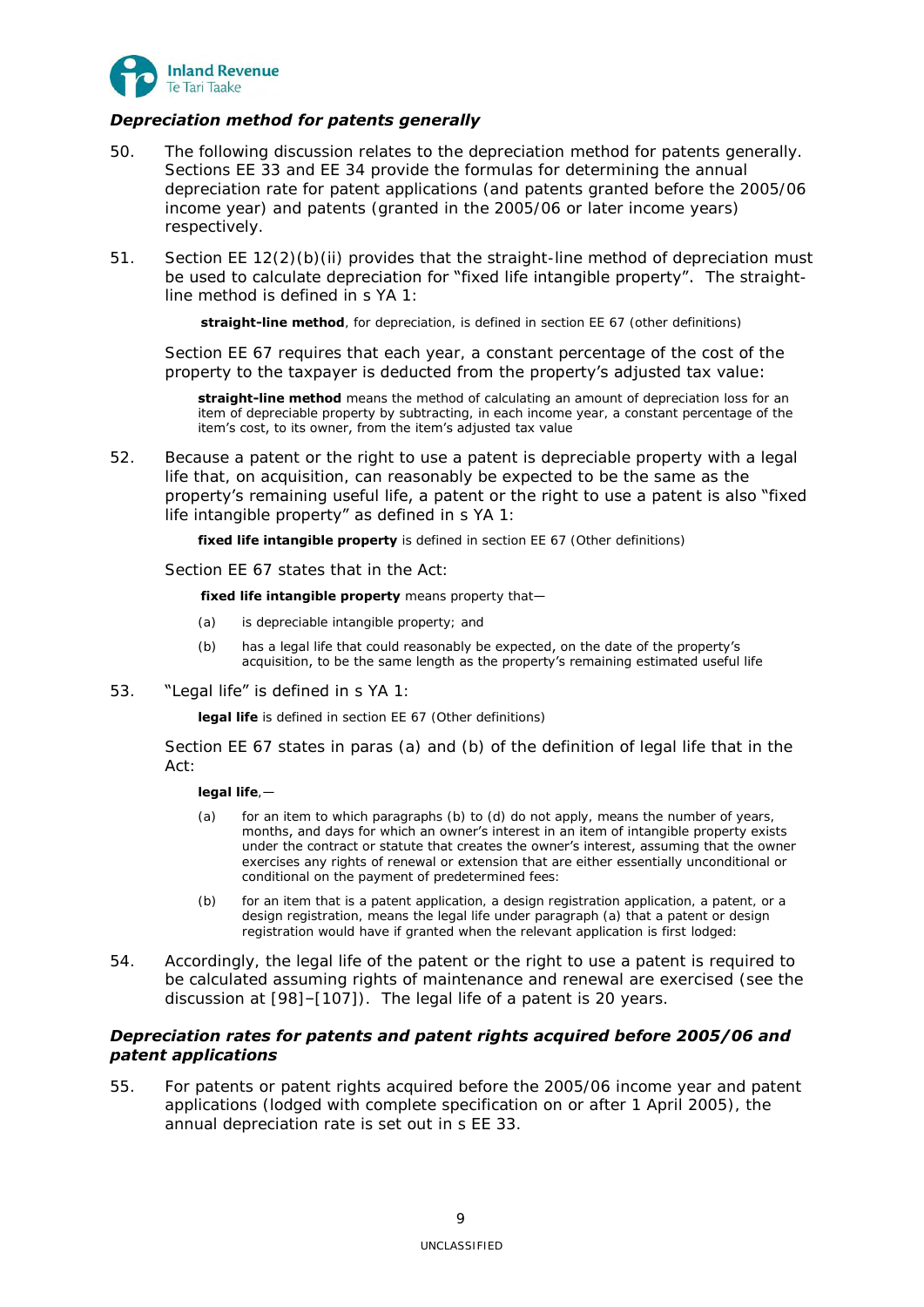

56. In terms of s EE 33(2), the annual depreciation rate is calculated using the formula:

## $1 \div$  legal life

- 57. For purposes of s EE 33, the definition of "legal life" differs according to whether s EE 18B (expenditure for an underlying intangible item) or s EE 19 (additional costs) applies. If s EE 18B or s EE 19 applies, then "legal life" is defined as the item's remaining legal life from the start of the income year in which the relevant costs are recognised. If neither of the relevant sections applies, then "legal life" is defined as the item's remaining legal life from the time it is acquired.
- <span id="page-9-1"></span>58. The depreciation loss is calculated, in terms of the standard calculation in s EE 16, by multiplying the depreciation rate by the value or cost of the property and the fraction of the year that the property is owned by the taxpayer. This formula is set out in s EE 16(1)

annual rate x value or cost x months  $\div$  12

- 59. In summary, the depreciation of patents and patent rights (acquired before the 2005/06 income year) and patent applications:
	- $\bullet$  is by the straight-line method (s EE 12);
	- with the annual rate calculated in accordance with s EE 33; and
	- the amount of depreciation loss calculated in terms of s EE 16.

# <span id="page-9-0"></span>*Depreciation rates for patents and patent rights acquired in the 2005/06 or later income years*

- 60. For patents acquired in the 2005/06 or later income years, the annual depreciation rate is set out in s EE 34. Section EE 33, discussed above, specifically provides at s EE 33(1)(b) that fixed life intangible property to which that section applies does not include "a patent for which a rate is set out in section EE 34".
- 61. The formula for calculating the annual depreciation rate is the same as that in s EE 33:

## $1 \div$  legal life

- 62. For purposes of s EE 34, the definition of "legal life" also differs according to whether s EE 18B (expenditure for an underlying intangible item) or s EE 19 (additional costs) applies, and whether a depreciation loss has been allowed for the patent application (the patent application depreciation loss is not a criterion for the formula in s EE 33). The different circumstances and resulting definition of "legal life" are set out in ss  $EE$  34(4)-(7).
- 63. The depreciation loss is calculated similarly to patents acquired before the 2005/06 income year, in terms of s EE 16 (see at  $[58]$ ):

annual rate x value or cost x months  $\div$  12

- 64. In summary, the depreciation of patents or patent rights acquired in the 2005/06 or later income years:
	- is by the straight-line method (s EE 12);
	- with the annual rate calculated in accordance with s EE 34; and
	- the amount of depreciation loss calculated in terms of s EE 16.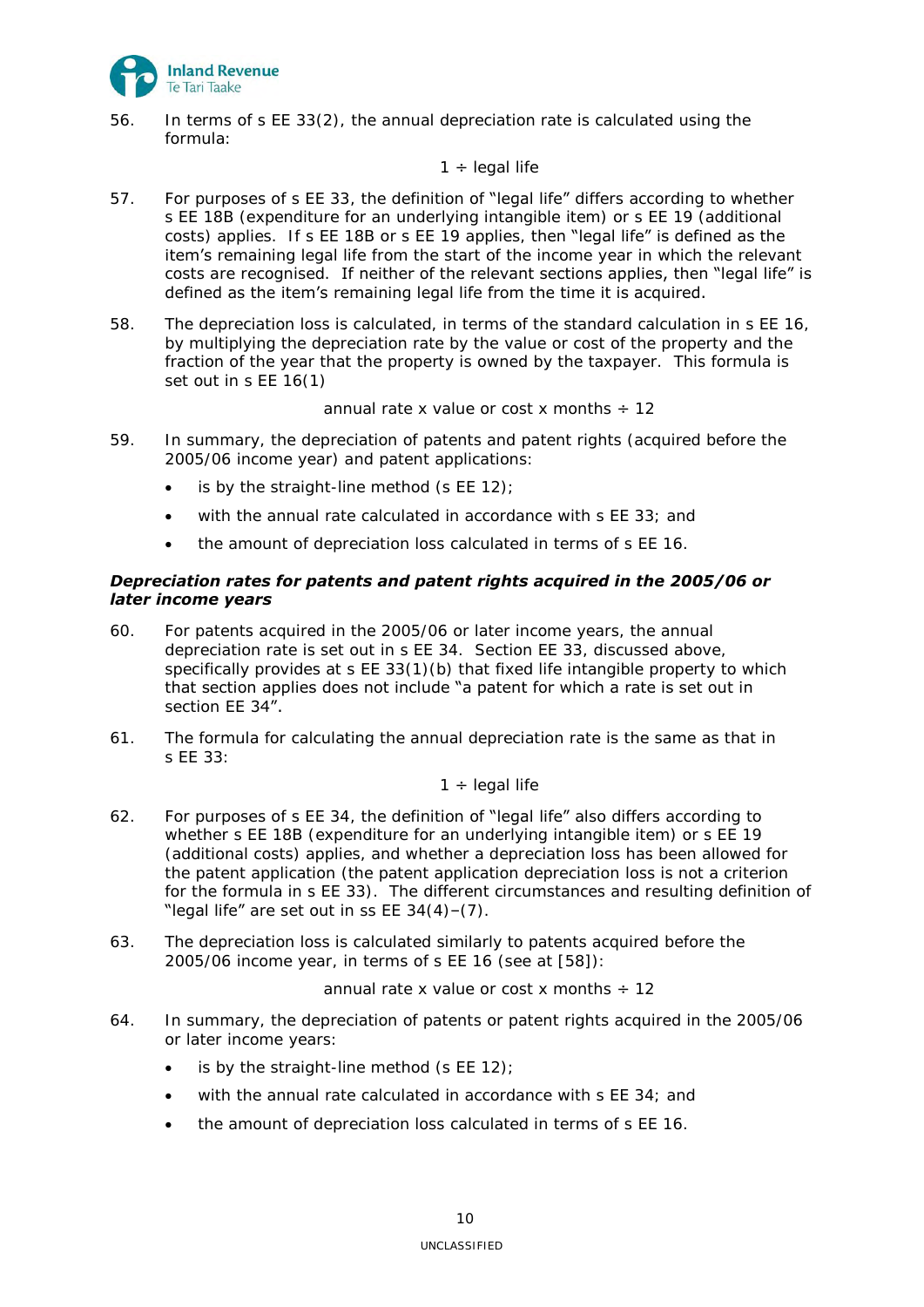

# <span id="page-10-0"></span>*Inclusions in the cost of a patent application, patent or patent rights*

- <span id="page-10-4"></span>65. Included in the cost of a patent are:
	- the legal and administrative costs incurred in applying for the patent;
	- additional costs incurred for a patent (s EE 19); and
	- for the 2015/16 and later income years, expenditure for underlying intangible items (s EE 18B).

Depreciation is calculated on these three costs.

- 66. Section EE 18B provides that the cost of the patent also includes expenditure by the taxpayer for underlying items of intangible property. To meet the requirements of s EE 18B, the underlying item must give rise to, support or be an item in which the person incurring the expenditure holds the patent.
- <span id="page-10-5"></span>67. An example of expenditure on an underlying item would be an invention supporting or giving rise to the patent. R&D costs incurred in devising an intangible invention, in respect of which a patent is sought, are included in the depreciable value of that patent or the right to use that patent. This is provided no other deduction has been allowed for the research and development expenditure. See Example 1, illustrating the operation of s EE 18B.

# <span id="page-10-1"></span>*Additional costs that are depreciable*

- 68. Although s EE 19 provides for "additional costs" to be added to the depreciation cost base of an intangible asset, "additional costs" are not defined.
- 69. In terms of s EE 19, additional costs are costs that the taxpayer incurs in relation to fixed life intangible property that the taxpayer owns. The taxpayer must also have been denied a deduction for those additional costs, other than a deduction for depreciation loss. Additional costs are added to the relevant **item's adjusted** tax value and depreciated over the remaining legal life of the item.

## <span id="page-10-2"></span>*Whether speculative patent applications, patents or the rights to use a patent are recognised as assets and depreciated*

- 70. Sometimes a patent might be applied for or registered "just in case" the protection that a patent offers, for a particular invention, may one day prove to be valuable. The same situation could also occur with the acquisition of patent rights.
- 71. It can be argued that these patents or patent rights should not be treated as assets, until the feasibility of the invention is known. The Act, however, does not make this distinction. Sections EE 14, EE 16, EE 19, EE 33 and EE 34 provide rules for the depreciation of the cost of patents and patent rights, **if** these were used or available for use in deriving assessable income or in a business carried on for the purpose of deriving assessable income. The depreciable cost includes all of the costs incurred in acquiring the patent or the right to use a patent.
- <span id="page-10-3"></span>72. It has been held that the test of whether something is used in deriving income or in a business is satisfied not only if the asset directly produces income, but also if the asset is used in the course of deriving income or in a business (*CIR v Banks*  (1978) 3 NZTC 61,236).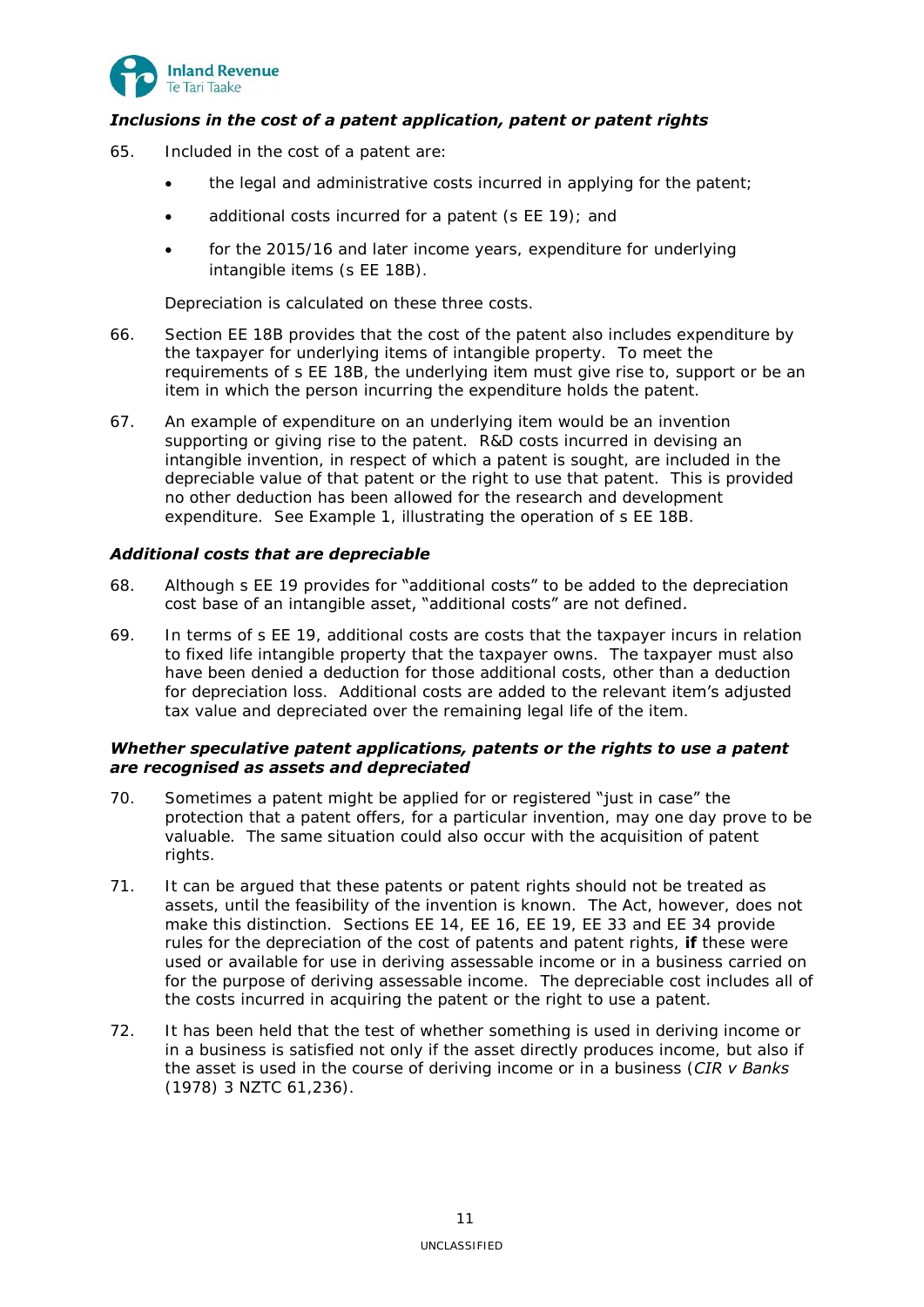

# <span id="page-11-0"></span>**Treatment of research and development expenditure**

- <span id="page-11-4"></span>73. R&D costs incurred on an invention, before recognition of an intangible asset for accounting purposes, may be deductible under s DB 33 or s DB 34.
- 74. Once an intangible asset is recognised for accounting purposes, further development costs relating to the invention must be capitalised and may not be deductible under s DB 34. One exception is where the taxpayer's development expenditure is less than \$10,000 in the relevant income year. The further development costs, after recognition of the intangible asset, may form part of the cost of a patent (in terms of s EE 18B) and be depreciable (see [\[65\]](#page-10-4)–[\[67\]](#page-10-5)).
- 75. The following discussion considers the tax treatment of various types of invention expenditure. This treatment does not apply to a person who simply purchases a patent application, patent or right to use a patent from someone else.

## <span id="page-11-2"></span><span id="page-11-1"></span>**Research and development expenditure**

# *General principles*

- 76. Section DB 33 allows a deduction for expenditure on scientific research.
- 77. Section DB 34 allows a deduction for expenditure on R&D. This deduction could apply to expenditure incurred by a taxpayer on R&D that leads to an invention (and potentially a patent application). Section DB 35(1) contains definitions applicable to s DB 34. Section DB 34 is not mandatory, so a taxpayer may choose not to apply it to their R&D expenditure in an income year.
- 78. If the relevant R&D expenditure is revenue in nature, that is, if the expenditure is incurred in deriving assessable income or in carrying on a business for the purpose of deriving assessable income and it is not capital in nature (for example, expenditure on materials consumed in research related to a taxpayer's business), the expenditure would be deductible without the benefit of s DB 34. In contrast, R&D expenditure contributing to the cost of an asset or related to establishing a new line of business is likely to be capital in nature and non-deductible (unless s DB 34 applies).
- 79. If a person who devised and patented an invention:
	- sells all of the patent rights relating to the invention, then s DB 38(3) allows a deduction for expenditure incurred in connection with devising the invention, whenever it is incurred, to the extent that it not already allowed under s DB 38(2) or some other provision (such as s DB 34); or
	- sells only some of the patent rights, then s DB 38(4) allows a proportional deduction of the expenditure incurred.

# <span id="page-11-3"></span>*Section DB 34*

- 80. In terms of s DB 34, a taxpayer is allowed a deduction for R&D expenditure incurred, in the income year it is incurred, provided the taxpayer:
	- recognises the expenditure as an expense;
	- has derecognised expenditure on the non-depreciable asset;
	- recognises the expenditure otherwise; or
	- has minor R&D expenditure.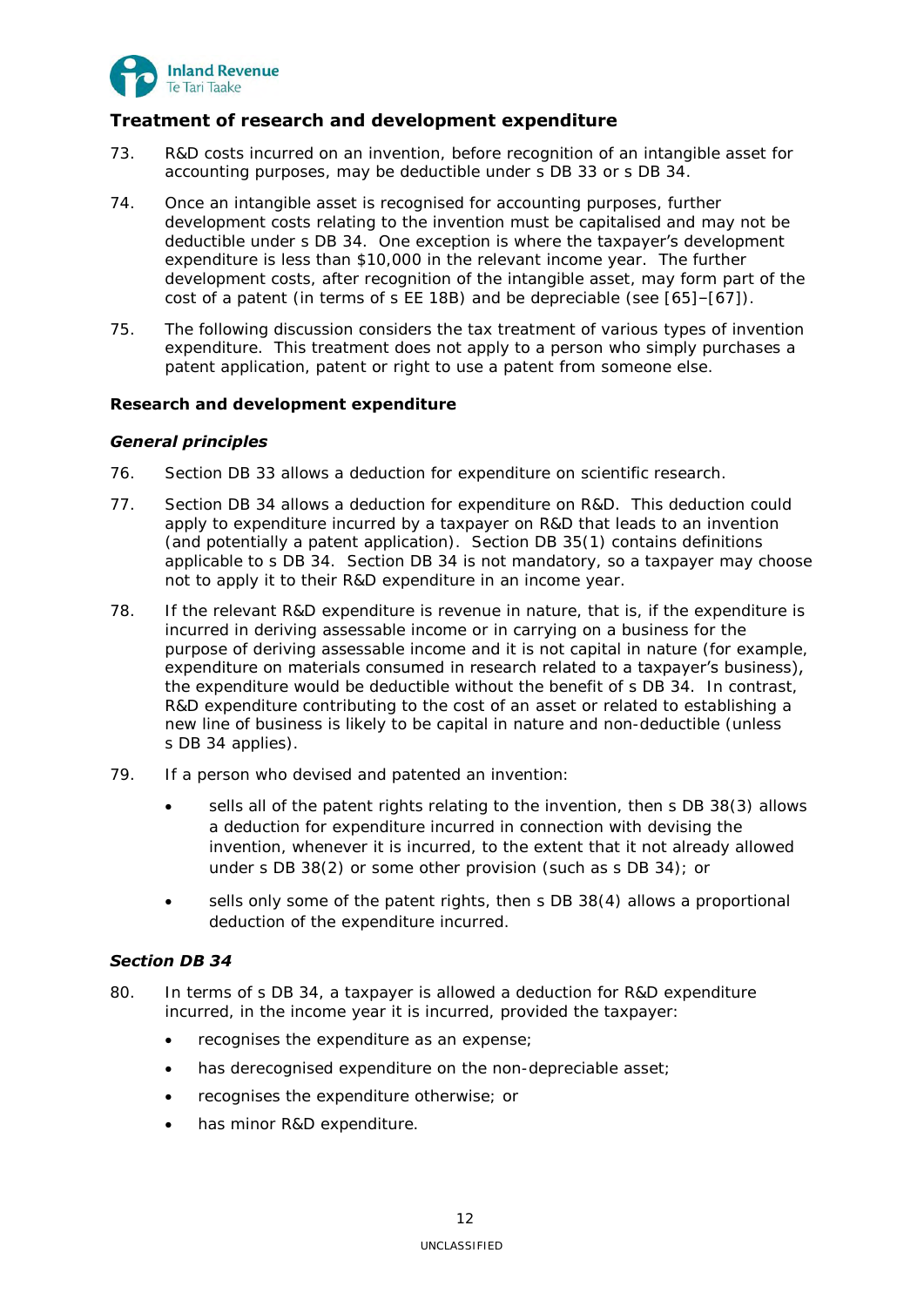

## *Taxpayer recognises the expenditure as an expense*

- 81. The taxpayer must recognise the expenditure as an expense for financial reporting purposes under one of the relevant accounting standards (either the old or new standards), because the criteria for asset recognition in the standard have not been met (s DB 34(2)).
- 82. The accounting standard criteria for asset recognition, which includes demonstrating the technical feasibility of a product and the existence of a market for the product, are set out in:
	- the old reporting standard, Financial Reporting Standard No 13 1995 (FRS-13), at [5.3]; and
	- the new reporting standard, New Zealand Equivalent to International Accounting Standard 38, at [57].

## *Taxpayer has derecognised expenditure on the non-depreciable asset*

83. The taxpayer has incurred expenditure developing an intangible asset that is not depreciable intangible property, and that intangible asset is derecognised for accounting purposes (ss DB 34(3) and CG 7C). (See also discussion on s DB 34(3) and CG 7C at [\[87\]](#page-12-1)–[\[93\]](#page-13-1).)

## *Taxpayer recognises the expenditure otherwise*

84. The taxpayer recognises the expenditure as an expense for financial reporting purposes because it is an immaterial amount, and, if the amount were material, the taxpayer would be required to have recognised an asset under the old or new reporting standard (s DB 34(4)).

## *Taxpayer has minor research and development expenditure*

- 85. If the taxpayer's annual R&D expenditure does not exceed \$10,000, then the entire amount may be expensed in the year in which it is incurred (s DB 34(5)).
- 86. The expenditure must have been written off as immaterial and expensed for financial reporting purposes.

## <span id="page-12-0"></span>*Derecognition and the subsequent disposal or re-recognition of non-depreciable intangible assets*

## *Derecognition*

- <span id="page-12-1"></span>87. Section DB 34(3) applies if a taxpayer has developed an intangible asset (recognised for accounting purposes) that is not depreciable for income tax purposes and the intangible asset is derecognised for accounting purposes. The taxpayer may obtain a one-off income tax deduction for capitalised development expenditure (incurred on or after 7 November 2013) that they have incurred on the asset on derecognition.
- 88. The taxpayer can deduct expenditure they incur in carrying out only **development** of an intangible asset (s DB 34(3)). Expenditure incurred on **purchasing** a non-depreciable intangible asset is not deductible to the purchasing taxpayer on derecognition of the asset for financial reporting purposes. A taxpayer who purchases a non-depreciable intangible asset can, however, claim a deduction, on derecognition of the asset, for any development expenditure they incurred on further developing the asset after purchasing it. See Example 2, illustrating the operation of s DB 34(3).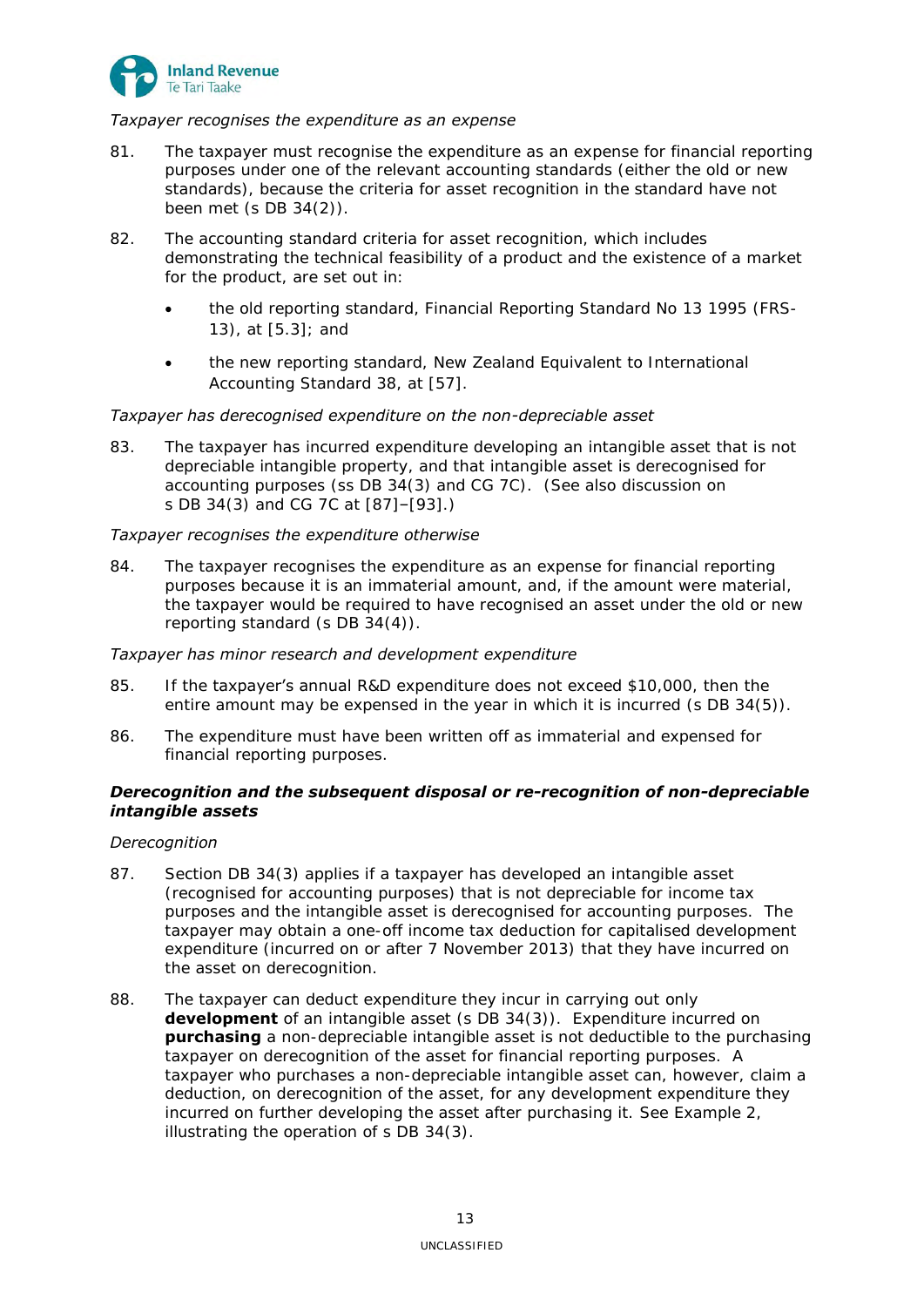

# *Disposal or re-recognition*

- 89. Section CG 7C applies, if:
	- a taxpayer has been allowed a deduction under s DB 34 because s DB 34(3) applies; and
	- the previously derecognised non-depreciable intangible asset is subsequently:
		- disposed of for consideration that is not income under another provision of the Act; or
		- re-recognised for financial reporting purposes.
- 90. Under [118] of the new reporting standard, an entity is required to disclose information related to each class of its intangible assets. The entity is also required to distinguish between internally generated intangible assets and other intangible assets. In terms of [118(e)(viii)], the entity must disclose a reconciliation of the carrying amount at the beginning and end of a period showing other changes in the carrying amount during the period. Although this information is for a group of assets, to calculate the change in the carrying amount for the group of assets during a period, the entity would have to sum the changes in the carrying amounts of each individual asset in the group during the period. If a previously derecognised intangible asset has a positive carrying amount at the end of a period in which it had a carrying amount of zero at the beginning, this implies it must have been rerecognised for financial reporting purposes during the period. This amounts to a rerecognition for the purposes of s CG 7C.
- 91. When a taxpayer derives consideration from a disposal, the amount that will be treated as income is the lesser of the consideration derived from the disposal and the amount of the deduction previously taken.
- 92. When a taxpayer rerecognises an intangible asset, the entire amount of the deduction previously taken will be treated as income. For the purposes of the depreciation rules, the taxpayer is treated as never having had the deduction. Therefore, if the taxpayer eventually acquires an item of depreciable intangible property to which the expenditure relates (for example, if the intangible asset rerecognised by a taxpayer is an invention that they subsequently patent), they will be able to deduct the expenditure over time as depreciation.
- <span id="page-13-1"></span>93. An amount treated as income under s CG 7C is treated as income of the taxpayer in the income year of the disposal or rerecognition, as the case may be.

## <span id="page-13-0"></span>**Deductions allowable for expenditure incurred in devising an invention only to extent of total expenditure**

94. Under s DB 38, a taxpayer who devises an invention to which the patent relates and then disposes of all or some of the patent rights is allowed a deduction of the amount of the expenditure (or part of the expenditure) incurred in connection with devising the invention that has not already been allowed under s DB 38(2). To the extent that the taxpayer who devised the invention has already claimed the invention costs in full (under s DB 33 or s DB 34), those costs would not be deductible again (s BD 4(5)).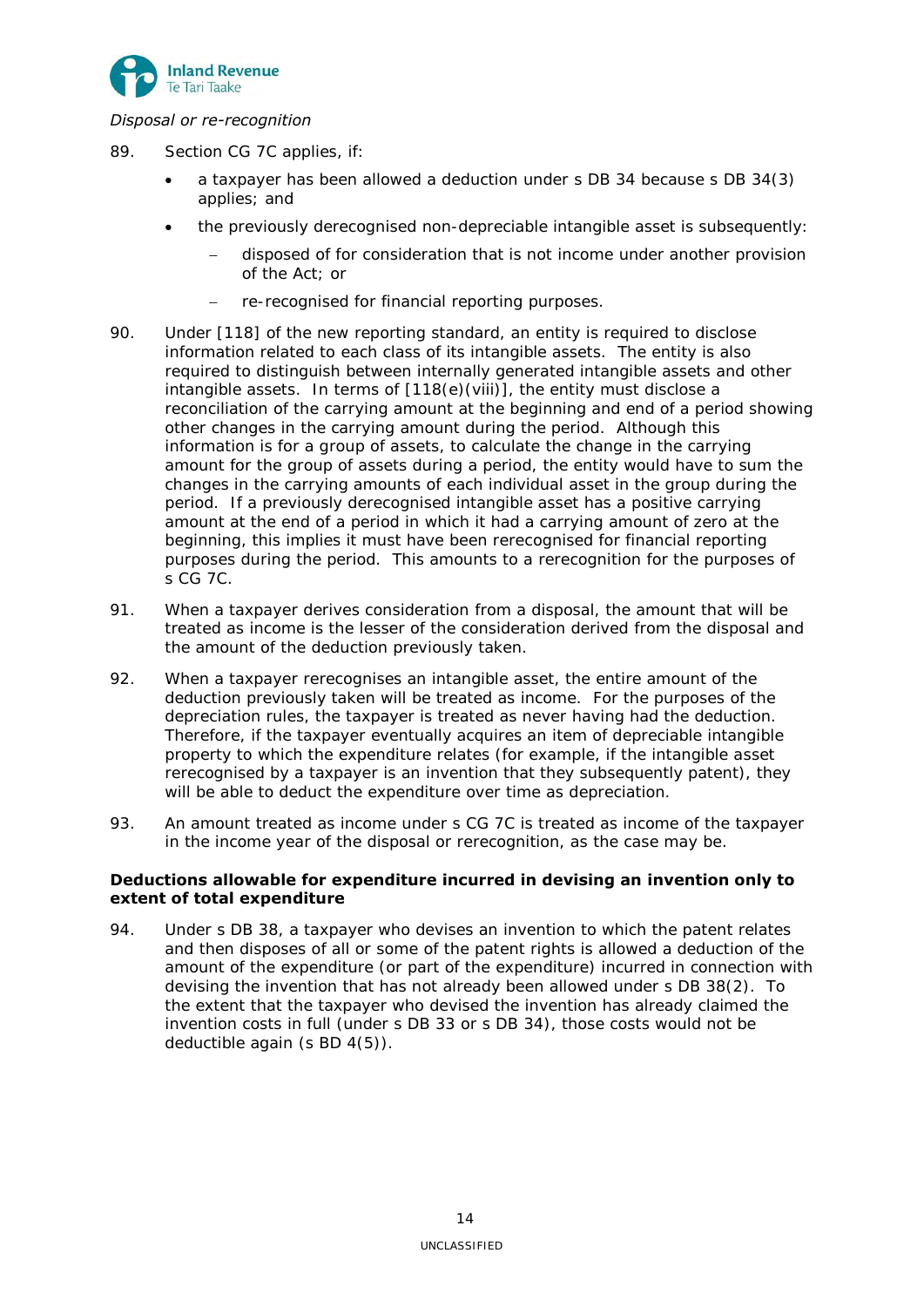

# <span id="page-14-0"></span>**Depreciation of assets used for or developed in the inventing process**

- 95. Invention expenditure that forms part of the cost of an asset may be deducted by way of depreciation, if the asset is depreciable property that is used or available for use in deriving assessable income or in carrying on a business for the purpose of deriving assessable income. Intangible assets are depreciable only if they are listed in sch 14 as an item of "depreciable intangible property".
- 96. However, s DB 34, by the application of the criteria in FRS-13 or the new reporting standard, provides for the cost of assets used on a project, in the inventing process up to the point of "asset recognition", to be treated as revenue expenditure in the year in which the cost is incurred. Before the enactment of s EE 18B (see discussion below), after the point of asset recognition, such costs were required to be capitalised and, unless those costs were for an asset that was otherwise depreciable property, no depreciation allowance was available. (Where s DB 34(5) applies (that is, where the person incurs expenditure of \$10,000 or less, in total, on R&D for an income year and the expenditure is not treated as material and is recognised as an expense for financial reporting purposes), the person is allowed a deduction for that expenditure.)
- <span id="page-14-3"></span>97. Section EE 18B, applying for the 2015/16 and later income years, specifies that the "cost" to a taxpayer of an item of depreciable intangible property for depreciation purposes includes expenditure they have incurred for an underlying item of intangible property. The underlying item must give rise to, support or be an item in which the person holds the item of depreciable intangible property. An amount of expenditure cannot be included in the depreciable cost of the item of depreciable intangible property, if a deduction for the expenditure has already been allowed. In the case of patents and patent applications, the person must have incurred the expenditure on or after 7 November 2013, for the expenditure to be included in the depreciable cost of the item of depreciable intangible property.

# <span id="page-14-1"></span>**Patent maintenance and renewal fees**

## <span id="page-14-2"></span>**General principles**

- <span id="page-14-4"></span>98. Patent maintenance fees and renewal fees are payable to the Intellectual Property Office of New Zealand at intervals to keep patent rights in existence. Maintenance fees are due on the fourth and each succeeding anniversary date of the filing of a patent application with complete specification, before a patent is granted. Once a patent is granted, renewal fees become due on each anniversary date, until the 19th anniversary date.
- 99. Under transitional arrangements, for patents granted under the Patents Act 1953, the next renewal fee must be paid in accordance with the Patents Act 1953, but subsequent fees must be paid annually in accordance with the Patents Act 2013.
- 100. In the Commissioner's opinion, patent renewal fees and patent maintenance fees (and service provider fees directly related to the renewal and maintenance fees) are revenue in nature and are deductible for income tax purposes in the year they are incurred. This is mainly because of the recurrent nature of the fees, being payable on an annual basis in terms of the Patents Act 2013. (This differs from the less frequent payment structure under the Patents Act 1953.)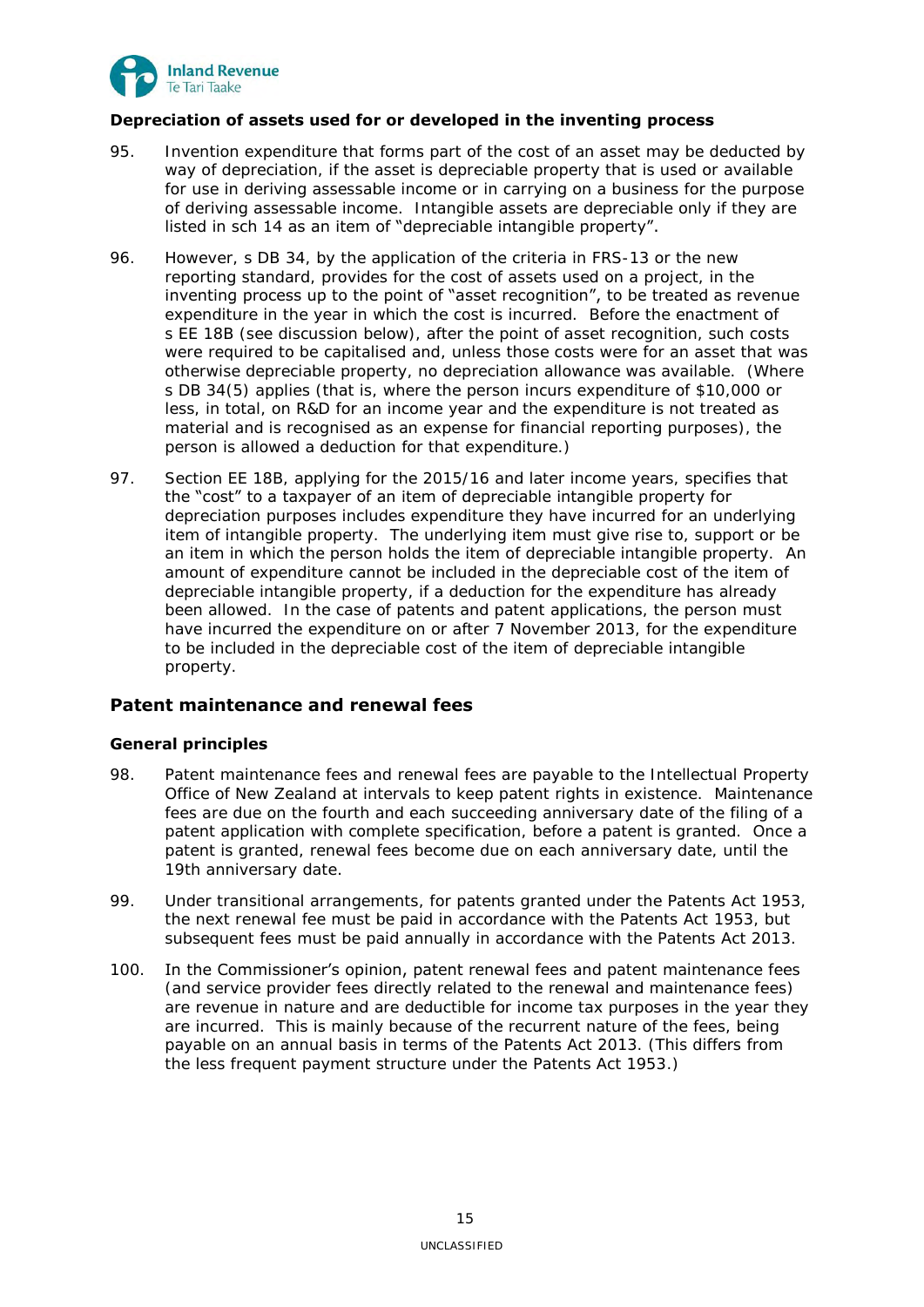

# <span id="page-15-0"></span>**What happens if patent maintenance fees or renewal fees are not paid?**

- 101. A patent application is treated as having been abandoned if the applicant does not pay the maintenance fee within the prescribed period. If the patent renewal fees are not paid, the patent rights end (the patent is described as lapsing).
- 102. Abandoned patent applications and lapsed patents, where the right to request restoration has expired, are treated as having been disposed under the Income Tax Act. Therefore, the cost of the patent application, not already depreciated, is deductible.
- 103. The owner of an abandoned patent application or lapsed patent can no longer exercise the associated rights of the relevant asset. Section EE 47(9) provides that in that situation, ss EE 48 to EE 52 apply. Section EE 48(2) provides for an amount of depreciation loss. This is the amount "by which the consideration is less than the item's adjusted tax value".
- 104. Therefore, when patent rights are voided or disposed of, being the eighth event as described in s EE 47(9), any cost of the patent or patent rights that has not already been depreciated can be deducted under s EE 48.
- 105. Section EE 44 refers to consideration derived from the disposal of an item. In the case of a patent that is allowed to lapse (or patent application that is abandoned), s EE 45(2) provides that, for the purposes of s EE 44, the consideration may be zero or a negative amount.
- 106. However, s EE 44(2)(a) provides that ss EE 48 to EE 52 do not apply when a person disposes of an item of intangible property, if the disposal of that property is part of an arrangement to replace it with property of the same type.
- <span id="page-15-2"></span>107. In summary, subject to the exceptions above, the non-renewal of a patent and the abandoning of a patent application are events, for the purposes of s EE 48 to EE 52, and any costs, not already depreciated, can be deducted.

# <span id="page-15-1"></span>**Legal fees incurred in defending or attacking a patent**

- <span id="page-15-3"></span>108. The Patents Act details how the validity of a patent can be challenged. Such a challenge is likely to involve legal fees, which may relate to:
	- an assertion (before acceptance); or
	- ex parte re-examination (before and after grant); or
	- pre-grant opposition action; or
	- post-grant revocation proceedings (before the Commissioner of Patents or High Court).
- 109. Assertions by third parties (which relate to the requirements for the invention to be a novelty and involve an inventive step) may be made in the prescribed period after a complete specification becomes open to public inspection. The prescribed period for assertions ends on the date that the notice of acceptance is issued.
- 110. An opposition action is taken when a patent has not yet been granted and the action is taken against another person's application for a patent to prevent that patent being granted.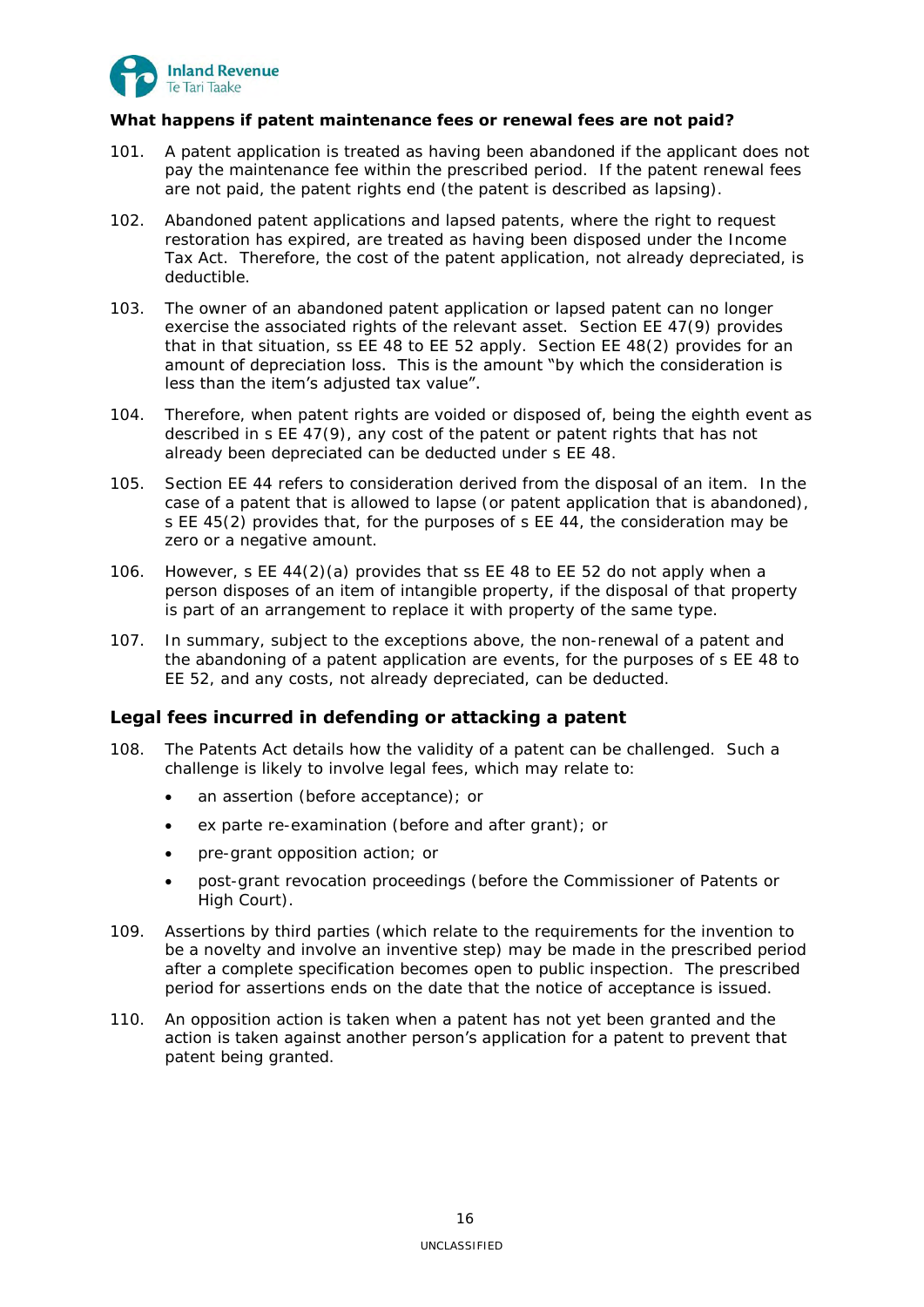

- 111. Re-examinations of a patent application (and the complete specification relating to the application) can be conducted before and after a patent is granted. Re-examination of an accepted (but not granted) patent application is an alternative to opposing an accepted application. A re-examination requestor takes no further part in the re-examination once the request has been filed (this is in contrast to opposition proceedings). The Commissioner of Patents may also institute re-examination without being requested to do so.
- 112. A revocation action is taken against someone who has had a patent granted to revoke that patent.
- 113. The Commissioner's opinion is that the same principles apply to the above proceedings. In all cases, the relevant proceeding relates to an asset of the person, whether it is a patent or a patent application. The terms "defending" and "attacking" are used to mean, respectively, defending and taking a revocation action (including an opposition action, a re-examination or an assertion).

# <span id="page-16-0"></span>**General principles**

- 114. Legal expenses incurred in attacking or defending a patent are generally incurred in the maintenance or preservation of a capital asset that, in the case of a patent, is a right.
- 115. The Privy Council in *BP Australia v FC of T* [1965] 3 All ER 209 has provided several factors to consider in the determination of whether expenditure is capital or revenue in nature. The Court of Appeal has since summarised the factors for consideration in *CIR v McKenzies NZ Ltd* (1988) 10 NZTC 5,233. In the judgment of the court, Richardson J said (at 5,235 and 5,236):

Amongst the factors weighed by the Judicial Committee in *BP Australia* were: (a) the need or occasion which called for the expenditure; (b) whether the payments were made from fixed or circulating capital; (c) whether the payments were of a once and for all nature producing assets or advantages which were an enduring benefit; (d) how the payment would be treated on ordinary principles of commercial accounting; and (e) whether the payments were expended on the business structure of the taxpayer or whether they were part of the process by which income was earned.

- 116. The approach of the Privy Council in *BP Australia* has been adopted in other New Zealand cases: *CIR v LD Nathan & Co Ltd* [1972] NZLR 209, *Buckley & Young v CIR* (1978) 3 NZTC 61,271 (CA), *Christchurch Press Co Ltd v CIR* (1993) 15 NZTC 10,206, *Poverty Bay Electric Power Board v CIR* (1999) 19 NZTC 15,001 and *Birkdale Service Station v CIR* (2000) 19 NZTC 15,981. The most recent New Zealand Privy Council case in this area, *CIR v Wattie* (1998) 18 NZTC 13,991, also adopted the *BP Australia* approach.
- 117. Fundamental to the capital/revenue determination is the "enduring benefit" test of the House of Lords in *British Insulated and Helsby Cables v Atherton* [1928] AC 205, which has become the commonly accepted test in the English Courts (at 629):

when an expenditure is made, not only once and for all, but with a view to bringing into existence an asset or an advantage for the enduring benefit of a trade, I think that there is very good reason (in the absence of special circumstances leading to an opposite conclusion) for treating such an expenditure as properly attributable not to revenue but to capital

118. The "enduring benefit" test that has been approved and affirmed by both the House of Lords (*Lawson (Inspector of Taxes) v Johnson Matthey plc* [1992] 2 All ER 647) and the Privy Council (in *BP Australia*) since the *Atherton* test was interpreted and applied in *Southern v Borax Consolidated Ltd* [1940] 4 All ER 412.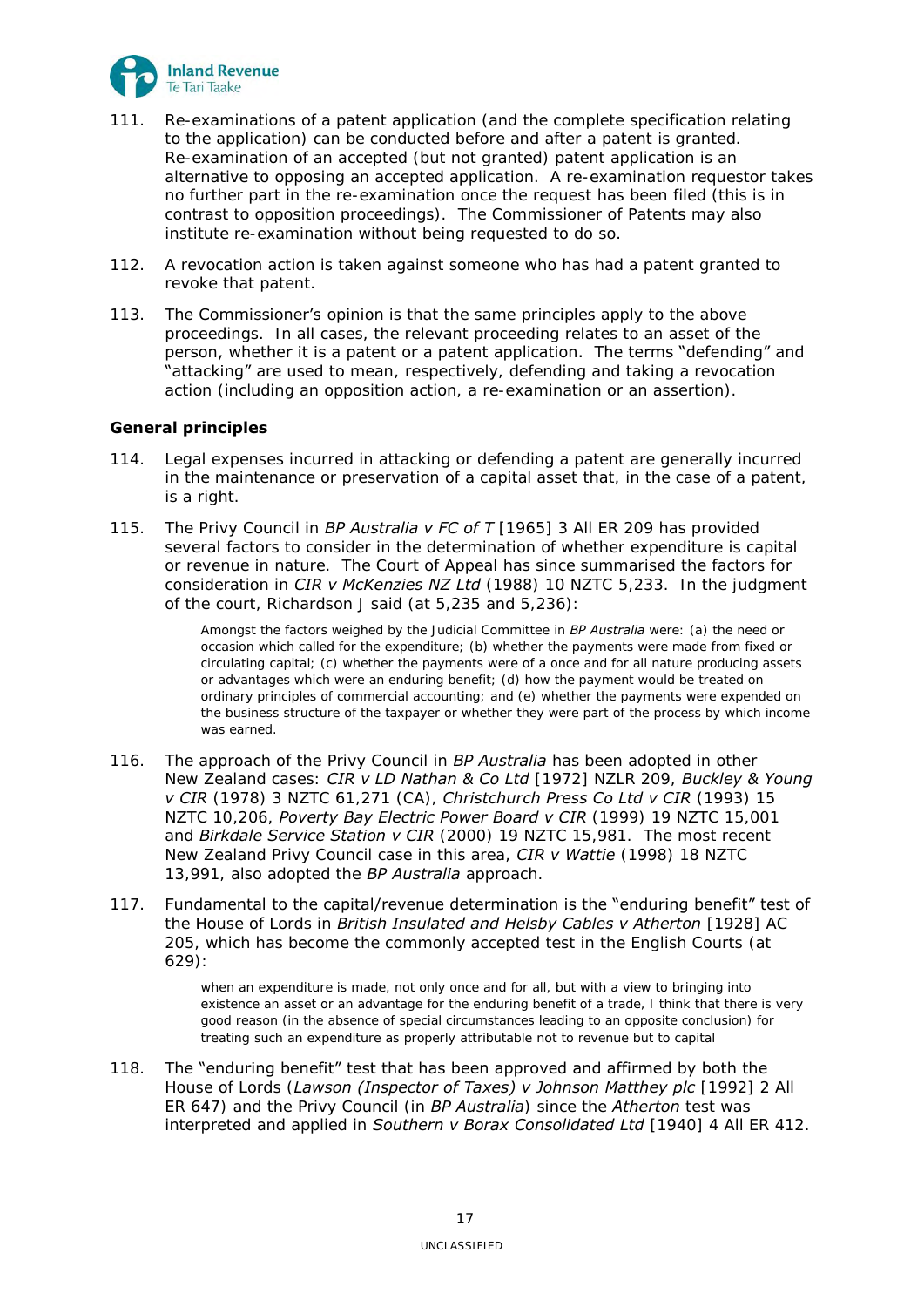

119. Moller J applied the *BP Australia* approach to the determination of expenditure as capital or revenue in the Supreme Court decision of *CIR v Murray Equipment Ltd*  [1966] NZLR 360. In that case, the expenditure incurred on legal costs in attacking patent applications of others was held to be revenue in nature (at 369).

> In this instance it might well be that the identical situation might not have to be faced by the company again, but the very fact that this one arose is a clear indication that there might well occur, in the future, similar threats to the money-earning process.

- 120. It was considered that the payment would be made from circulating capital, and although an identical situation might not have to be faced by a business again, Moller J considered that the fact this one arose, indicates that a similar threat might well occur in the future. It was also considered that under ordinary principles of commercial accounting, the expenditure would be treated as being of a revenue nature.
- 121. Moller J's comment in *Murray Equipment* could equally apply in a situation of attacking another's patent or the defence of a patent. An identical situation might not arise for the company again, but the fact the situation arose indicates that a similar threat, requiring defence or attack, might arise in the future. Therefore, the expenditure was not incurred in the production of assets or advantages of an enduring benefit.
- 122. The approach taken following *BP Australia* is not consistent with the decision of the Supreme Court in *Commissioner of Taxes v Ballinger and Co Ltd* (1903) 23 NZLR 188. In that case, it was held that expenses, incurred in unsuccessfully defending the taxpayer's patent against an action by the prior patent holder who claimed that the taxpayer's patent had infringed the prior patent, were capital in nature (at 193, 194):

the moneys expended have been lost in an unsuccessful endeavour to retain the means for earning additional profit for the company. Such expenditure has not resulted in a profitable investment, but it is none the less an investment of capital.

- 123. The *Ballinger* decision has been the subject of considerable criticism, particularly in the later patent case of *Murray Equipment*. The approach in *Murray Equipment* following *BP Australia* is to be preferred.
- <span id="page-17-0"></span>124. A further fundamental distinction between capital and revenue expenditure is whether the expenditure relates to the business structure or to the business process of the taxpayer. Expenditure of the former type is capital in nature. The Court of Appeal in *Buckley & Young* referred to this distinction (at 61,274):

what is involved in the fundamental distinction between the source of income and the income earning process; between capital and income; between expenses affecting the business structure or entity and operating expenses. Whether the enquiry is under sec. 111 or sec. 112(a) [what is now the general permission and capital limitation] the essential question is as to the true character of the payments made and the benefits provided.

<span id="page-17-1"></span>125. The Privy Council case of *Ward v CT* [1923] AC 145 is support for the proposition that expenditure incurred to protect the entire business from being extinguished is likely to be capital in nature. Although not a case involving patents, *Ward* does deal with the fundamental distinction of whether payments were expended on the business structure of the taxpayer or whether they were part of the process by which income was earned.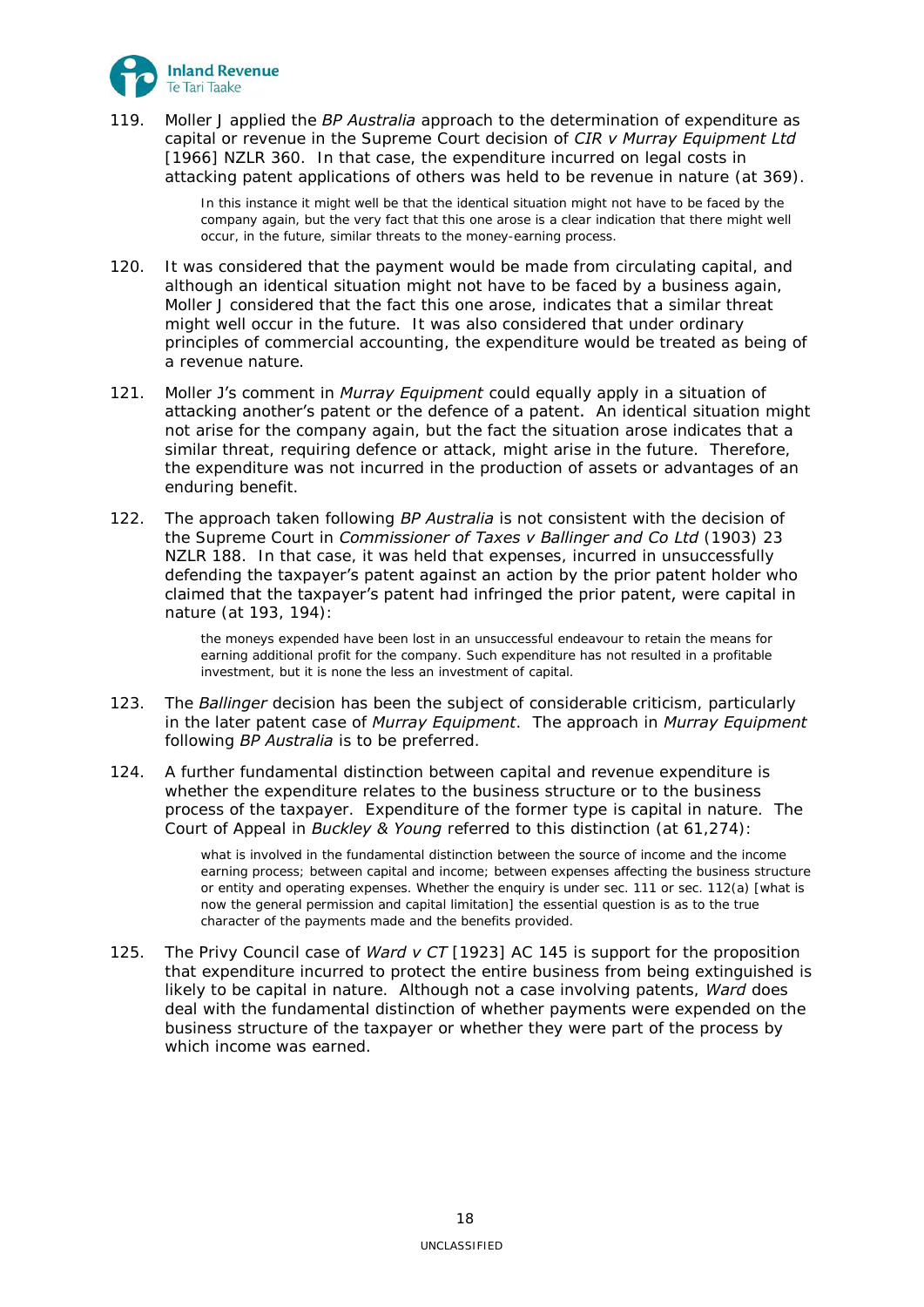

# <span id="page-18-0"></span>**Conclusion on general principles**

- 126. It is the Commissioner's opinion that the application of *BP Australia* is the correct authority by which to determine whether expenditure is capital or revenue in nature. Accordingly, it is the Commissioner's opinion that expenditure incurred on legal costs in actions either defending or attacking a patent, including infringement proceedings, are **generally** revenue in nature. A similar analysis would also apply in the case of the right to use a patent.
- 127. However, legal expenses may be capital in nature where, for example, the taxpayer's business has only one patented asset from which it earns its income such that expenses incurred in defending that patent are incurred in protecting the taxpayer's business structure as a whole.

## <span id="page-18-1"></span>**Specific deduction for legal fees**

- 128. From 1 April 2009, s DB 62 has allowed a deduction for legal expenses where the taxpayer's total legal expenses for an income year are equal to or less than \$10,000. This section overrides the capital limitation. In other words, if a taxpayer incurs legal expenditure for attacking or defending a patent and the taxpayer's total legal expenses are equal to or less than \$10,000 in that income year, then the legal expenses are deductible regardless of whether they are capital in nature. This assumes the general permission is satisfied and the other general limitations are met.
- <span id="page-18-5"></span>129. If the legal expenditure does not satisfy the requirements of s DB 62, then the normal deductibility principles apply. (In other words, the expenditure will be deductible only if the general permission is satisfied and the general limitations do not apply.) In which case, the general principles discussed above apply, and the expenditure is likely to be revenue in nature.

# <span id="page-18-2"></span>**Proceeds and allowable deductions on the sale of patent rights or a patent application**

## <span id="page-18-3"></span>**Amount derived is income**

<span id="page-18-6"></span>130. An amount derived by a taxpayer, in respect of a sale of any patent rights or a patent application with a complete specification, whether a capital asset or trading stock, is income of that taxpayer under s CB 30:

## **CB 30 Sale of patent applications or patent rights**

If a person derives an amount from the sale of a patent application with a complete specification or from the sale of patent rights, the amount is income of the person.

131. Sections EE 44 to EE 52 may also apply to the disposal of depreciable property such as patents and patent applications other than by way of sale.

# <span id="page-18-4"></span>**Amount of deduction**

132. The amount of allowable deductions on the sale of a patent application or patent rights depends on the circumstances of the taxpayer. If a taxpayer sells a patent application or patent rights that they acquired on or after 1 April 1993, s DB 40 will apply to the sale. In terms of s DB 40, the taxpayer is allowed a deduction on disposal of the patent application or patent rights. The amount of the deduction is calculated using the formula:

total cost – total amounts of depreciation loss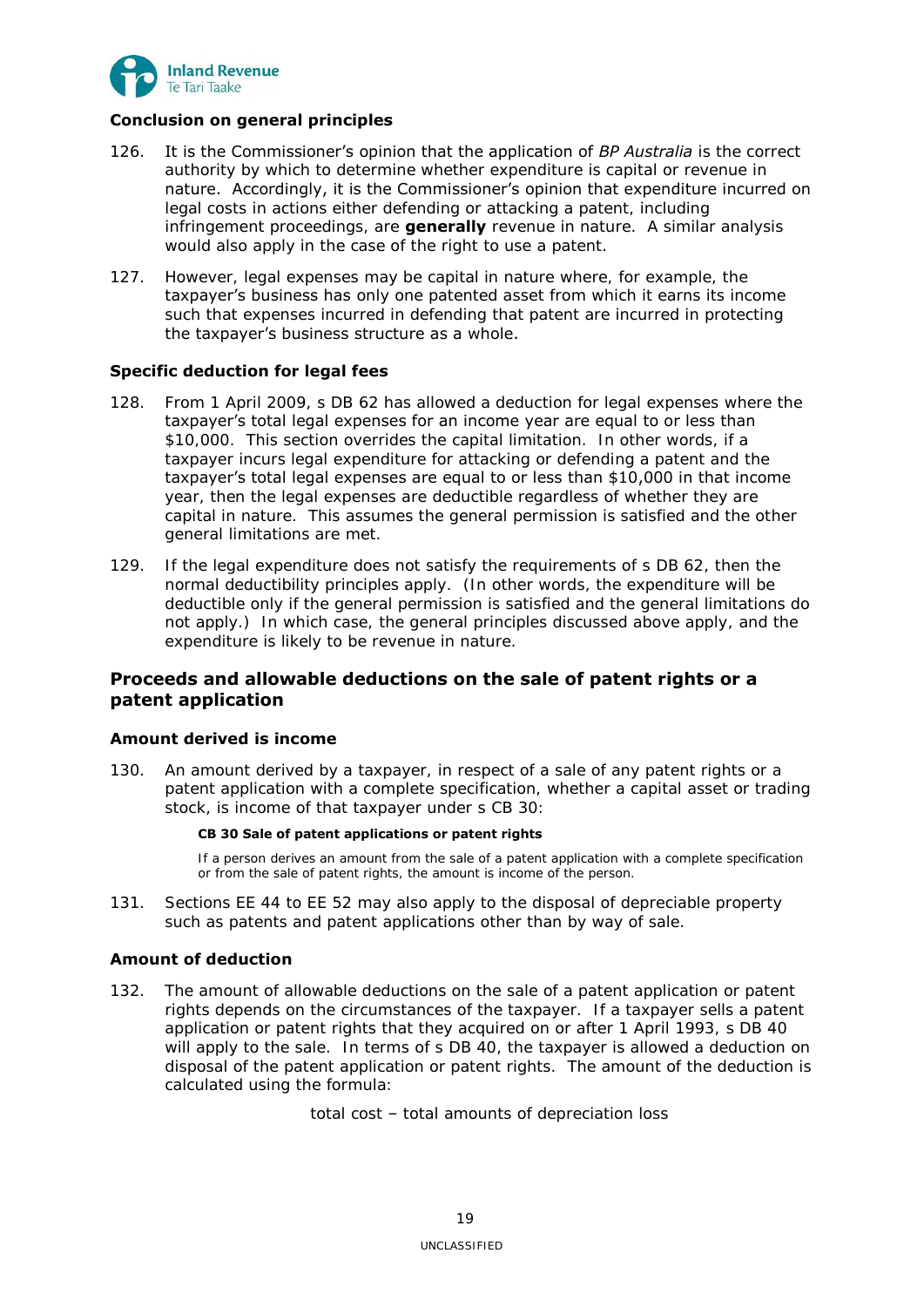

- 133. The terms used in the formula are defined in s DB 40(4). For clarity, the "total cost" in the formula is the historic cost of the patent application or patent rights, not the book value of the item in the taxpayer's financial statements.
- 134. Deductions under s DB 40 may also be allowable for a taxpayer in the business of buying and selling patent applications, patents or patent rights (that is, the items are the taxpayer's trading stock). This could apply if the taxpayer retains a patent and derives income from it by licensing the patent rights to a third party to exploit. When those patent rights are sold, allowable deductions would be in accordance with s DB 40. The deductions are allowable despite the fact other patents or patent rights of that taxpayer may be trading stock. The trading stock patents must be treated in accordance with the trading stock rules in subpart EB (valuation of trading stock – including dealer's livestock).
- 135. Similarly, if a taxpayer in the business of buying and selling patent applications, patents or patent rights also devises the invention to which a patent application or patent relates, but is not in the business of inventing, allowable deductions in respect of the sale of the patent application or those patent rights will be in accordance with s DB 38.
- 136. Sections EE 44 to EE 52 can also apply to the disposal of depreciable property, such as patents or patent applications, other than by way of sale.

## <span id="page-19-0"></span>**Timing of allowable deductions on the sale of a patent application, a patent or patent rights purchased for the purpose of resale**

137. If a taxpayer not in the business of buying and selling patent applications, patents or patent rights buys a patent application, a patent or patent rights for the purpose of reselling them, then the cost is deductible when the taxpayer on-sells them. Section EA 2 requires deductions for "revenue account property" that is not trading stock to be deferred until those patent or patent rights are disposed of or cease to exist.

# <span id="page-19-1"></span>**Timing of allowable deductions on the sale of a patent application, a patent or patent rights, being trading stock of a business**

- 138. If the proceeds of sale of property are income, then the property is "revenue account property" (as defined in s YA 1). In the rare case of a business dealing in patent applications, patents or patent rights, those items will also constitute trading stock. Accordingly, their cost, and any additional expenditure relating to them, is deductible and not depreciable. The deductions will be subject to the trading stock rules in subpart EB.
- <span id="page-19-3"></span>139. Similarly, if a person is in the business of buying and selling patent applications, patents or patent rights and in the business of inventing, then income and expenditure relating to research carried out for the business of inventing would be on revenue account and anything produced for sale would be subject to the trading stock rules.

# <span id="page-19-2"></span>**Treatment of patent-related expenses and proceeds under the old rules**

- <span id="page-19-4"></span>140. In terms of s DB 36, if a patent was acquired before 23 September 1997, a taxpayer may claim a deduction for expenditure incurred in connection with the grant, maintenance or extension of a patent used by the taxpayer in the production of the taxpayer's income for that year.
- <span id="page-19-5"></span>141. If a patentee devised an invention and derived income from the use of its patent, s DB 38(2) provides for a deduction for expenditure incurred before 1 April 1993 in connection with the devising of an invention.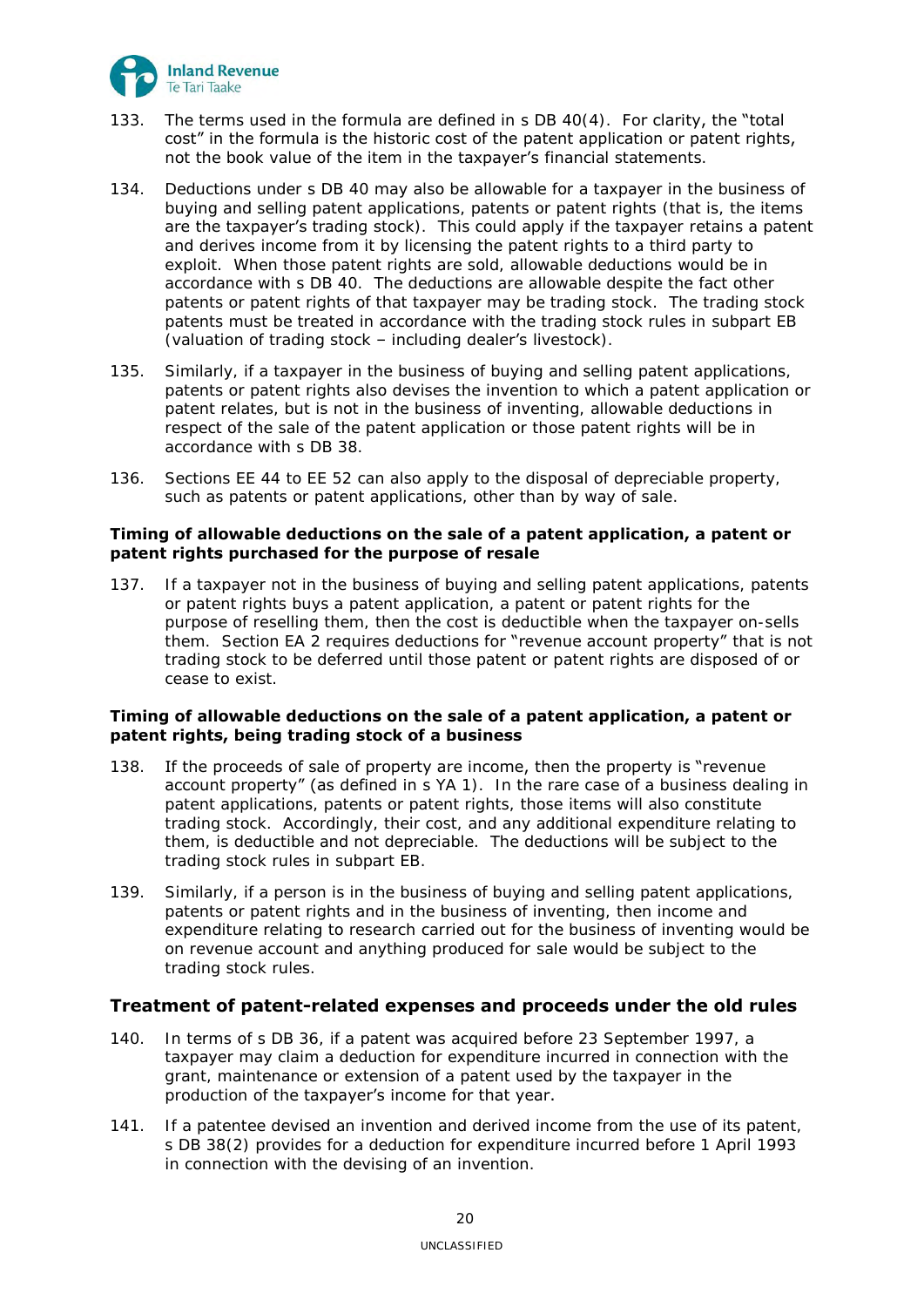

# <span id="page-20-0"></span>**Examples**

142. The following examples help to explain the application of the law.

# <span id="page-20-1"></span>**Example 1: Operation of s EE 18B – expenditure for underlying items of intangible property**

- 143. Business C begins an R&D project during May 2016. After 18 months of R&D, Business C recognises an invention resulting from the R&D as an intangible asset for financial reporting purposes. The R&D expenditure incurred by Business C, up to the point of asset recognition, may be deductible under the general permission (s DA 1) or under the specific R&D provisions in s DB 33 or s DB 34 (refer discussion at [75]-[102]).
- 144. Subsequently, Business C incurs some capitalised development expenditure further refining the invention. An invention is an intangible asset that is not an item of depreciable intangible property.
- 145. Business C then applies for a patent for the invention, filing a patent application with a complete specification. A patent application with a complete specification lodged on or after 1 April 2005 is an item of depreciable intangible property. The depreciable cost of the patent application comprises the administrative and legal fees Business C incurred in applying for the patent and the capitalised development expenditure Business C incurred on refining the intangible invention.
- 146. The capitalised development expenditure is included in the depreciable cost of the patent application because the invention is an underlying item of intangible property in which Business C holds the patent application. If the patent is subsequently granted, the depreciable cost of the patent will also include the capitalised development expenditure Business C incurred on refining the invention, if it has not already been deducted as depreciation of the patent application.
- 147. On the granting of a patent, the patent application costs form part of the adjusted tax value of the patent and the amounts continue to be depreciated over the legal life. In terms of s EE 44(2)(b), there is no disposal of the patent application when that application has "concluded because a patent is granted to the person in relation to the application".
- 148. If the taxpayer has purchased the patent application, patent or patent rights, then the cost to the taxpayer is depreciable. In this case, the taxpayer has purchased either the application for or the right to use a particular invention, which is protected by a patent, and to exclude others from such use. It is the cost incurred in buying that application or right that is depreciable. There is no disposal of the patent application when the patent is granted (in the case of a taxpayer purchasing a patent application).

# <span id="page-20-2"></span>**Example 2: Operation of s DB 34(3) – derecognition**

149. Business A begins an R&D project during March 2016. After 24 months of R&D, Business A recognises an intangible asset for financial reporting purposes, which has been created from the R&D. In the six months after recognising the intangible asset for financial reporting purposes, Business A incurs \$200,000 in capitalised development expenditure further developing the asset. The intangible asset is not listed in sch 14, so it is not depreciable for tax purposes.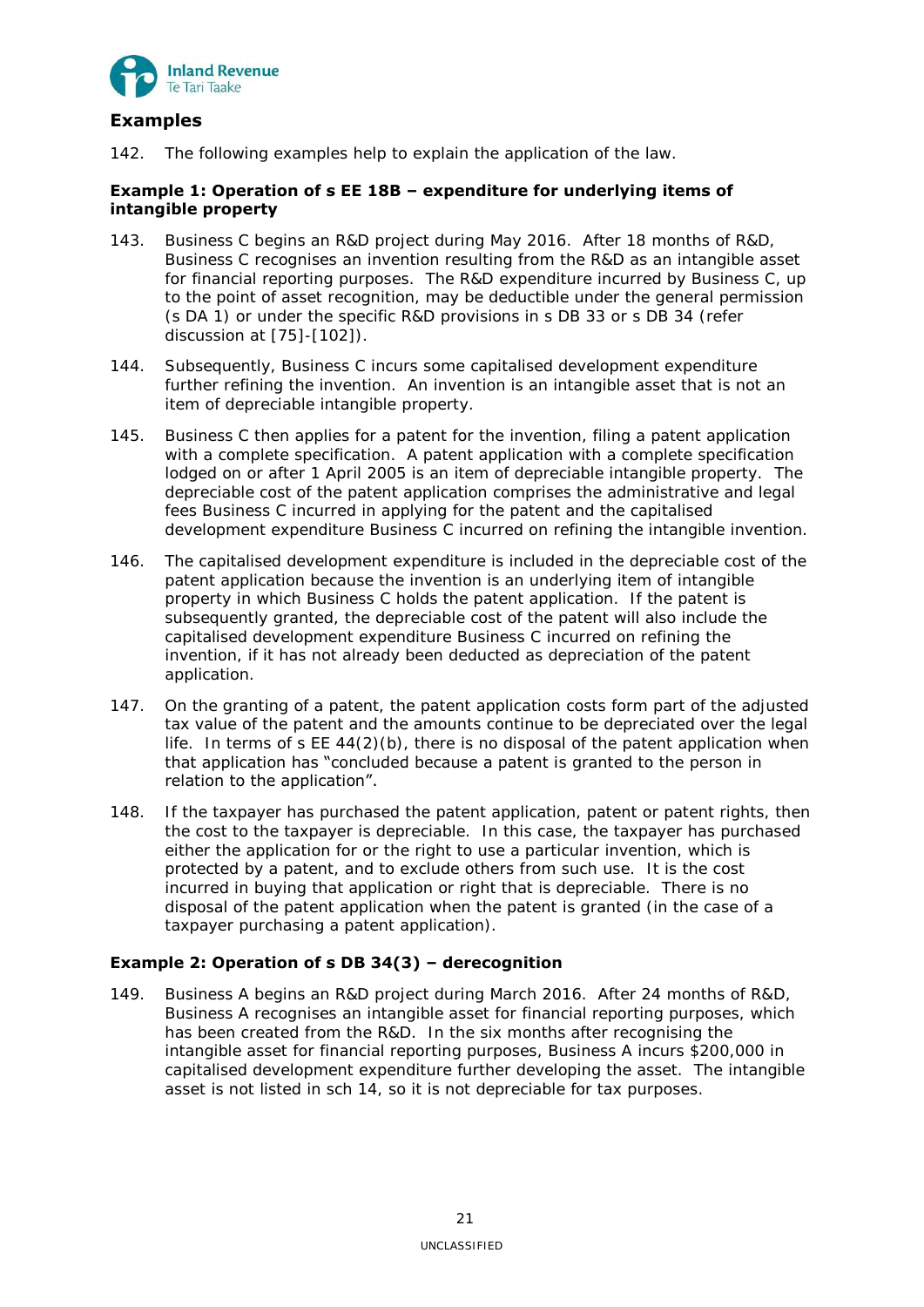

- 150. Business A then sells the incomplete intangible asset to Business B (which intends to continue the R&D and complete the asset) for \$10 million. Business A is not in the business of buying and selling those intangible assets (that is, the intangible assets are not trading stock). Business A makes an untaxed capital gain of \$9.8 million from the sale. Business B incurs \$300,000 in capitalised development expenditure further developing the asset before abandoning the project and derecognising the asset for financial reporting purposes.
- 151. Business B is allowed a deduction under s DB 34(3) for the \$300,000 it incurred in capitalised development expenditure. Business B is not allowed a deduction for the \$10 million cost of purchasing the asset from Business A.

# <span id="page-21-0"></span>**Example 3: How depreciation is calculated and what happens when a patent is not renewed**

- 152. The relevant sections in this example are ss EE 12, EE 14, EE 16, EE 33 and EE 34.
- 153. A company devises an invention for a new energy-efficient light bulb. The company has a 31 March balance date. The company files the patent application with the complete specification for the new light bulb on 20 October 2016. It spends \$250 on filing fees and \$10,000 on patent attorney fees. The company's total legal fees for the 2016/17 income year exceed \$10,000. The Intellectual Property Office of New Zealand grants a patent for the invention on 3 December 2017. The company begins making the light bulbs in June 2018.
- 154. The term of the patent rights under the Patents Act 2013 is 20 years (240 months) and runs from the patent date, being the filing date of the complete specification. The patent life is, therefore, from 20 October 2016 to 20 October 2036. The patent will expire on 20 October 2036.
- 155. The patent rights are available for use by the company in the 2017/18 income year to derive income or to carry on the business, although the company begins manufacturing the light bulbs only in the 2018/19 income year.
- 156. Therefore, the depreciation calculations are for the three income years:
	- 2016/17 the year in which the patent application is filed with complete specification;
	- 2017/18 the year in which the patent is granted; and
	- 2018/19 a typical year following the grant of the patent.

# *2016/17 – the year the patent application is filed with complete specification*

## *Depreciation of the patent application (with complete specification)*

| Annual rate (s EE 33) | $= 1 \div \text{legal life}$ |
|-----------------------|------------------------------|
|                       | $= 1 \div 20$                |
|                       | $= 0.05$                     |

- 157. The patent application is designated as a form of depreciable intangible property (and fixed life intangible property as defined in s EE 67), because it was lodged on or after 1 April 2005 with a complete specification.
- 158. Therefore, for the 2016/17 income year, the annual depreciation rate is calculated in terms of s EE 33. The legal life is as defined in s EE 67, being the 20-year term of a patent under the Patents Act.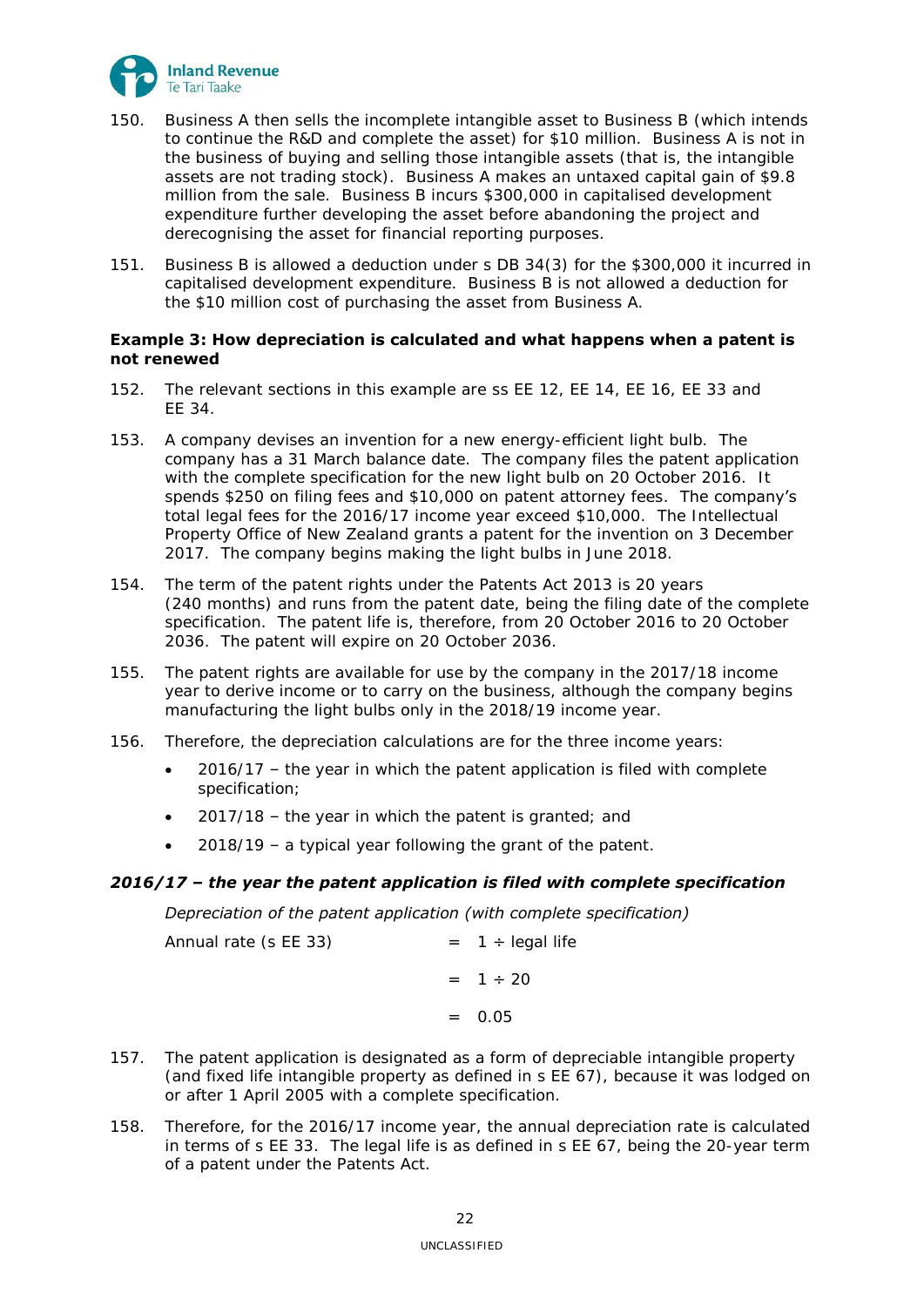

| <b>Depreciation loss</b> | $=$ annual rate x value or cost x months $\div$ 12 |  |  |
|--------------------------|----------------------------------------------------|--|--|
| (s EE 16)                |                                                    |  |  |

 $= 0.05$  x \$10,250 x 5/12

 $=$  \$214

159. The depreciation loss for the patent application is calculated using the standard calculation in s EE 16. The cost of the patent application comprises the legal and administrative costs incurred (\$10,250). The patent application was owned for five whole calendar months in the taxpayer's 2016/17 income year (see s EE 16(7)).

# *2017/18 – the year the patent is granted*

- 160. In the 2017/18 income year, the year the patent is granted, depreciation calculations need to be performed for the:
	- patent application (held for eight months in 2017/18 before the grant of the patent); and
	- patent (held for four months in 2017/18 ).

# *Depreciation of the patent application*

Annual rate (s EE 33)  $= 1 \div \text{legal life}$  $= 1 \div 20$  $= 0.05$ 

161. For the 2017/18 income year, the patent application has been owned for eight whole calendar months. The conclusion of the patent application because a patent was granted is excluded from being a disposal under s EE 44(2)(a). Therefore, the company is not denied a deduction for depreciation loss for the application under s EE 11.

**Depreciation deduction (s EE 16) = annual rate x value or cost x months ÷ 12**

> $= 0.05$  x \$10,250 x 8/12  $= $342$

*Depreciation of the patent or patent rights* 

Annual rate (s  $EE$  34)  $= 1 \div \text{legal life}$  $= 1 \div 20$  $= 0.05$ 

162. For the 2017/18 income year, s EE 34(6) provides that the annual depreciation rate for the patent or patent rights is calculated on the basis of the legal life being the remaining legal life of the patent application from the start of the income year in which the person acquires the patent application (that is, 20 years).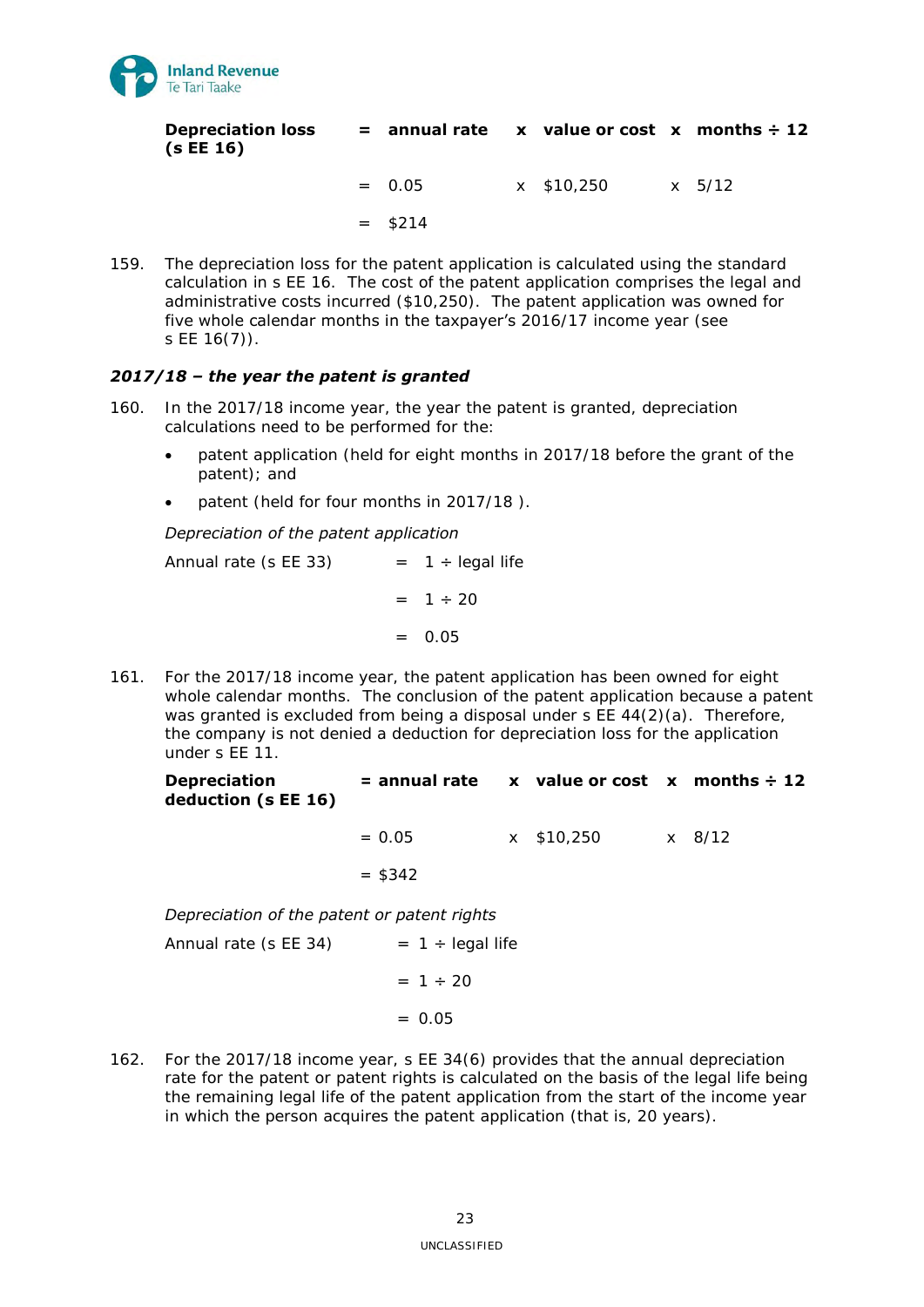

| <b>Depreciation</b> | $=$ annual rate $\quad x$ value or cost $\quad x$ months $\div$ 12 |  |
|---------------------|--------------------------------------------------------------------|--|
| deduction (s EE 16) |                                                                    |  |

 $= 0.05$  x \$9.694 x 4/12

 $= $162$ 

- 163. In terms of s EE 16(4)(b)(i), the patent's value or cost is its adjusted tax value at the start of the month the company acquired it (at 1 December 2017). The adjusted tax value is the cost (\$10,250) less the depreciation loss on the patent application up to 1 December 2017 (\$214  $+$  \$342). The adjusted tax value is \$9,694.
- 164. Therefore, for 2017/18, the taxpayer has a depreciation loss of \$342 for the patent application and \$162 for the ensuing patent or patent rights (that is, \$504 in total for that income year).

# *2018/19 – a typical year in which the patent or patent rights are owned*

## *Depreciation of the patent or patent rights*

Annual rate (s EE 34)  $= 1 \div \text{legal life}$  $= 1 \div 20$  $=$  0.05

165. For the 2018/19 income year, in terms of s EE 34(6), the legal life is still the remaining legal life of the patent application from the start of the income year in which the person acquires the patent.

| <b>Depreciation</b><br>deduction (s EE 16) |       | $=$ annual rate x value or cost x months $\div$ 12 |         |
|--------------------------------------------|-------|----------------------------------------------------|---------|
|                                            | O 05  | x \$9.694                                          | x 12/12 |
|                                            | \$485 |                                                    |         |

166. For 2018/19, the taxpayer has a depreciation loss of \$485 for the patent.

# *Subsequent income years*

- 167. For the 2019/20 income year, the depreciation for the patent is again for a full 12 months and the depreciation deduction is as for the 2018/19 year (that is, \$485).
- 168. Before the fourth anniversary of the filing of the patent application with complete specification (that is, 20 October 2020), the company decides not to renew the patent. The patent, therefore, expires on 20 October 2020. Under s EE 44 and EE 47(9), this is an event to which s EE 48 applies.
- 169. The taxpayer can deduct the cost of the patent not already depreciated. Section EE 11(1) provides that depreciation for the last year is not claimed twice (that is, once as the year's depreciation and once under  $s \nE 48(2)$  for a loss on disposal).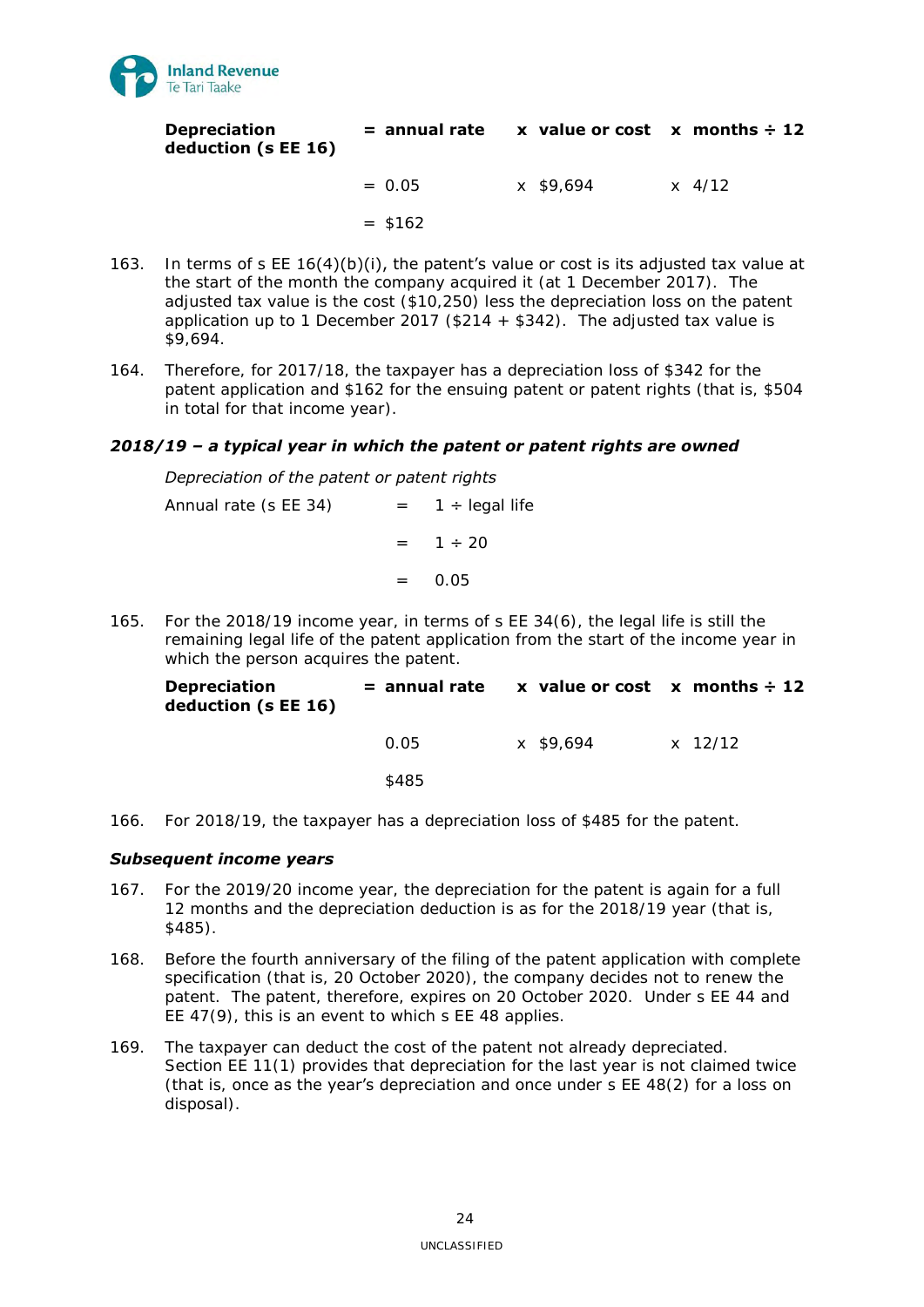

- 170. Section EE 11(1) provides that a person does not have a depreciation loss for the income year in which they dispose of the depreciable property. Section EE 48 applies so that the taxpayer can deduct the remaining cost of the patent that has not already been depreciated.
- 171. The depreciation already claimed for the year ended is:

| 31 March 2018              | \$162   |
|----------------------------|---------|
| 31 March 2019              | \$485   |
| 31 March 2020              | \$485   |
| Total depreciation claimed | \$1,132 |

172. Therefore, for the 2020/21 income year, the taxpayer can deduct the following amount from assessable income for loss on disposal of the patent:

| Cost of the patent             | \$9,694 |
|--------------------------------|---------|
| Less depreciation claimed      | \$1.132 |
| Deduction for loss on disposal | \$8,562 |

# <span id="page-24-0"></span>**Example 4: How depreciation is calculated if a patent application with complete specification is lodged after 1 April 2005, but the application is later withdrawn or refused**

- 173. The relevant sections in this example are ss EE 11, EE 12, EE 14, EE 16, EE 33, EE 44 and EE 47.
- 174. The facts in example 4 are the same as in example 3, except that the patent application for the light bulb was not granted but was refused on 3 December 2017.

# *2016/17 – the year the patent application is filed with complete specification*

175. The calculation for the depreciation for the patent application in the 2016/17 income year, the year the patent application is filed with complete specification, is the same as in example 3.

# *2017/18 – the year the patent is refused*

- 176. Section EE 11(1) provides that a person does not have a depreciation loss for the year in which they dispose of the depreciable property.
- 177. Under s EE 44 and EE 47(9), the refusal of the patent application on 3 December 2017 is an event to which s EE 48 applies. The taxpayer can deduct the cost of the patent application not already depreciated as in example 3.
- 178. Depreciation already claimed for year ended 31 March 2017, being the total depreciation claimed, is:

31 March 2017 **\$214** 

179. Therefore, the amount that the taxpayer can deduct from assessable income for loss on disposal of the patent application is:

 $Cost of the patent$   $$10,250$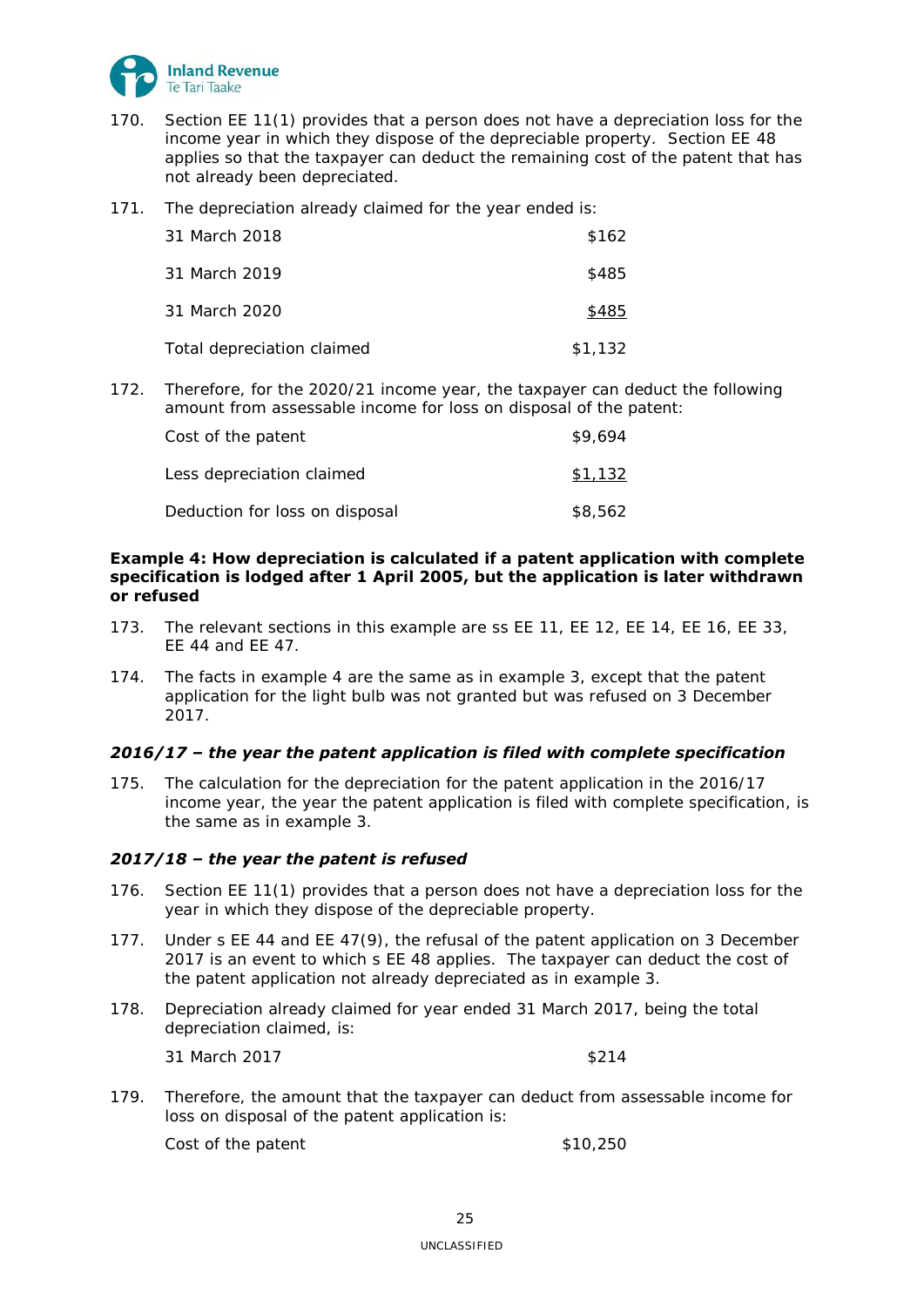

Less depreciation claimed  $$214$ 

## **Deduction for loss on disposal**  $$10,036$

## <span id="page-25-0"></span>**Example 5: How depreciation is calculated when the patent or patent rights are purchased from another person**

- 180. The relevant sections in this example are ss EE 16 and EE 33.
- 181. On 1 May 2016, a taxpayer purchased the patent rights to manufacture and sell a therapeutic bed. The taxpayer paid \$240,000 for the patent rights, which expire on 31 October 2020. The taxpayer begins making and selling the beds. The taxpayer's balance date is 31 March. Because the patent was granted before the 2005/06 income year, s EE 33 determines the annual rate.
- 182. The remaining legal life of the patent rights, from the time at which the taxpayer acquires the patent, is 4 years and 6 months (that is 4.5 years).

| Annual rate (s EE 33) |         | $= 1 \div \text{lead life}$  |
|-----------------------|---------|------------------------------|
|                       |         | $= 1 \div 4.5$               |
|                       | $=$ $-$ | 0.22 (to two decimal places) |

183. The annual depreciation deduction on the patent rights in the 2016/17 income year is:

| <b>Depreciation</b><br>deduction (s EE 16) | $=$ annual rate $\boldsymbol{\mathsf{x}}$ value or | cost                | $x$ months $\div$<br>12 |
|--------------------------------------------|----------------------------------------------------|---------------------|-------------------------|
|                                            | $= 0.22$                                           | x \$240,000 x 11/12 |                         |
|                                            | $=$ \$48,400                                       |                     |                         |

184. The annual depreciation deduction on the patent rights in the 2017/18 income year is:

| <b>Depreciation</b><br>deduction (s EE 16) | = annual<br>rate | $\mathbf{x}$ . | value or cost $x$ months $\div$ | 12 |
|--------------------------------------------|------------------|----------------|---------------------------------|----|
|                                            | $= 0.22$         |                | x \$240,000 x 12/12             |    |
|                                            | $=$ \$52,800     |                |                                 |    |

## <span id="page-25-1"></span>**Example 6: Additional costs for a patent**

- 185. The relevant section in this example is s EE 19.
- 186. A taxpayer manufacturing locks devises an invention for a lock that will respond to only a personal voice signal. The taxpayer lodges a patent application with a complete specification for a patent in New Zealand on 30 October 2016. The taxpayer incurs costs in relation to the patent application, including patent attorney fees. These costs form part of the cost of the patent application. The taxpayer has a 31 March balance date.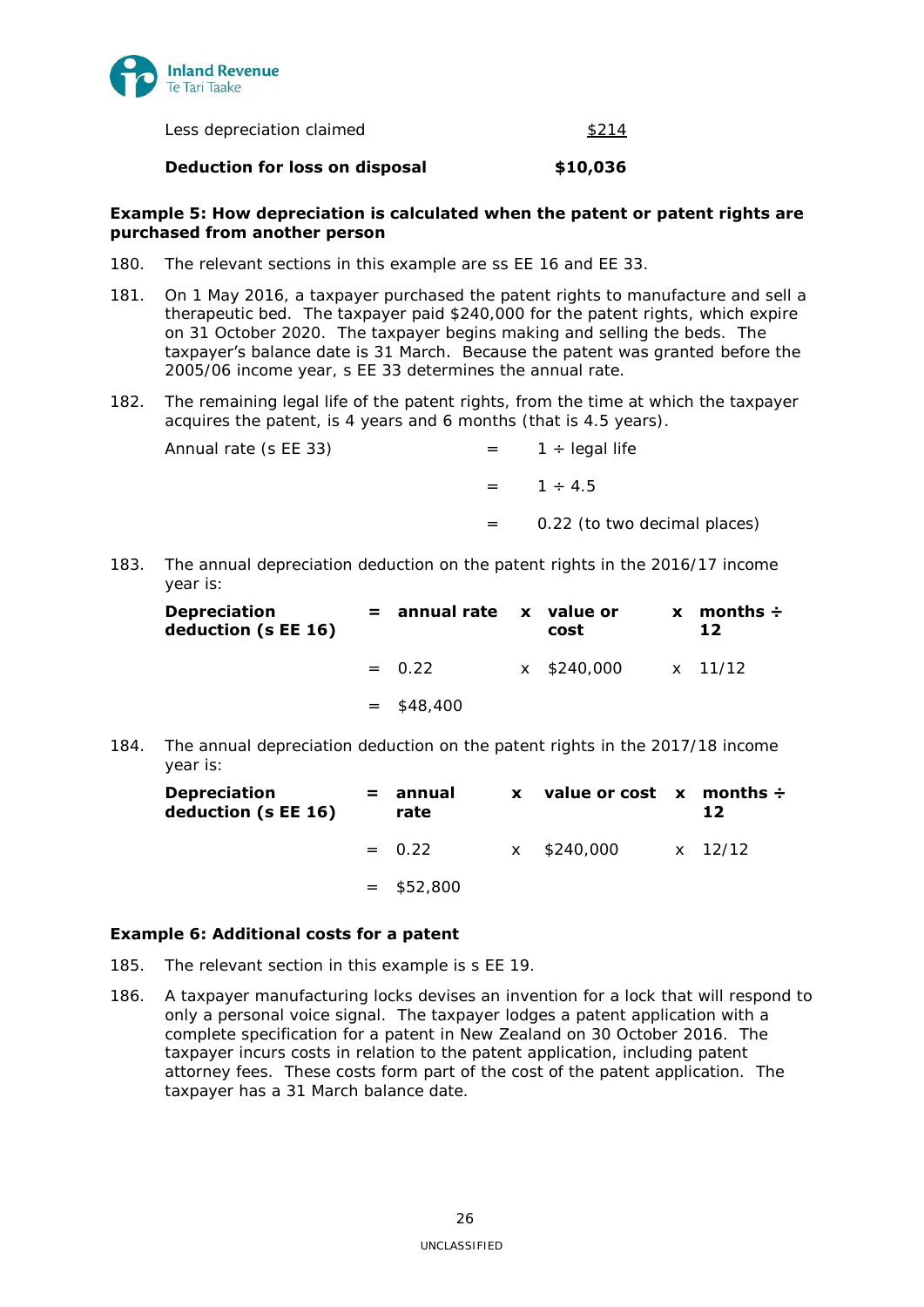

- 187. Some further costs are incurred, and the **taxpayer's patent attorney**, on 1 March 2017, charges an additional fee of \$2,500 for reporting and responding to an examiner's report. The taxpayer's total legal fees for the 2016/17 income year exceed \$10,000.
- 188. The Intellectual Property Office of New Zealand grants the patent on 15 April 2017, and the taxpayer immediately begins manufacturing the new locks.
- 189. The taxpayer pays the annual renewal fee of \$100 in October 2020.
- 190. Section EE 19 provides that the costs are added to the item's adjusted tax value at the start of the income year for purposes of the depreciation loss formula in s EE 16 when a person:
	- owns an item of fixed life intangible property; and
	- incurs additional costs in an income year for the item; and
	- is denied a deduction for the additional costs (other than a deduction for an amount of depreciation loss).
- 191. Once this taxpayer lodged a patent application with complete specification after 1 April 2005, they owned an item of fixed life intangible property.
- 192. Therefore, although the taxpayer's patent attorney fees were incurred only at the end of the 2016/17 income year, the additional fee of \$2,500 can be added to the patent application's adjusted tax value at the start of the 2016/17 income year, for the purposes of s EE 16. This is because the fees are an additional cost incurred in the income year in which the taxpayer owned the patent application.
- 193. The renewal fees for the patent, incurred in the 2020/21 income year, are considered to be a revenue expense and deductible in the income year incurred.

## <span id="page-26-0"></span>**Example 7: Income and deductions on sale of patent rights**

- 194. The relevant sections in this example are ss CB 30, EE 18B and DB 40.
- 195. The light bulb company in example 3 spends \$45,000 in the 2018/19 income year refining the light bulb components. The company filed for a patent with a complete specification on 20 October 2016. The patent was granted on 3 December 2017, and production began on 20 June 2018. Instead of letting the patent expire on 20 October 2020, the company renews the patent and eventually sells it on 20 October 2022 for \$750,000.
- 196. The company cannot claim depreciation for the 2022/23 income year, because s EE 11(1) says that depreciation cannot be claimed in the year a depreciable asset is sold.
- 197. The proceeds of \$750,000 from the sale is income, under s CB 30. The company can claim the cost of the patent, less depreciation already deducted, as a deduction, under s DB 40.
- 198. The depreciable cost of the patent to the company was \$9,694 and the depreciation loss for the 2017/18 income year is the same as for example 3 (that is, \$162).
- 199. In the 2018/19 income year, the taxpayer has incurred expenditure (\$45,000) on an item (components making up the new light bulb) on which the taxpayer holds a patent. Therefore, \$45,000 is included in the cost of the patent for depreciation purposes in terms of s EE 18B. In the 2018/19 income year the depreciation calculation, in terms of s EE 16, would be as follows.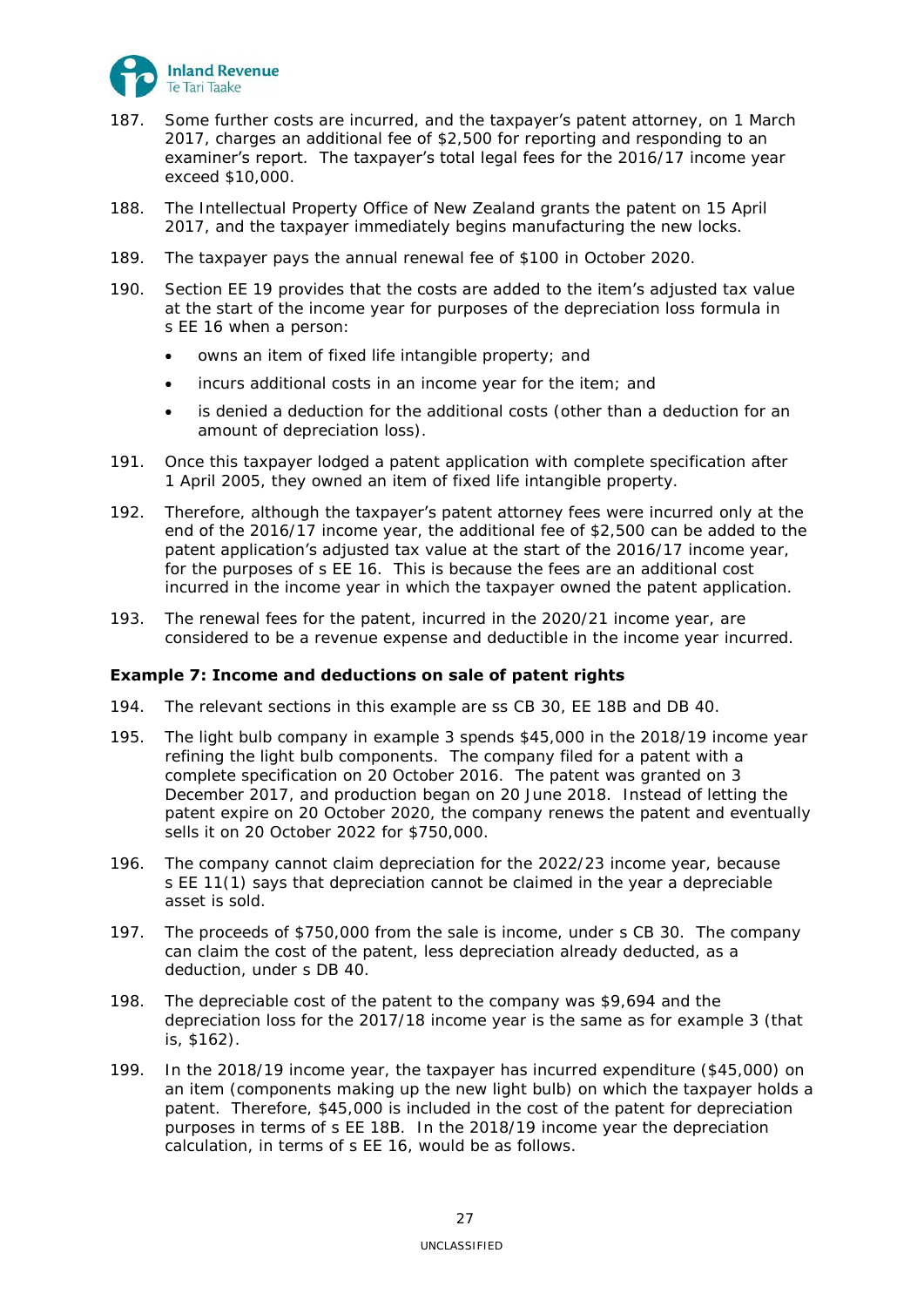

# *2018/19 income year*

*Depreciation of the patent or patent rights.* 

| Annual rate (s EE 34) | $= 1 \div$ legal life                    |
|-----------------------|------------------------------------------|
|                       | $= 1 \div 18.55$                         |
|                       | $=$ 0.05 (rounded to two decimal places) |

200. For the 2018/19 income year, in terms of s EE 34(4), the legal life is the patent's remaining legal life from the start of the income year in which the relevant costs (the \$45,000 under s EE 18B) are recognised under s EE 18B. The patent's remaining legal life at 1 April 2018 is 18 years, 6 months and 20 days (that is, 18.55 years).

| <b>Depreciation</b> |  | $=$ annual rate x value or cost x months $\div$ 12 |  |
|---------------------|--|----------------------------------------------------|--|
| deduction (s EE 16) |  |                                                    |  |
|                     |  |                                                    |  |

 $= 0.05$  x \$54,694 x 12/12  $=$  \$2.735

- 201. For the 2018/19 income year, the taxpayer has a depreciation loss of \$2,735 for the patent.
- 202. For the 2019/20, 2020/21 and 2021/22 income years, the depreciation for the patent is again for a full 12 months, and the depreciation deduction is as for the 2018/19 (that is, \$2,735 in each year).
- 203. Depreciation already deducted up to and including the 2019/20 income year is \$8,367.

| 204. | Therefore, the deduction on sale is: |          |
|------|--------------------------------------|----------|
|      | Cost of the patent                   | \$54,694 |
|      | Less: Depreciation already claimed   | \$8,367  |
|      | Deduction                            | \$46,327 |

# <span id="page-27-0"></span>**Example 8: Legal expenses incurred in defending and attacking a patent**

- 205. The relevant section in this example is s BD 2.
- 206. A pharmaceutical company, Company A, was granted a patent on 1 April 2016 for a cold medication. The medication was a syrup that is a combination of known substances (analgesics and decongestants) and a new substance. Company B, another pharmaceutical company that manufactured cold medications, applied to the Commissioner for the revocation of the patent on the ground that it was not a patentable invention under s 14 of the Patents Act. Both companies held numerous patents. The court held that the patent was valid.
- 207. Company A spent \$300,000 in defending the attack on its patent, and Company B spent \$225,000 in attacking the patent.
- 208. The amounts spent by Company A and Company B are deductible under s BD 2.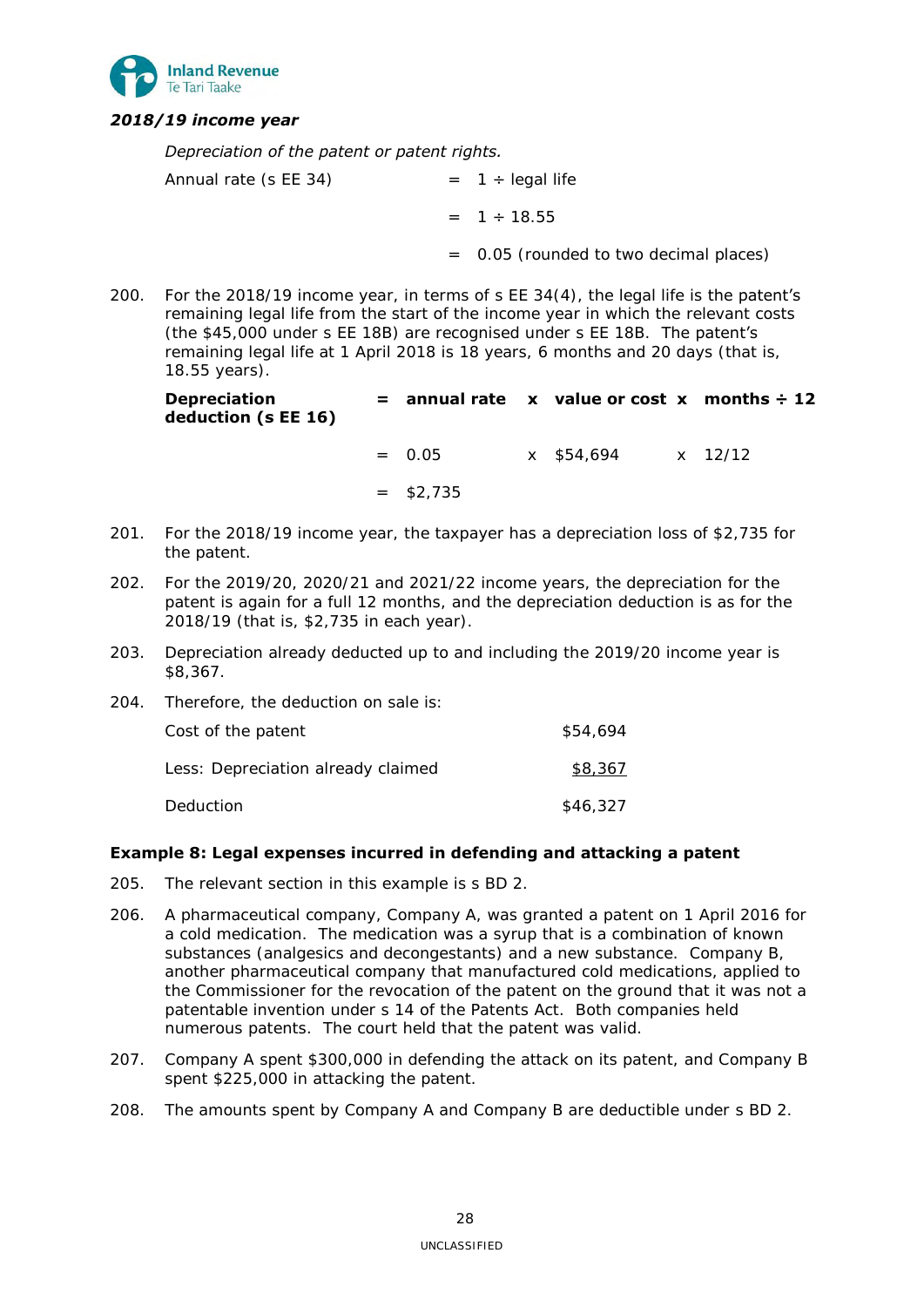

# <span id="page-28-0"></span>**Example 9: Research and development expenses incurred in devising an invention**

- 209. The relevant sections in this example are ss DB 34, EE 16, EE 18B, EE 33 and EE 34.
- 210. A tyre manufacturing company, in its income year ended 31 March 2017, spends \$10,000 on research and development into coloured snow tyres. The company hopes eventually to obtain a patent for the new tyres. The \$10,000 is the total amount of expenditure the company has incurred in that year on research and development. The company recognises the expenditure as an expense and writes it off as immaterial for financial reporting purposes.

# *2016/17 income year*

211. For income tax purposes, in terms of s DB 34(5), the company can deduct the \$10,000 in full in its 2016/17 income year.

# *2017/18 income year*

- 212. In the 2017/18 income year, the same company spends \$50,000 on equipment to assist the research (the equipment is not an asset in its own right and nor is it otherwise depreciable). The company treats the amount as an expense for financial reporting purposes (because the project has not yet satisfied the criteria for asset recognition under either the old or new reporting standard).
- 213. For income tax purposes, in terms of s DB 34(1) and (2), the company can expense all research and development expenditure on the project for the 2017/18 income year.

# *2018/19 income year*

- 214. In June 2018, the project satisfies the criteria for "asset recognition", but additional development is required before the company's application for a patent for the coloured snow tyres. On 1 October 2018, after additional development expenditure of \$100,000, the company lodges a patent application with complete specification, incurring \$15,000 in application costs. The patent is granted on 1 December 2018.
- 215. For income tax purposes, the treatment of the company's research and development costs for the 2018/19 income year is as for 2016/17 and 2017/18: under s DB 34, the taxpayer company can expense all research and development expenditure incurred before asset recognition in June 2018.
- 216. The \$100,000 of development expenditure, incurred after the point of "asset" recognition", cannot be deducted under s DB 34. However, as the development expenditure gives rise to the patent application and is incurred on or after 7 November 2013, the development expenditure is included in the depreciable cost of the patent application (and subsequent patent) in terms of s EE 18B.
- 217. A patent application with complete specification lodged on or after 1 April 2005 is an item of sch 14 depreciable intangible property. Section EE 33 provides the calculation for the rate at which the \$15,000 patent application costs and \$100,000 underlying development costs incurred can be depreciated.
- 218. Depreciation of the **patent application** for the period 1 October 2018 to 1 December 2018 (that is, two whole calendar months) is as follows.

Annual rate (s EE 33)  $= 1 \div \text{legal life}$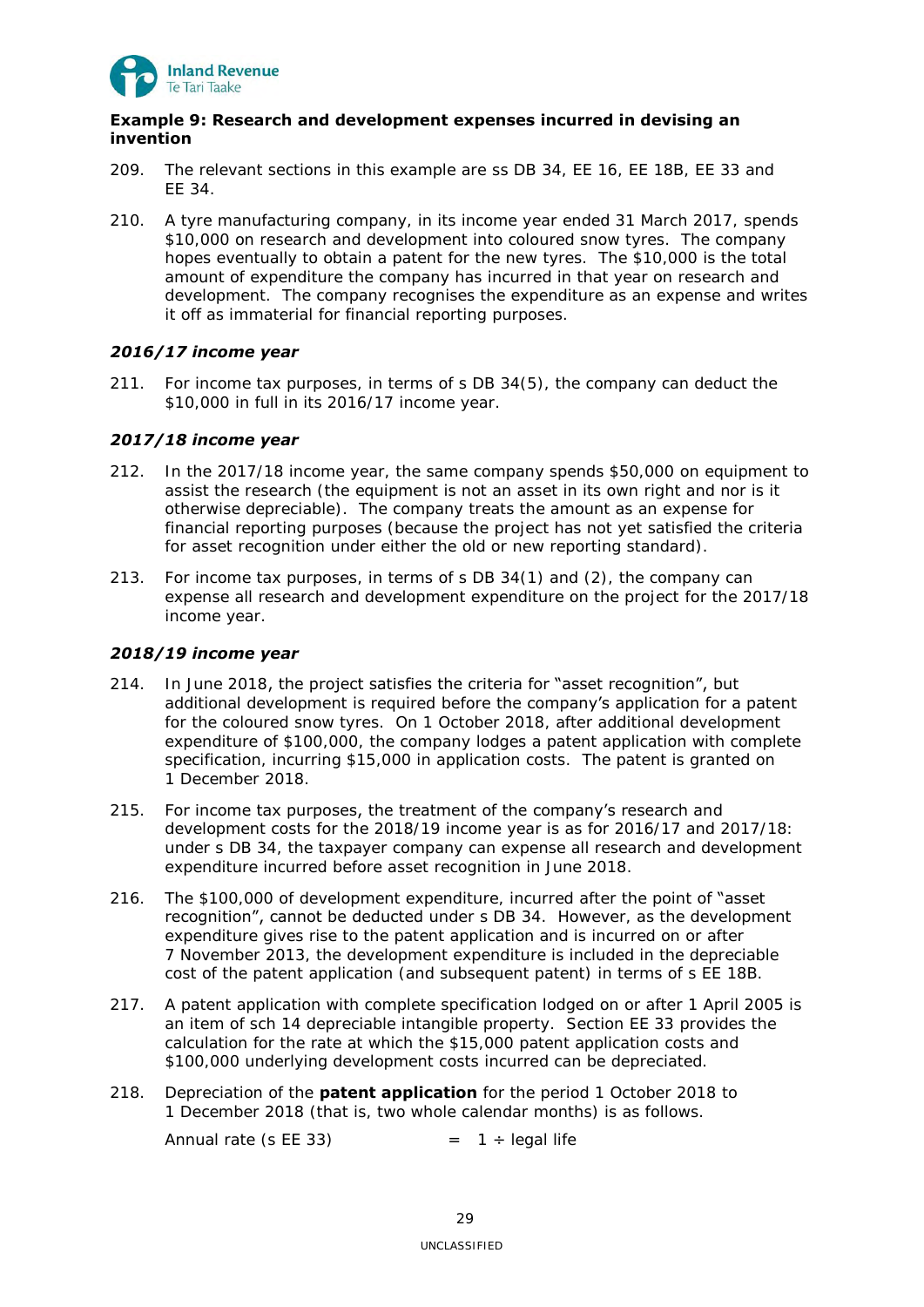

 $= 1 \div 20$  $=$  0.05

219. As s EE 18B applies to the patent application, s EE 33(a) determines the patent application's legal life, being 20 years from the start of the 2018/19 income year. For 2018/19, the patent application has been owned for two whole calendar months.

**Depreciation deduction (s EE 16) = annual rate x value or cost x months ÷ 12**

> $= 0.05$  x \$115,000 x 2/12  $=$  \$958

Depreciation of the **patent** for the period 1 December 2018 to 31 March 2019 (that is, four whole calendar months) is as follows.

| $= 1 \div \text{legal life}$ |
|------------------------------|
| $= 1 \div 20$                |
| $= 0.05$                     |
|                              |

220. As s EE 18B applied to the patent application, s EE 34(7) determines the patent's legal life, which is still 20 years. For the 2018/19 income year, the patent has been available for use for four whole calendar months.

| <b>Depreciation</b> |  | $=$ annual rate $\boldsymbol{x}$ value or cost $\boldsymbol{x}$ months $\div$ 12 |  |
|---------------------|--|----------------------------------------------------------------------------------|--|
| deduction (s EE 16) |  |                                                                                  |  |

 $= 0.05$  x \$114,042 x 4/12

 $=$  \$1,901

221. The value or cost of the patent is determined under  $s \to 16(4)(b)(i)$ , being the patent's adjusted tax value at the start of the month it is acquired (that is, \$115,000 – \$958). Therefore, for the 2018/19 income year, the taxpayer has a depreciation loss of \$958 for the patent application and \$1,901 for the ensuing patent.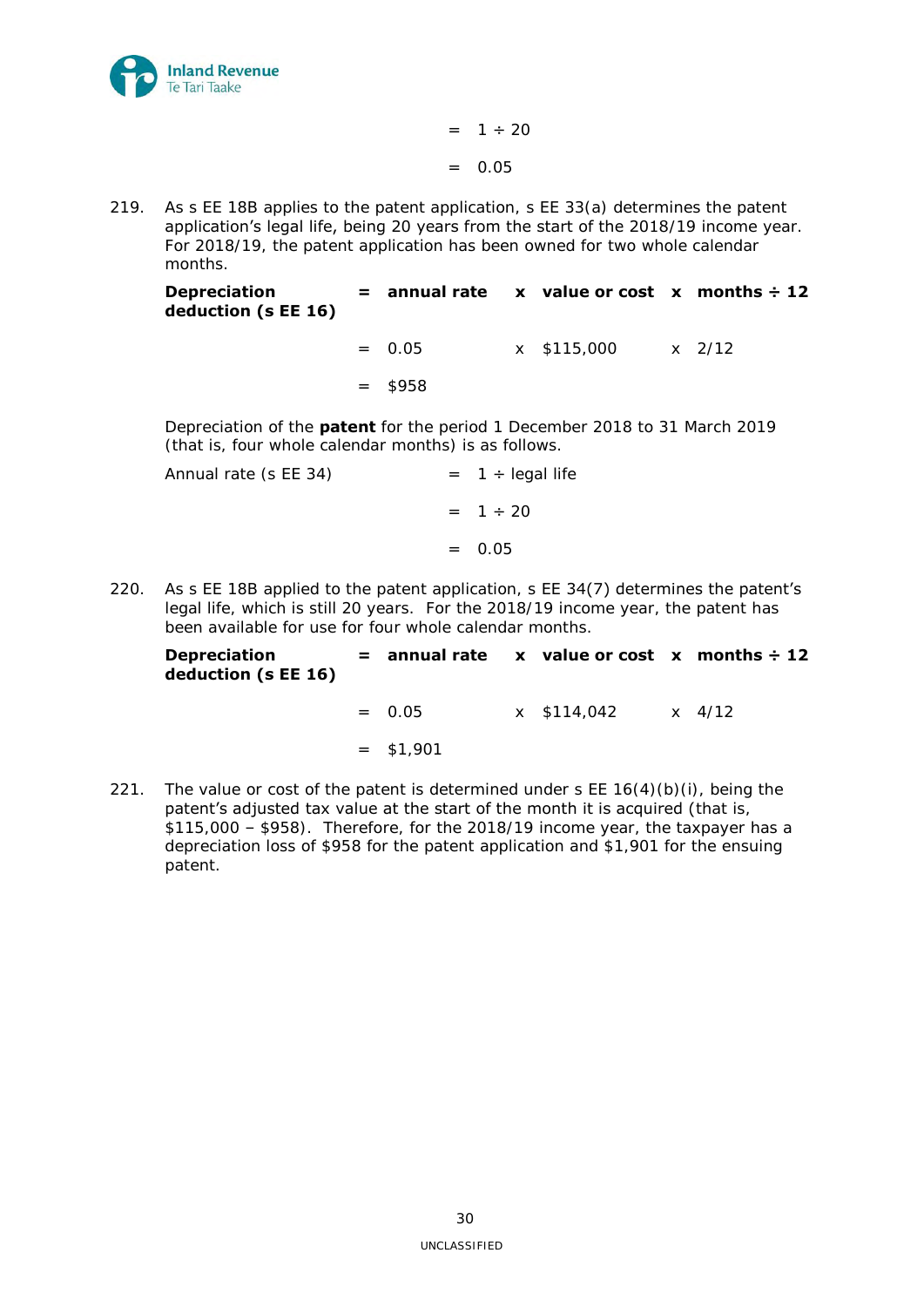

# <span id="page-30-0"></span>**References**

### **Related rulings/statements**

"Income tax treatment of New Zealand patents", *Tax Information Bulletin* Vol 18, No 7 (August 2006): 36.

## **Subject references**

asset recognition depreciation patents patent applications patent rights

### **Legislative references**

Income Tax Act 2004

Income Tax Act 2007, ss BD 2, BD 4, CB 30, CG 7C, DA 1 to DA 4, DB 33 to DB 38, DB 40, DB 62, EA 2, subpart EB, EE 12, EE 14, EE 16, EE 18B, EE 19, EE 33, EE 34, EE 44 to EE 52, EE 62, EE 67, YA 1 (definitions of "fixed life intangible property", "legal life", "patent right", "revenue account property", "straight-line method"), sch 14

Patents Act 1953

Patents Act 2013, ss 5 (definition of "patent"), 13 to 16, 18, 20, 81, 103

Statute of Monopolies, s 6

Taxation (Annual Rates for 2015-16, Research and Development, and Remedial Matters) Act 2016

## **Case references**

*Birkdale Service Station v CIR* (2000) 19 NZTC 15,981

*BP Australia v FC of T* [1965] 3 All ER 209 (PC) *British Insulated and Helsby Cables v Atherton* 

[1928] AC 205 (HL) *Buckley & Young v CIR* (1978) 3 NZTC 61,271 (CA) *Christchurch Press Co Ltd v CIR* (1993) 15 NZTC

10,206 *CIR v Banks* (1978) 3 NZTC 61,236

*CIR v LD Nathan & Co Ltd* [1972] NZLR 209

*CIR v McKenzies NZ Ltd* (1988) 10 NZTC 5233 (CA)

*CIR v Murray Equipment Ltd* [1966] NZLR 360 (SC)

*CIR v Wattie* (1998) 18 NZTC 13,991 (PC)

*Commissioner of Taxes v Ballinger and Co Ltd*  (1903) 23 NZLR 188 (SC)

*Lawson (Inspector of Taxes) v Johnson Matthey plc*  [1992] 2 All ER 647 (HL)

- *Poverty Bay Electric Power Board v CIR* (1999) 19 NZTC 15,001
- *Southern v Borax Consolidated Ltd* [1940] 4 All ER 412

*Ward v CT* [1923] AC 145 (PC)

## **Other references**

*Concise Oxford Dictionary* (12th ed, 2011)

Financial Reporting Standard No 13 1995 (FRS-13) New Zealand Equivalent to International Accounting Standard 38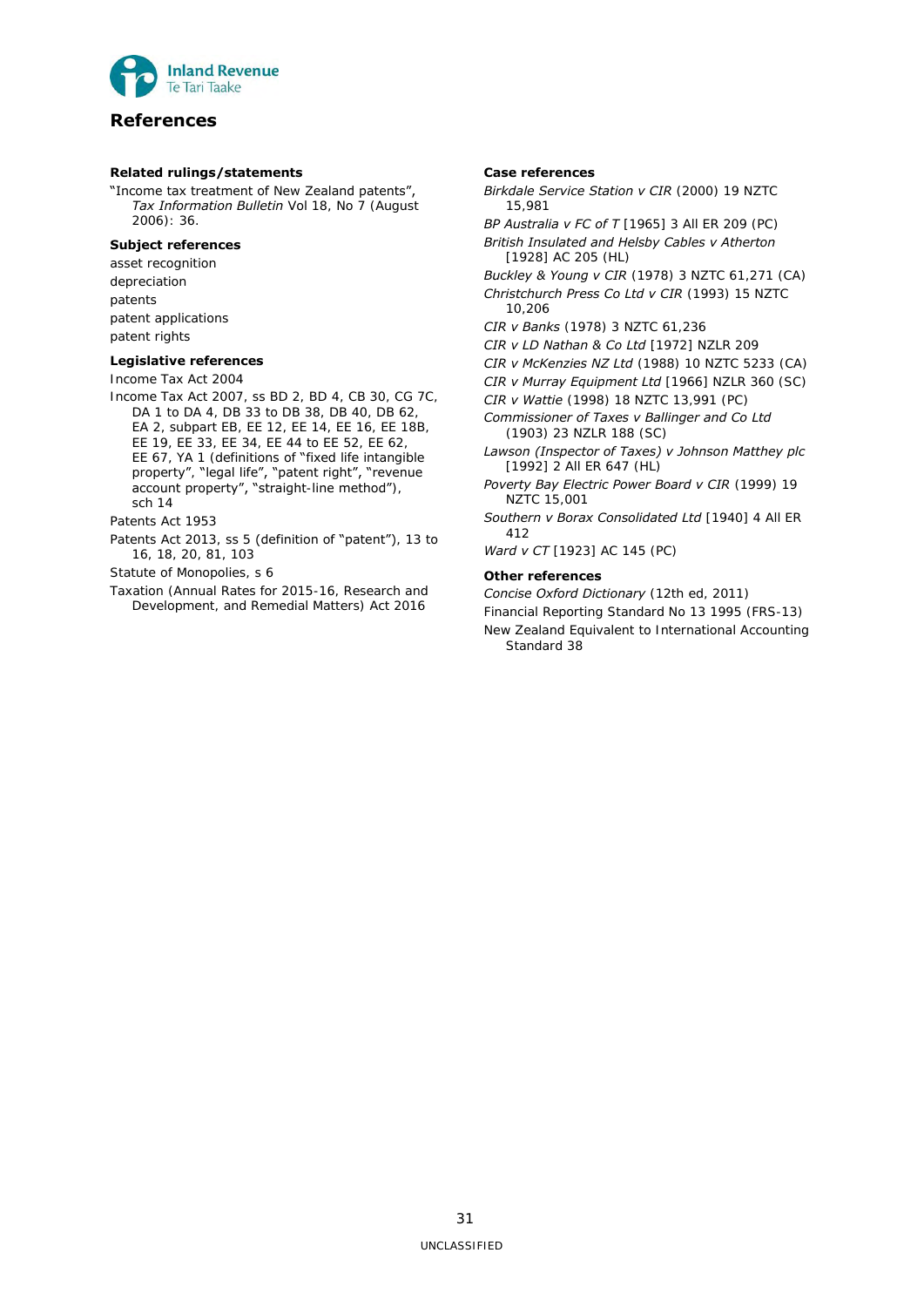

# <span id="page-31-0"></span>**Appendix – Legislation and reporting standards**

# <span id="page-31-1"></span>**Income Tax Act 2007**

1. Section BD 1 provides:

## **BD 1 Income, exempt income, excluded income, non-residents' foreign-sourced income, and assessable income**

*Amounts of income* 

- (1) An amount is **income** of a person if it is their income under a provision in Part C (Income). *Exempt income*
- (2) An amount of income of a person is **exempt income** if it is their exempt income under a provision in subpart CW (Exempt income) or CZ (Terminating provisions).

### *Excluded income*

- (3) An amount of income of a person is **excluded income** if—
	- (a) it is their excluded income under a provision in subpart CX (Excluded income) or CZ; and
	- (b) it is not their non-residents' foreign-sourced income.

### *Non-residents' foreign-sourced income*

- (4) An amount of income of a person is **non-residents' foreign-sourced income** if—
	- (a) the amount is a foreign-sourced amount; and
	- (b) the person is a non-resident when it is derived; and
	- (c) the amount is not income of a trustee to which section HC 25(2) (Foreign-sourced amounts: non-resident trustees) applies.

### *Assessable income*

- (5) An amount of income of a person is **assessable income** in the calculation of their annual gross income if it is not income of any of the following kinds:
	- (a) their exempt income:
	- (b) their excluded income:
	- (c) their non-residents' foreign-sourced income.
- 2. The general provision, s BD 2, states in respect of allowable deductions:

### **BD 2 Deductions**

An amount is a deduction of a person if they are allowed a deduction for the amount under Part D (Deductions).

3. Section BD 4(5) provides:

### *Allocation*

- (5) If an expenditure or loss gives rise to more than one deduction, the deductions are allocated to income years to the extent that their total is no more than the amount of the expenditure or loss.
- 4. Section CB 30 provides:

### **CB 30 Disposal of patent applications or patent rights**

If a person derives an amount from the disposal of a patent application with a complete specification or from the disposal of patent rights, the amount is income of the person.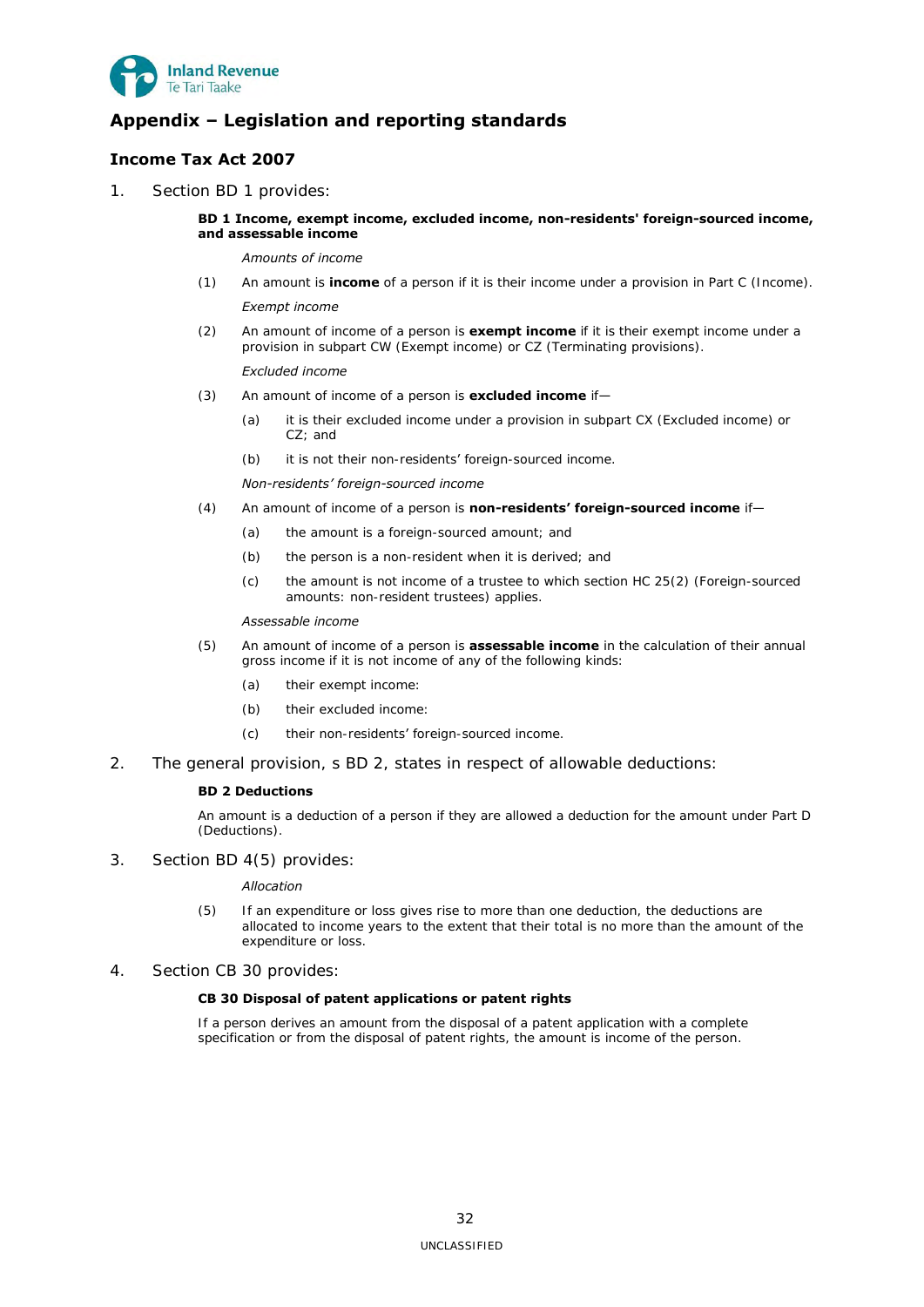

5. Section CG 7C provides:

### **CG 7C Disposal or rerecognition of derecognised non-depreciable assets**

### *When this section applies*

- (1) This section applies when, for a non-depreciable intangible asset, a person has been allowed a deduction under section DB 34 (Research or development) because section DB 34(3) applies and-
	- (a) the intangible asset is disposed of in an income year for consideration that is not income under another provision of this Act:
	- (b) the intangible asset is rerecognised for financial reporting purposes in an income year.

### *Disposal for consideration*

(2) If subsection (1)(a) applies, an amount equal to the deduction described in subsection (1) is income of the person for the income year, unless subsection (3) applies.

### *Special case: disposal for consideration less than deduction*

(3) If subsection (1)(a) applies and the consideration is less than the deduction described in subsection (1), then, despite subsection (2), an amount equal to the consideration is income of the person for the income year.

### *Rerecognition*

(4) If subsection (1)(b) applies, an amount equal to the deduction described in subsection (1) is income of the person for the income year.

## *Relationship with subpart EE*

- (5) For the purposes of subpart EE (Depreciation), the person is treated as never having the deduction described in subsection (1).
- 6. Section DA 1 sets out the general permission. Section DA 1(1) and (2) states:

## *Nexus with income*

- (1) A person is allowed a deduction for an amount of expenditure or loss, including an amount of depreciation loss, to the extent to which the expenditure or loss is—
	- (a) incurred by them in deriving—
		- (i) their assessable income; or
		- (ii) their excluded income; or
		- (iii) a combination of their assessable income and excluded income; or
	- (b) incurred by them in the course of carrying on a business for the purpose of deriving—
		- (i) their assessable income; or
		- (ii) their excluded income; or
		- (iii) a combination of their assessable income and excluded income.

### *General permission*

- (2) Subsection (1) is called the general permission.
- 7. Section DA 2 sets out general limitations in respect of deductions. Section DA 2(1) and (7) state:

### *Capital limitation*

(1) A person is denied a deduction for an amount of expenditure or loss to the extent to which it is of a capital nature. This rule is called the **capital limitation**.

…

### *Relationship of general limitations to general permission*

(7) Each of the general limitations in this section overrides the general permission.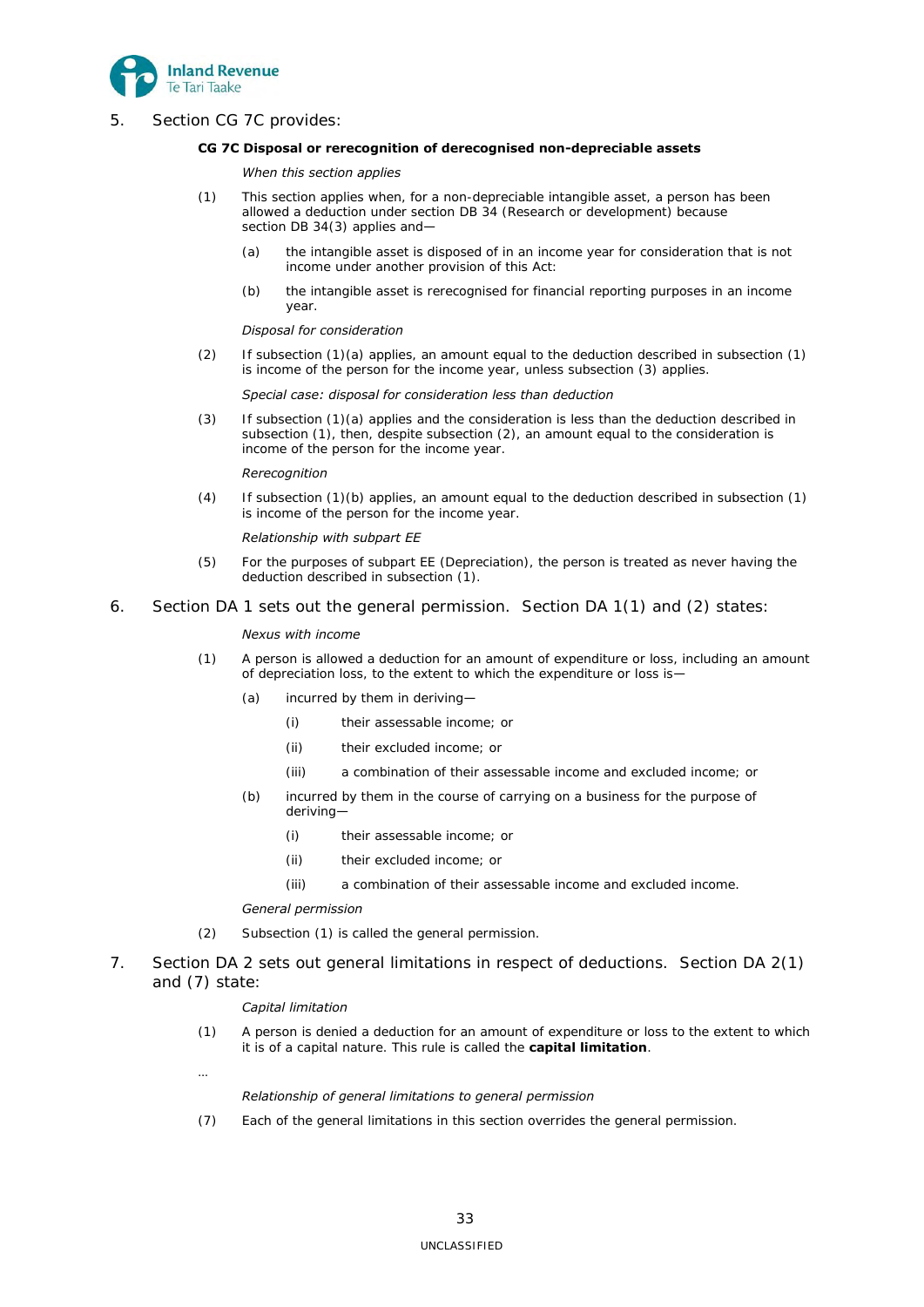

8. Section DA 3 provides for the effect of specific rules on general rules. The section states:

### **DA 3 Effect of specific rules on general rules**

### *Supplements to general permission*

(1) A provision in any of subparts DB to DZ may supplement the general permission. In that case, a person to whom the provision applies does not have to satisfy the general permission to be allowed a deduction.

### *Express reference needed to supplement*

(2) A provision in any of subparts DB to DZ takes effect to supplement the general permission only if it expressly states that it supplements the general permission.

### *Relationship of general limitations to supplements to general permission*

(3) Each of the general limitations overrides a supplement to the general permission in any of subparts DB to DZ, unless the provision creating the supplement expressly states otherwise.

### *Relationship between other specific provisions and general permission or general limitations*

(4) A provision in any of subparts DB to DZ may override any one or more of the general permission and the general limitations.

### *Express reference needed to override*

- (5) A provision in any of subparts DB to DZ takes effect to override the general permission or a general limitation only if it expressly states that—
	- (a) it overrides the general permission or the relevant limitation; or
	- (b) the general permission or the relevant limitation does not apply.

## *Part E*

- (6) No provision in Part E (Timing and quantifying rules) supplements the general permission or overrides the general permission or a general limitation.
- 9. Section DA 4 provides for the treatment of an amount of depreciation loss. The section states:

### **DA 4 Treatment of amount of depreciation loss**

The capital limitation does not apply to an amount of depreciation loss merely because the item of property is itself of a capital nature.

10. Section DB 33 provides for a deduction for expenditure incurred in connection with scientific research. The section states:

### **DB 33 Scientific research**

## *Deduction: scientific research*

(1) A person is allowed a deduction for expenditure they incur in connection with scientific research that they carry on for the purpose of deriving their assessable income.

### *Exclusion*

- (2) Subsection (1) does not apply to expenditure that the person incurs on an asset that—
	- (a) is not created from the scientific research; and
	- (b) is an asset for which they have an amount of depreciation loss for which—
		- (i) they are allowed a deduction; or
		- (ii) they would have been allowed a deduction but for the Commissioner's considering that incomplete and unsatisfactory accounts were kept by or for them.

### *Link with subpart DA*

(3) This section supplements the general permission and overrides the capital limitation. The other general limitations still apply.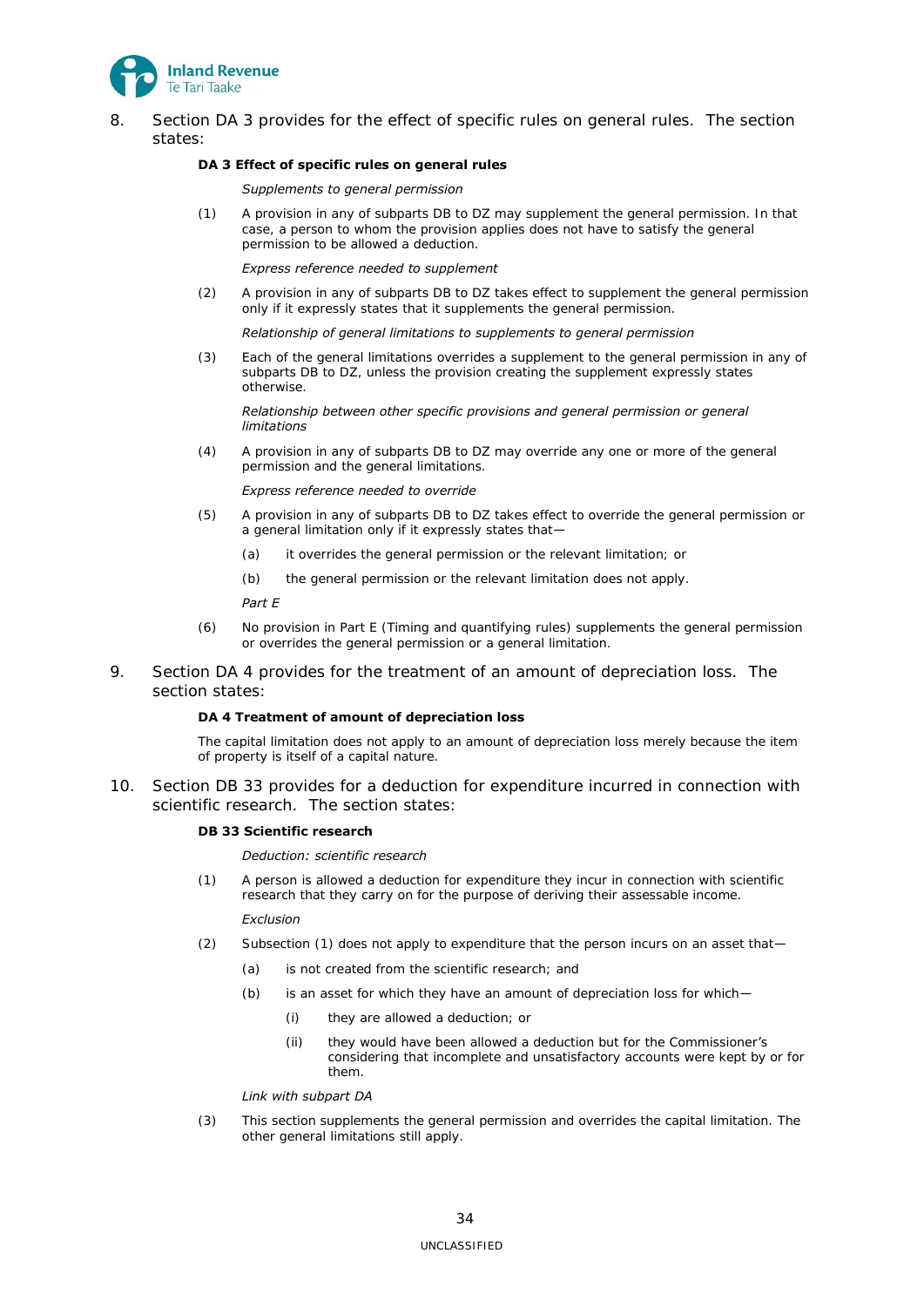

11. Section DB 34 provides:

### **DB 34 Research or development**

### *Deduction*

(1) A person is allowed a deduction for expenditure they incur on research or development. This subsection applies only to a person described in any of subsections (2) to (5) and does not apply to the expenditure described in subsection (6).

#### *Person recognising expenditure as expense*

- (2) Subsection (1) applies to a person who recognises the expenditure as an expense for financial reporting purposes-
	- (a) under paragraph 5.1 or 5.2 of the old reporting standard or because paragraph 5.4 of that standard applies; or
	- (b) under paragraph 68(a) of the new reporting standard applying, for the purposes of that paragraph, paragraphs 54 to 67 of that standard.

#### *Expenditure on derecognised non-depreciable assets*

- (3) Subsection (1) applies to a person who—
	- (a) incurs expenditure, on the development of an intangible asset that is not depreciable intangible property,—
		- (i) on or after 7 November 2013; and
		- (ii) before the intangible asset is derecognised or written off by the person as described in paragraph (b); and
	- (b) derecognises or writes off the intangible asset for financial reporting purposes under—
		- (i) paragraph 112(b) of the new reporting standard; or
		- (ii) paragraph 5.14 of the old reporting standard.

### *Person recognising expenditure otherwise*

- (4) Subsection (1) also applies to a person who—
	- (a) recognises the expenditure as an expense for financial reporting purposes because it is an amount written off as an immaterial amount for financial reporting purposes; and
	- (b) would be required, if the expenditure were material, to recognise it for financial reporting purposes—
		- (i) under paragraph 5.1 or 5.2 of the old reporting standard or because paragraph 5.4 of that standard applies; or
		- (ii) under paragraph 68(a) of the new reporting standard applying, for the purposes of that paragraph, paragraphs 54 to 67 of that standard.

## *Person with minor expenditure*

- (5) Subsection (1) also applies to a person who—
	- (a) incurs expenditure of \$10,000 or less, in total, on research and development in an income year; and
	- (b) has written off the expenditure as an immaterial amount for financial reporting purposes; and
	- (c) has recognised the expenditure as an expense for financial reporting purposes.

#### *Exclusion*

- (6) Subsection (1) does not apply to expenditure that the person incurs on property to which all the following apply:
	- (a) the property is used in carrying out research or development; and
	- (b) it is not created from the research or development; and
	- (c) it is 1 of the following kinds:
		- (i) property for which the person is allowed a deduction for an amount of depreciation loss; or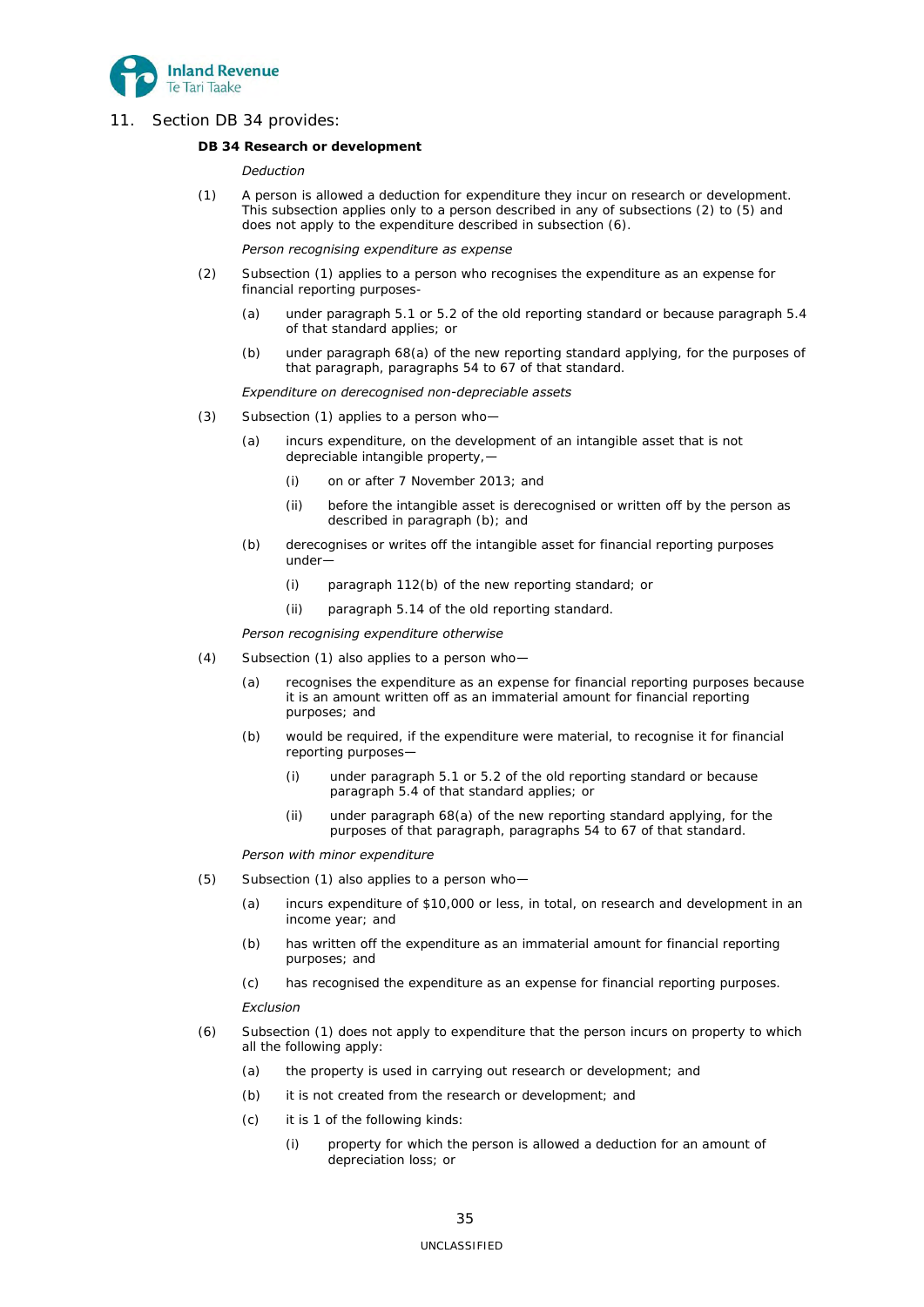

- (ii) property the cost of which is allowed as a deduction by way of amortisation under a provision of this Act outside subpart EE (Depreciation); or
- (iii) land; or
- (iv) intangible property, other than depreciable intangible property; or
- (iv) property that its owner chooses, under s EE 8 (Election that property not be depreciable) to treat as not depreciable.

### *Choice for allocation of deduction*

- (7) A person who is allowed a deduction under this section for expenditure that is not interest and is described in subsection (2), (4), or (5) may choose to allocate all or part of the deduction—
	- (a) to an income year after the income year in which the person incurs the expenditure; and
	- (b) in the way required by section EJ 23 (Allocation of deductions for research, development, and resulting market development).

#### *Allocation of deduction for derecognised non-depreciable assets*

- (7B) A person who is allowed a deduction as provided by subsection (3) must allocate the deduction to the income year in which the relevant intangible asset is derecognised or written off by the person for financial reporting purposes under-
	- (a) paragraph 112(b) of the new reporting standard; or
	- (b) paragraph 5.14 of the old reporting standard.

#### *Section need not be applied*

(8) A person may return income and expenditure in their return of income on the basis that this section does not apply to expenditure incurred on research or development in the income year to which the return relates.

### *Relationship with s EA 2*

(9) If expenditure to which this section applies is incurred in devising an invention that is patented, the expenditure is not treated as part of the cost of revenue account property for the purposes of section EA 2 (Other revenue account property).

#### *Link with subpart DA*

- (10) This section overrides the capital limitation. The general permission must still be satisfied and the other general limitations still apply.
- 12. Definitions are provided in s DB 35. Section DB 35(1) provides:
	- $(1)$  In this section, and in s DB 34. $-$

**development** is defined in paragraph 8 of the new reporting standard

**new reporting standard** means the New Zealand Equivalent to International Accounting Standard 38, in effect under the Financial Reporting Act 2013, and as amended from time to time or an equivalent standard issued in its place

**old reporting standard** means Financial Reporting Standard No 13 1995 (Accounting for Research and Development Activities) being the standard approved under the Financial Reporting Act 1993, or an equivalent standard issued in its place, that applies in the tax year in which the expenditure is incurred

**research** is defined in paragraph 8 of the new reporting standard.

13. Section DB 36 provides:

### **DB 36 Patent expenses**

### *Deduction*

- (1) A person is allowed a deduction for expenditure that they incur in connection with the grant, maintenance, or extension of a patent if they—
	- (a) acquired the patent before 23 September 1997; and
	- (b) use the patent in deriving income in the income year in which they incur the expenditure.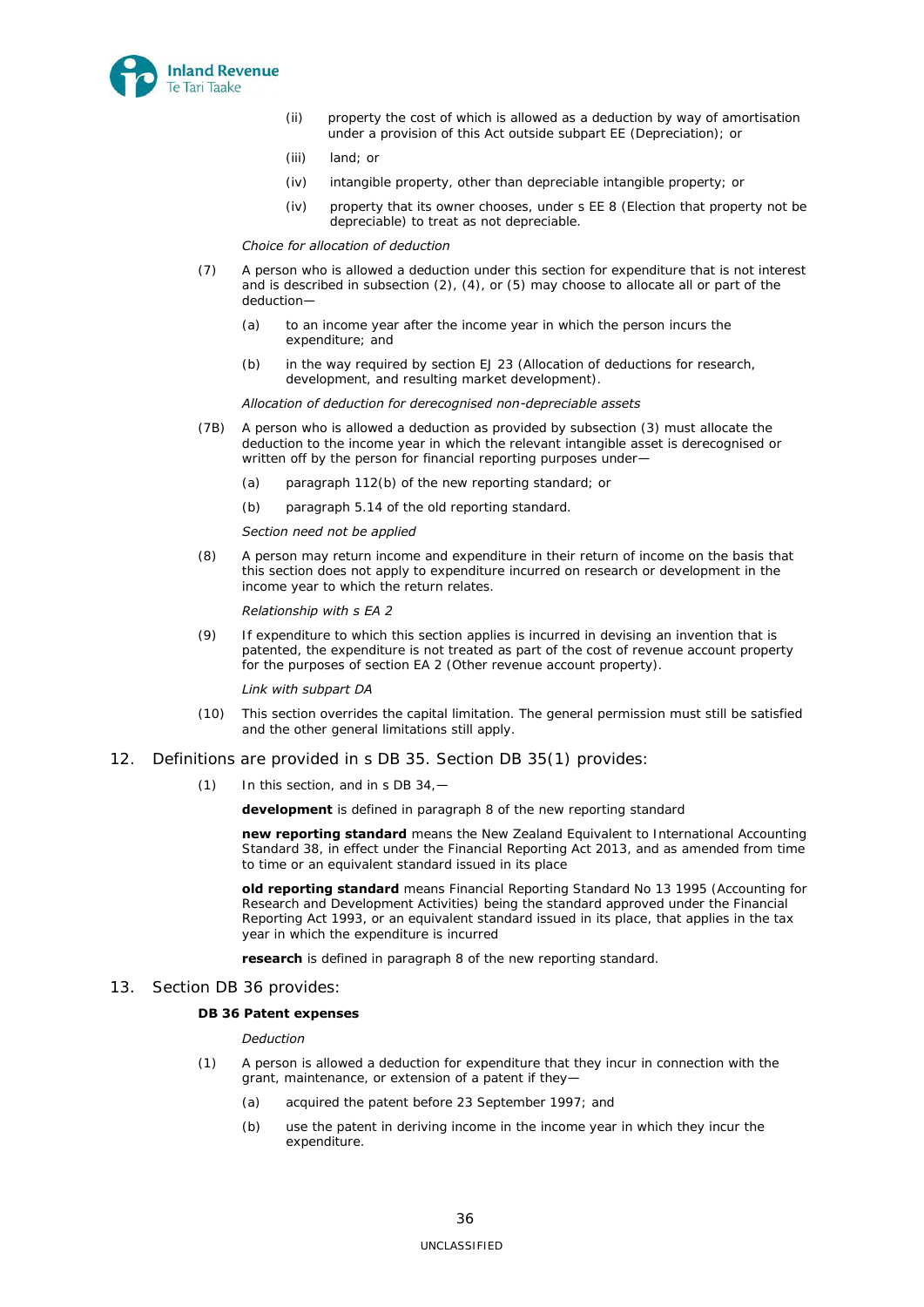

### *Link with subpart DA*

- (2) This section overrides the capital limitation. The general permission must still be satisfied and the other general limitations still apply.
- 14. Section DB 37 provides:

### **DB 37 Expenses in application for patent or design registration**

### *Deduction*

- (1) A person who incurs expenditure for the purpose of applying for the grant of a patent or of a design registration and does not obtain the grant because the application is not lodged or is withdrawn, or because the grant is refused, is allowed a deduction for the expenditure—
	- (a) that the person incurs in relation to the application or intended application; and
	- (b) that would have been part of the cost of fixed life intangible property, or otherwise a deduction, if the application or intended application had been granted; and
	- (c) for which the person is not allowed a deduction under another provision.

#### *Timing of deduction*

(2) The deduction is allocated to the income year in which the person decides not to lodge the application, withdraws the application, or is refused the grant.

#### *Link with subpart DA*

- (3) This section overrides the capital limitation. The general permission and other general limitations still apply.
- 15. Sections DB 38 provides:

### **DB 38 Patent rights: devising patented inventions**

#### *When this section applies*

(1) This section applies when a person incurs expenditure in devising an invention for which a patent has been granted. The section applies whether the person devised the invention alone or in conjunction with another person.

#### *Deduction: expenditure before 1 April 1993*

(2) When the person uses the patent in deriving income in an income year, they are allowed a deduction for expenditure incurred before 1 April 1993, but not if a deduction has been allowed for the expenditure under any other provision of this Act or an earlier Act.

#### *Deduction: devising invention*

(3) If the person sells all the patent rights relating to the invention, they are allowed a deduction for the expenditure that they have incurred, whenever it is incurred, in connection with devising the invention to the extent to which a deduction has not already been allowed under subsection (2).

### *Deduction: devising invention: proportion of expenditure*

(4) If the person sells some of the patent rights relating to the invention, they are allowed a deduction for part of the expenditure described in subsection (3). The part is calculated by dividing the amount derived from the sale by the market value of the whole of the patent rights on the date of the sale.

### *Link with subpart DA*

(5) This section overrides the capital limitation. The general permission must still be satisfied and the other general limitations still apply.

### 16. Sections DB 39 provides:

### **DB 39 Patent rights acquired before 1 April 1993**

### *When this section applies*

(1) This section applies when a person disposes of patent rights that they acquired before 1 April 1993.

### *Deduction*

(2) The person is allowed a deduction on the disposal of the patent rights.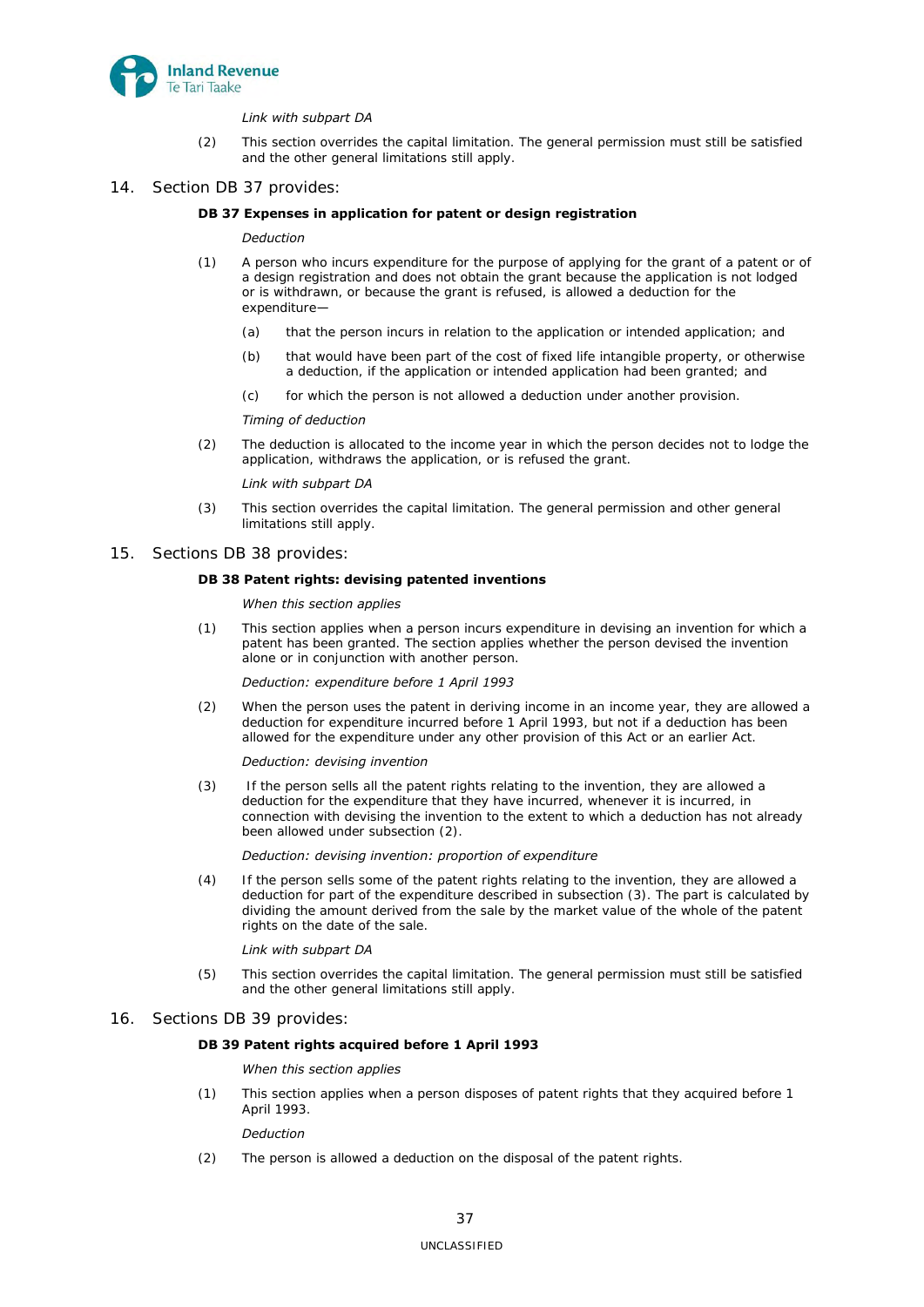

### *Amount of deduction*

- (3) The amount is calculated using the formula—
	- (unexpired term of the patent rights at the date of disposal
	- $\div$  unexpired term of the patent rights at the date of acquisition) x cost

### *Link with subpart DA*

(4) This section overrides the capital limitation. The general permission must still be satisfied and the other general limitations still apply.

## 17. Sections DB 40 provides:

### **DB 40 Patent applications or patent rights acquired on or after 1 April 1993—**

### *When this section applies*

(1) This section applies when a person sells a patent application with a complete specification or patent rights that they acquired on or after 1 April 1993.

### *Deduction*

(2) The person is allowed a deduction on the sale of the patent application with a complete specification or patent rights.

### *Amount of deduction*

(3) The amount is calculated using the formula—

### total cost − total amounts of depreciation loss

### *Definition of items in formula*

- (4) In the formula,—
	- (a) **total cost** is the total cost to the person of the patent application with a complete specification or of the patent rights, excluding any expenditure for which the person has been allowed a deduction under section DZ 15 (Patent applications before 1 April 2005):
	- (b) **total amounts of depreciation loss** is the total of the amounts of depreciation loss, for which the person is allowed a deduction, for the patent application with a complete specification or for the patent rights and the patent application relating to the patent rights.

### *Link with subpart DA*

(5) This section overrides the capital limitation. The general permission must still be satisfied and the other general limitations still apply.

### 18. Section DB 62 provides:

### **DB 62 Deduction for legal expenses**

### *When this section applies*

(1) This section applies to a person when their total legal expenses for an income year is equal to or less than \$10,000.

### *Deduction*

(2) The person is allowed a deduction for the legal expenses.

### *Definition*

(3) For the purposes of this section, **legal expenses** means fees for **legal services** (as defined in the Lawyers and Conveyancers Act 2006) provided by a person who holds a practising certificate issued by the New Zealand Law Society or an Australian equivalent.

## *Link with subpart DA*

(4) This section overrides the capital limitation. The general permission must still be satisfied and the other general limitations still apply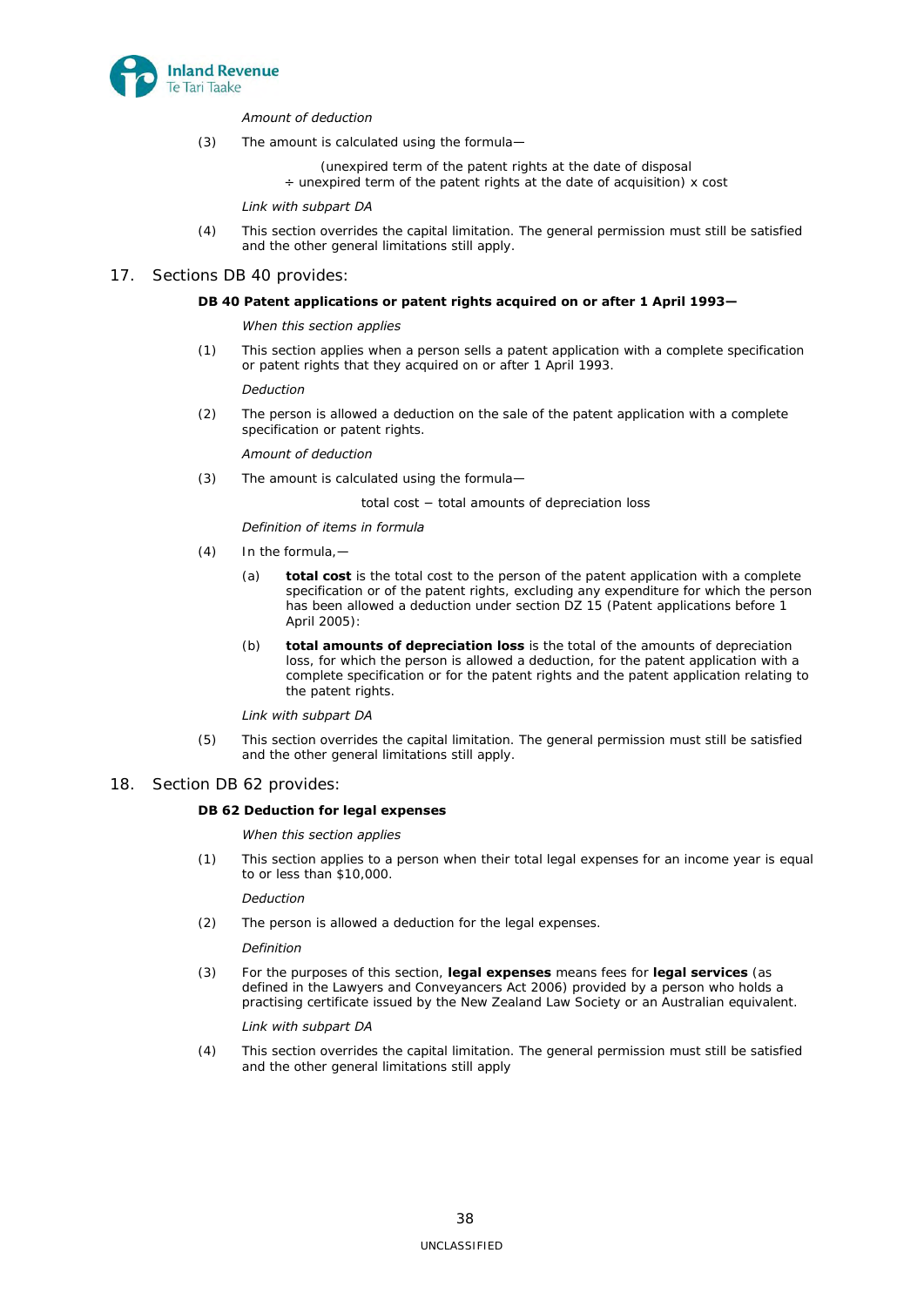

19. Section EA 2(1)(a) and (2) provides:

## **EA 2 Other revenue account property**

## *When this section applies*

- (1) This section applies to revenue account property that is not—
	- (a) trading stock valued under subpart EB (Valuation of trading stock (including dealer's livestock)); or
	- …

## *Timing of deduction*

- (2) A deduction for the cost of revenue account property of a person is allocated to the earlier  $\cap f$ -
	- (a) the income year in which the person disposes of the property; and
	- (b) the income year in which the property ceases to exist.

## 20. Section EE  $12(1)(a)$  and  $(2)(b)$  provides:

## **EE 12 Depreciation methods**

*Meaning of depreciation method* 

## (1) **Depreciation method** means –

- (a) a method that a person may use to calculate an amount of depreciation loss:
- …

## *Methods described*

- (2) The depreciation methods are—
	- …
	- (b) the straight-line method, which—
		- (i) may be used for any item of depreciable property; and
		- (ii) must be used for an item of fixed life intangible property:

## 21. Section EE 14(1) provides:

## **EE 14 Diminishing value or straight-line method: calculating amount of depreciation loss**

### *Most depreciable property*

(1) The amount of depreciation loss that the person has for an income year for an item of depreciable property is the lesser of the amounts dealt with in sections EE 15 and EE 16.

## 22. Section EE  $16(1) - (3)$ ,  $(4)(b)(i)$  and  $(c)$ , and  $(5) - (7)$  provides:

## **EE 16 Amount resulting from standard calculation**

### *Amount*

(1) For the purposes of the comparison of amounts required by section EE 14(1), the amount dealt with in this section is calculated using the formula—

annual rate  $\times$  value or cost  $\times$  months  $\div$  12.

### *Definition of items in formula*

(2) The items in the formula are defined in subsections (3) to (5).

### *Annual rate*

(3) **Annual rate** is the annual rate that, in the income year, applies to the item of depreciable property under the depreciation method that the person uses for the item. It is expressed as a decimal.

*Value or cost* 

(4) **Value or cost** is,—

(a) …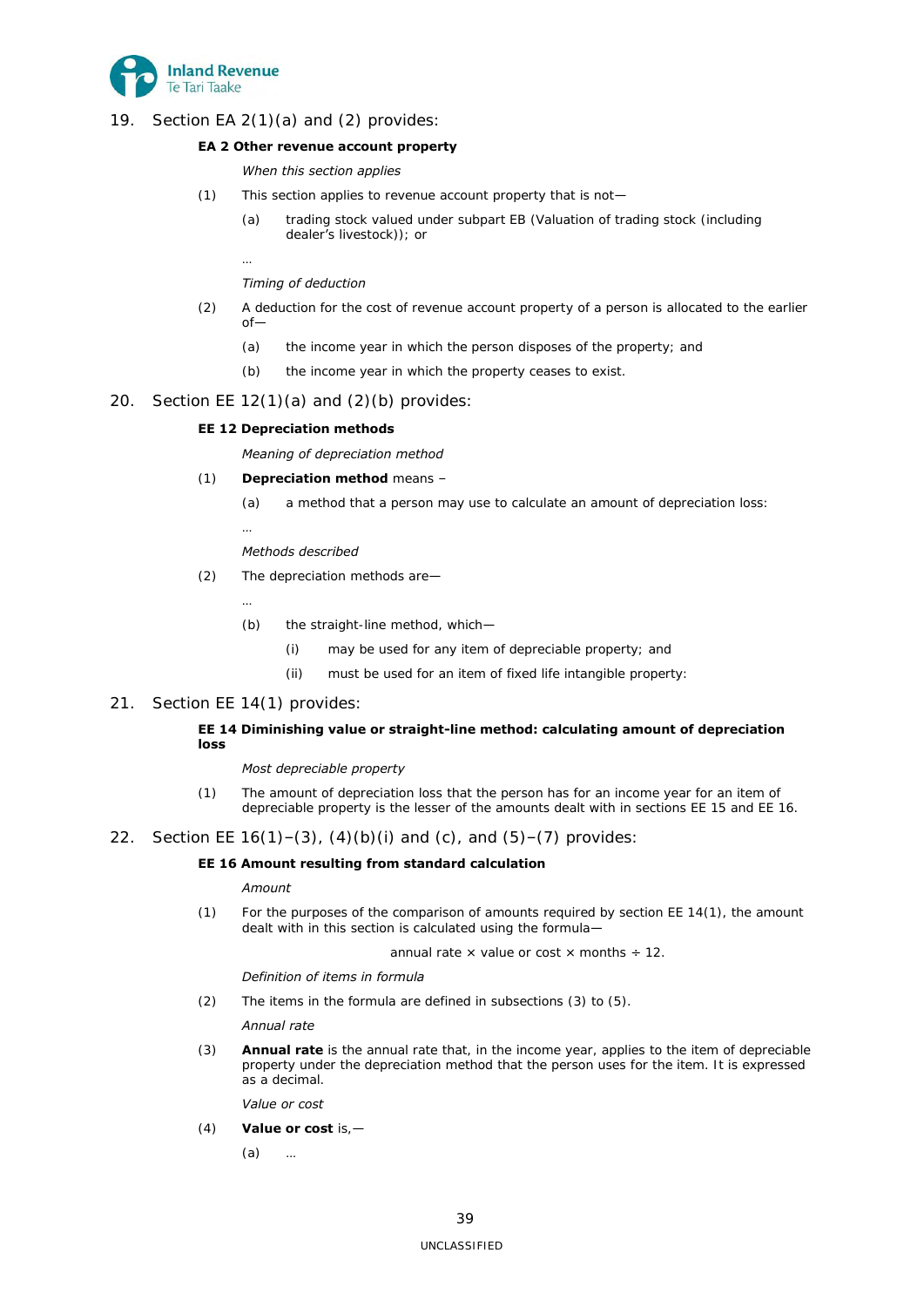

- (b) when the person uses the straight-line method,—
	- (i) for a patent, design registration, or plant variety rights in relation to which the person has been allowed a deduction for an amount of depreciation loss for the relevant application, the item's adjusted tax value at the start of the month in which the person acquires it:
- (c) for the purposes of paragraph (b), variations to **cost** are in sections EE 18 to EE 19.

### *Months: income year of normal length or shorter*

- (5) **Months**, for a person whose income year contains 365 days or fewer, or 366 days or fewer in a leap year, is the lesser of the following:
	- (a) 12; and

…

- (b) the number of whole or part calendar months in the income year in which—
	- (i) the person owns the item; and
	- (ii) the person uses the item or has it available for use for any purpose.

### *Months: income year of longer than normal length*

- (6) Months, for a person whose income year contains more than 365 days, or more than 366 days in a leap year, is the number of whole or part months in the income year in which-
	- (a) the person owns the item; and
	- (b) the person uses the item or has it available for use for any purpose.

### *Months: applications*

- (7) For the purposes of subsections (5) and (6), for a patent application and a design registration application, **months** refers to whole calendar months and whole months, as applicable.
- 23. Section EE 18B provides:

## **EE 18B Cost: some depreciable intangible property**

For the purposes of section EE 16 and this subpart, the cost to a person for an item of depreciable intangible property or a plant variety rights application (the amortising item) includes an amount of expenditure incurred by the person for an item of intangible property (the underlying item) if—

- (a) the underlying item gives rise to, supports, or is an item in which the person holds, the amortising item; and
- (b) the amount of expenditure is incurred by the person on or after 7 November 2013, if the amortising item is 1 of—
	- (i) a patent or a patent application with a complete specification lodged on or after 1 April 2005:
	- (ii) plant variety rights:
	- (iii) a plant variety rights application:
	- (iv) a design registration:
	- (v) a design registration application:
	- (vi) industrial artistic copyright; and
- (c) the person is denied a deduction for the expenditure under a provision outside this subpart

## 24. Section EE 19 states:

### **EE 19 Cost: fixed life intangible property**

## *When this section applies*

- (1) This section applies when—
	- (a) a person owns an item of fixed life intangible property; and
	- (b) the person incurs additional costs in an income year for the item; and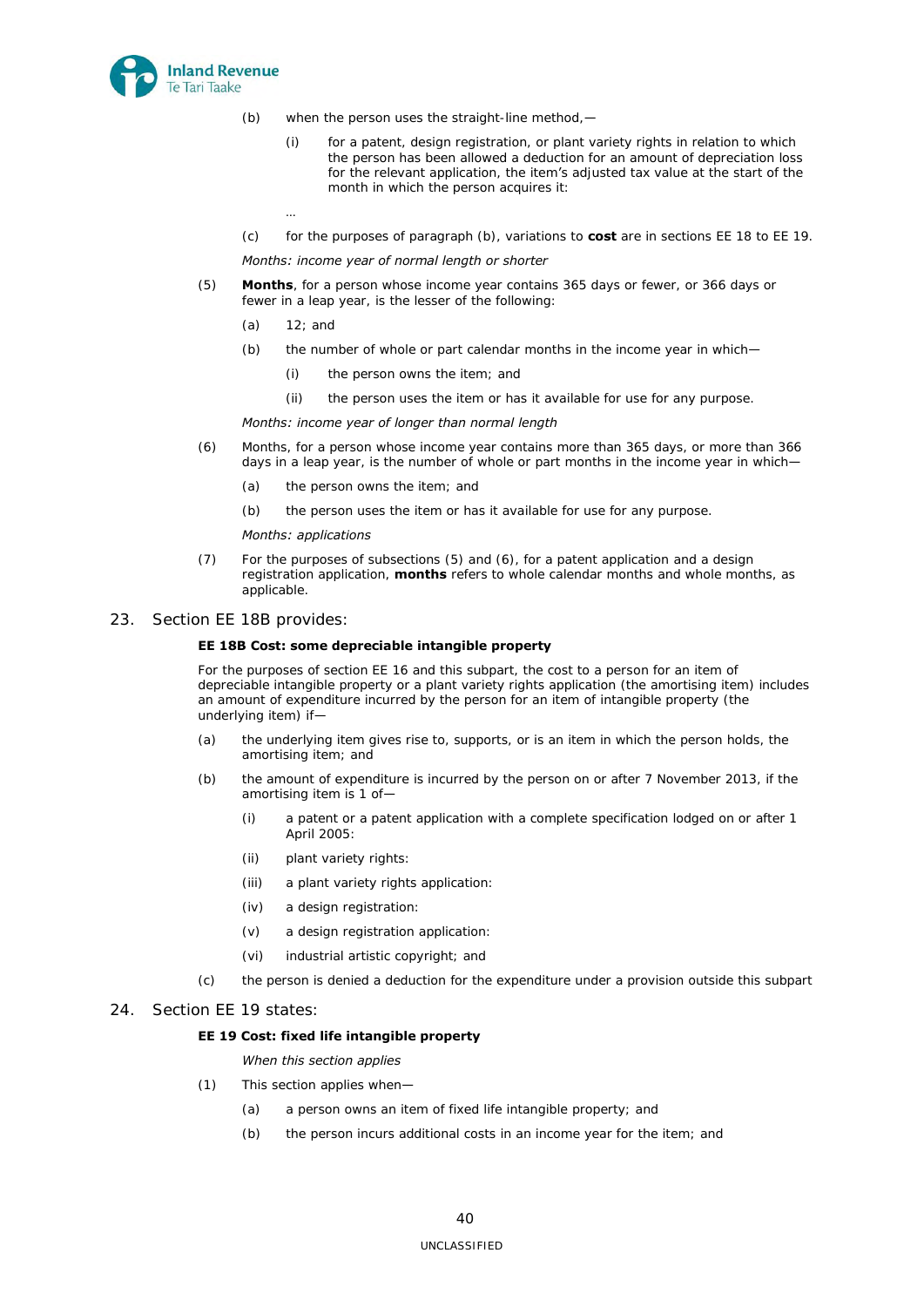

(c) the person is denied a deduction for the additional costs other than a deduction for an amount of depreciation loss.

### *Additional costs for fixed life intangible property*

- (2) For the purposes of the formula in s EE 16, the item's cost at the start of the income year is treated as being the total of—
	- (a) the item's adjusted tax value at the start of the income year; and
	- (b) the additional costs the person incurs.

### 25. Section EE 33 provides:

### **EE 33 Annual rate for fixed life intangible property**

### *What this section is about*

- (1) This section is about the annual rate that applies to an item of fixed life intangible property, not including
	- (a) an item of excluded depreciable property, for which a rate is set in s EZ 15 (Annual rate for excluded depreciable property: 1992–93 tax year):
	- (ab) a design registration for which a rate is set out in section EE 34B:
	- (b) a patent for which a rate is set in section EE 34.

### *Rate*

(2) The rate is the rate calculated using the formula—

 $1 \div$  legal life

### *Definition of item in formula*

- (3) In the formula, **legal life** is,—
	- (a) if section EE 18B or EE 19 apply, the item's remaining legal life from the start of the income year in which the relevant costs are recognised under the section:
	- (b) if sections EE 18B and EE 19 do not apply, the item's remaining legal life from the time at which a person acquires it.

### *How rate expressed*

(4) The rate given by the formula is expressed as a decimal and rounded to 2 decimal places, with numbers at the midpoint or greater being rounded up and other numbers being rounded down.

### 26. Section EE 34 provides:

## **EE 34 Annual rate for patent granted in 2005–06 or later income year**

### *When this section applies*

(1) This section applies to an item that is a patent when the patent is acquired by a person in their 2005–06 income year or a later income year.

### *Rate*

(2) The rate is the rate calculated using the formula—

 $1 \div$  legal life.

### *Definition of item in formula*

(3) In the formula, **legal life** is set out in whichever of subsections (4) to (7) applies to the patent.

### *Fixed life intangible property*

(4) If the patent is an item of fixed life intangible property to which section EE 18B or EE 19 applies, **legal life** is the patent's remaining legal life from the start of the income year in which the relevant costs are recognised under the section.

### *No depreciation loss for patent application*

(5) If sections EE 18B and EE 19 do not apply to the patent and the person has been denied a deduction for an amount of depreciation loss for the patent application, **legal life** is the patent's remaining legal life from the time at which the person acquires the patent.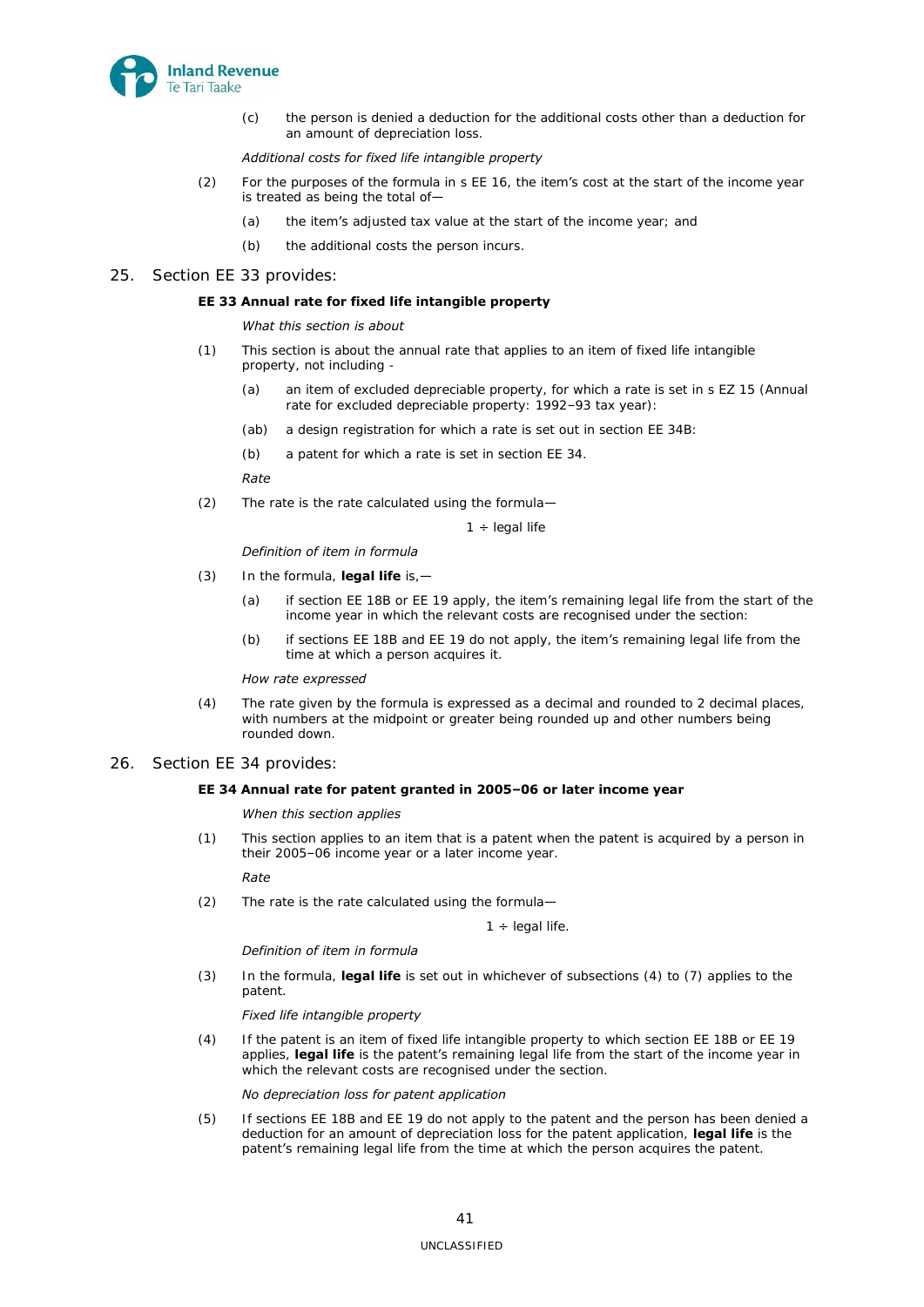

### *Depreciation loss for patent application*

(6) If sections EE 18B and EE 19 do not apply to the patent, and have not applied to the patent application while the person has owned it, and the person has been allowed a deduction for an amount of depreciation loss for the patent application, **legal life** is the remaining legal life of the patent application from the start of the income year in which the person acquires the patent application.

### *When section EE 18B or EE 19 applied to patent application*

(7) If sections EE 18B and EE 19 do not to the patent, but have applied to the patent application while the person has owned it, and the person has been allowed a deduction for an amount of depreciation loss for the patent application, **legal life** is the remaining legal life of the patent application from the start of the income year in which the person acquires the patent.

### *How rate expressed*

- (8) The rate calculated using the formula is expressed as a decimal and rounded to 2 decimal places, with numbers at the midpoint or greater being rounded up and other numbers being rounded down
- 27. Section EE 44(1) and (2)(a) and (b) provides:

### **EE 44 Application of sections EE 48 to EE 52**

### *When sections apply*

- (1) Sections EE 48 to EE 52 apply when a person has consideration from the disposal of an item or from an event involving an item, if—
	- (a) the consideration is consideration of a kind described in s EE 45; and
	- (b) either—
		- (i) the item is an item of a kind described in s EE 46; or
		- (ii) the event is an event of a kind described in s EE 47.

### *Exclusions*

- (2) Sections EE 48 to EE 52 do not apply when-
	- (a) a person disposes of an item of intangible property as part of an arrangement to replace it with an item of the same kind:
	- (b) a person's patent application has concluded because a patent is granted to the person in relation to the application:
- 28. Section EE 47 lists those events to which s EE 48 to EE 52 apply. Section EE 47(9) provides:

### *Cessation of rights in intangible property*

- (9) The eighth event is an occurrence that has the effect that the owner of an item of intangible property is no longer able, and will never be able, to exercise the rights that constitute or are part of the item.
- 29. Section EE 48(2) provides:

### *Amount of depreciation loss*

- (2) For the purposes of s EE 44, if the consideration is less than the item's adjusted tax value on the date on which the disposal or the event occurs, the person has an amount of depreciation loss that is the amount by which the consideration is less than the item's adjusted tax value on that date.
- 30. Section EE 50(1) to (7) provides:

### **EE 50 Amount of depreciation loss when item partly used to produce income**

### *When subsection (2) applies*

- (1) Subsection (2) applies when—
	- (a) a person has an amount of depreciation loss for an item of depreciable property for an income year, other than an amount arising under s EE 48(2); and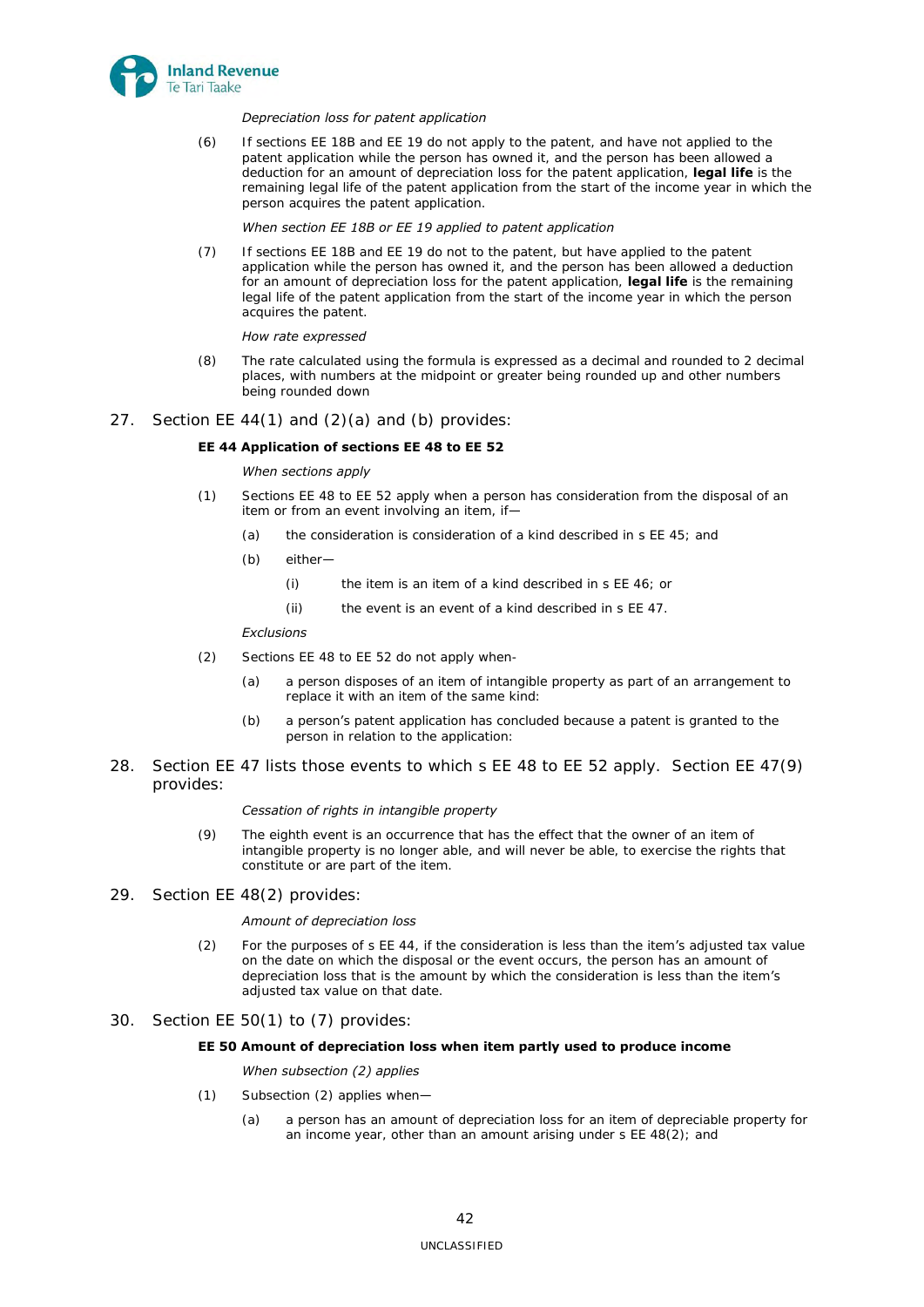

- (b) at a time during the income year, the item is partly used, or partly available for use, by the person—
	- (i) in deriving assessable income or carrying on a business for the purpose of deriving assessable income; or
	- (ii) in a way that is subject to fringe benefit tax; and
- (c) at the same time, the item is partly used, or is partly available for use, by the person for a use that falls outside both paragraph (b)(i) and (ii); and
- (d) the item is not a motor vehicle to which subpart DE (Motor vehicle expenditure) applies.

### *Partial use: Formula*

(2) The deduction the person is allowed for the amount of depreciation loss must not be more than the amount calculated using the formula-

depreciation loss  $\times$  qualifying use days  $\div$ all days

#### *Definition of items in formula*

- (3) In the formula in subsection  $(2)$ ,  $-$ 
	- (a) **depreciation loss** is the amount of depreciation loss for the income year:
	- (b) **qualifying use days** is the number of days in the income year on which the person owns the item and uses it, or has it available for use, for a use that falls within subsection (1)(b)(i) or (ii):
	- (c) **all days** is the number of days in the income year on which the person owns the item and uses it or has it available for use.

#### *Other units of measurement*

(4) A unit of measurement other than days, whether relating to time, distance, or anything else, is to be used in the formula if it achieves a more appropriate apportionment.

#### *When subsection (6) applies*

- (5) Subsection (6) applies when—
	- (a) a person has an amount of depreciation loss for an item of depreciable property arising under s EE 48(2); and
	- (b) the item was, at any time during the period the person owned it, dealt with in-
		- (i) subsection (2); or
		- (ii) any applicable paragraph in s EZ 11 (Amounts of depreciation recovery income and depreciation loss for part business use up to 2004-05 income year); and
	- (c) the item is not a motor vehicle to which subpart DE applies.

#### *Deduction for depreciation loss: formula*

(6) The deduction the person is allowed for the amount of depreciation loss is calculated using the formula—

disposal depreciation loss x all deductions

÷ (base value − adjusted tax value at date).

#### *Definition of items in formula*

- (7) In the formula in subsection  $(6)$ 
	- (a) **disposal depreciation loss** is the amount resulting from a calculation made for the item under s EE 48(2):
	- (b) **all deductions** is all amounts of depreciation loss relating to the item for which the person has been allowed a deduction in each of the income years in which the person has owned the item:
	- (c) **base value** has whichever is applicable of the meanings in s EE 57 to EE 59:
	- (d) **adjusted tax value at date** is the item's adjusted tax value on the date on which the disposal or event occurs.
- 31. Section EE 62 provides: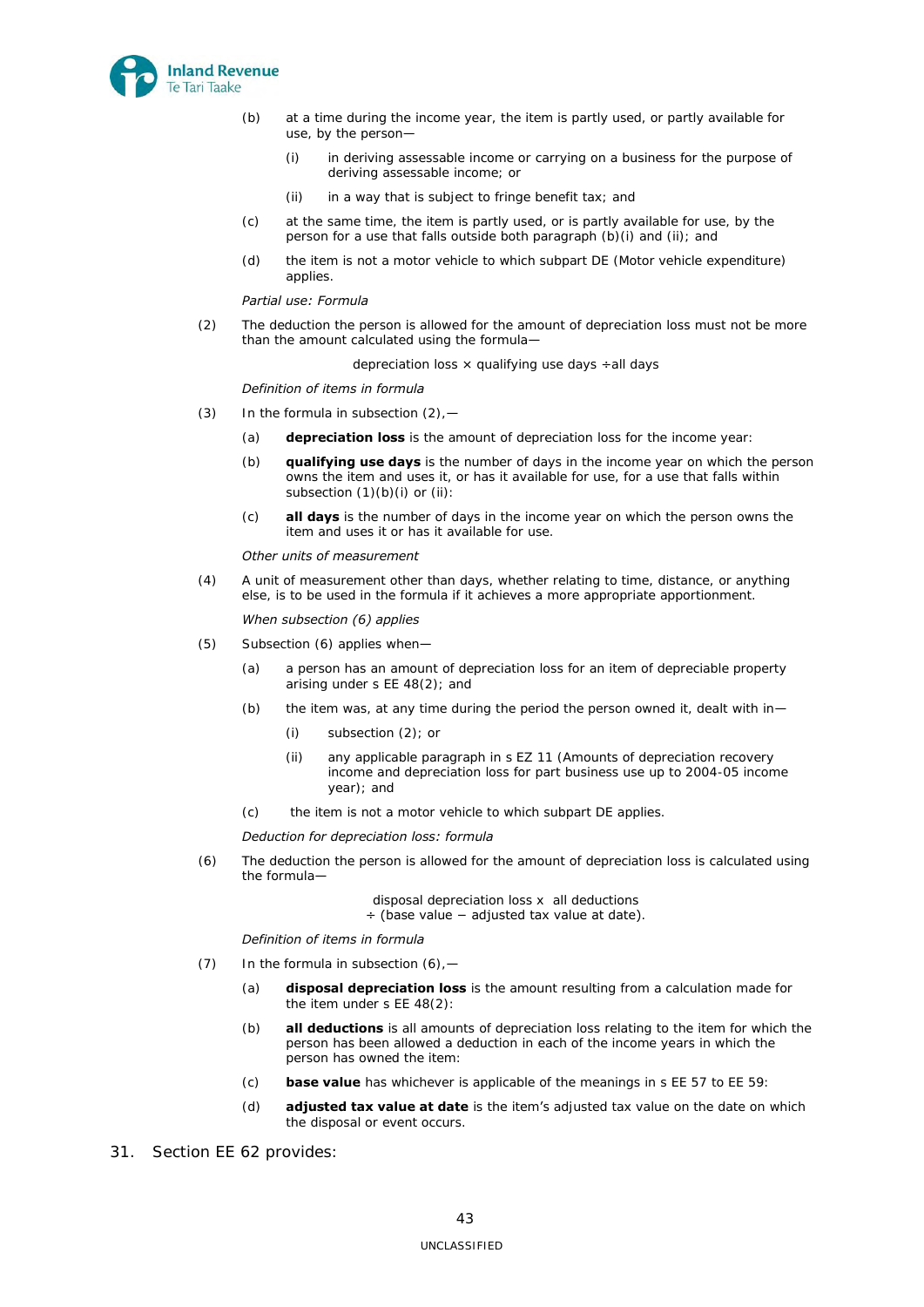

## **EE 62 Meaning of depreciable intangible property**

### *Meaning*

(1) **Depreciable intangible property** means the property listed in schedule 14 (Depreciable intangible property).

### *Criteria for listing in schedule 14*

- (2) For property to be listed in schedule 14, the criteria are as follows:
	- (a) it must be intangible; and
	- (b) it must have a finite useful life that can be estimated with a reasonable degree of certainty on the date of its acquisition.

### *Schedule 14 prevails*

- (3) Property that is listed in schedule 14 is depreciable intangible property even if the criteria are not met
- 32. Section YA 1 includes the following definitions:

**depreciable intangible property** is defined in s EE 62 (Meaning of depreciable intangible property)

**patent right** means the right to do or authorise anything that would, but for the right, be an infringement of a patent

- 33. Schedule 14 lists depreciable intangible property, including at items 3 and 4:
	- 3 a patent or the right to use a patent
	- 4 a patent application with a complete specification lodged on or after 1 April 2005

## <span id="page-43-0"></span>**Patents Act 2013**

34. Section 5 of the Patents Act 2013, defines a "patent" as follows:

**patent** means letters patent for an invention

35. "Invention" is not defined, but "patentable invention" is defined in s 5 as follows:

**patentable invention** has the meaning set out in section 14

- 36. In terms of s 14 of the Patents Act 2013, an invention is a patentable invention if it:
	- (a) is a manner of manufacture within the meaning of s 6 of the Statute of Monopolies; and
	- (b) when compared with the prior art base—
		- (i) is novel; and
		- (ii) involves an inventive step; and
	- (c) is useful; and
	- (d) is not excluded from being a patentable invention under section 15 or16.
- 37. Section 20 of the Patents Act 2013provides:

## **20 Term of patent**

- (1) The term of every patent is 20 years from the patent date.
- (2) However, a patent ceases to have effect on the expiry of the period prescribed for the payment of any renewal fee if that fee is not paid within that period or within that period as extended under section 21.
- (3) Subsection (2) applies despite anything in the patent or any other provision in this Act.
- 38. Section 103(1) provides:

## **103 Patent date**

- (1) Every patent must be given a patent date that is—
	- (a) the filing date of the relevant complete specification; or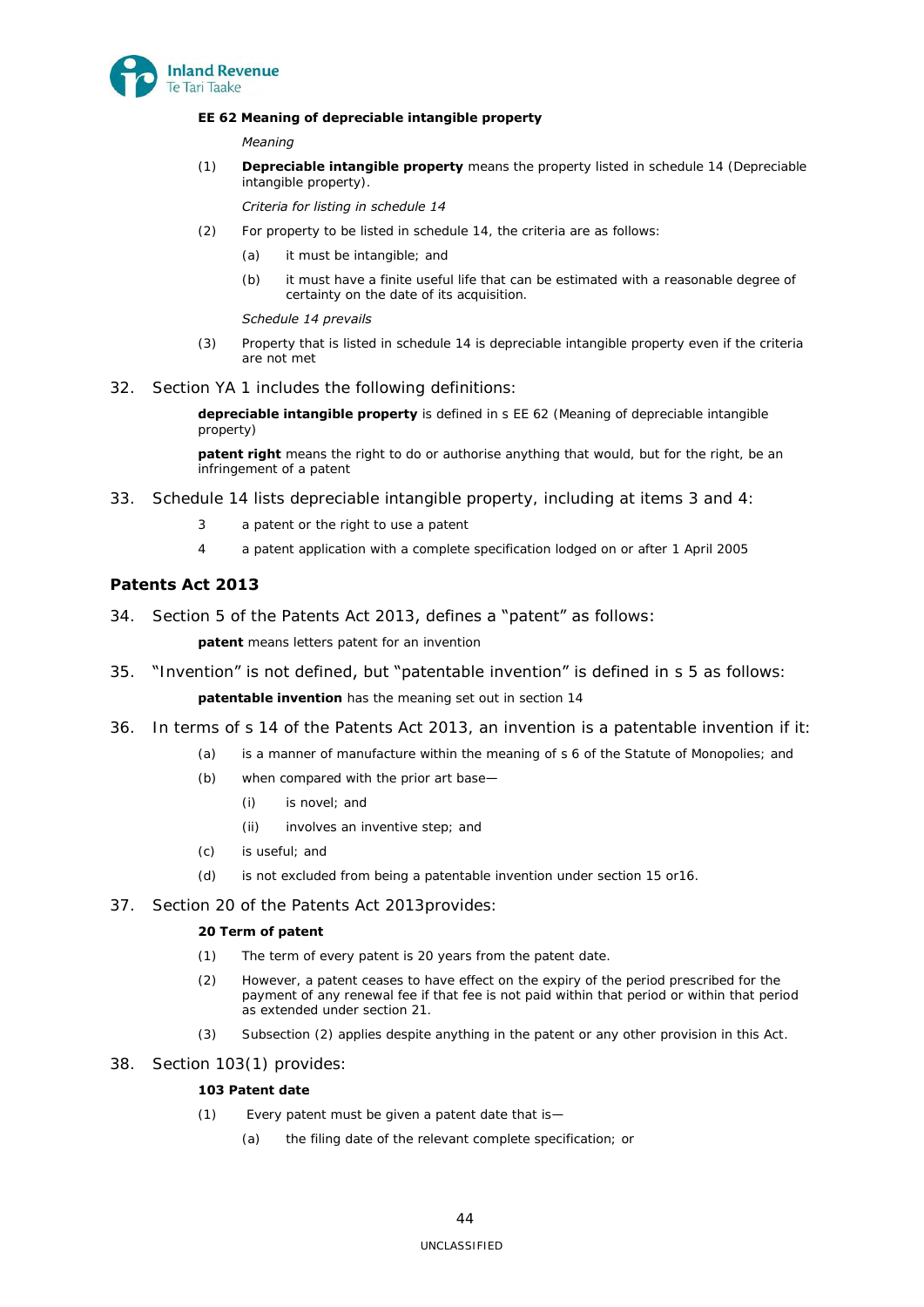

(b) if the regulations provide for the determination of a different date as the patent date, the date determined under the regulations

## <span id="page-44-0"></span>**Reporting standards**

39. Relevant parts of the old reporting standard, Financial Reporting Standard No 13 (FRS-13), to which s DB 34 of the Income Tax Act 2007 refers, follows.

## **4 DEFINITIONS**

### *STANDARD*

The following terms are used in this Standard with these meanings:

4.1 "Development" is the application of research findings or other knowledge to a plan or design for the production of new or substantially improved materials, devices, products, processes, systems or services prior to the commencement of commercial production or use.

4.2 "Research" is original and planned investigation undertaken with the prospect of gaining new scientific or technical knowledge and understanding.

40. Paragraph 5 of FRS-13 provides for the treatment of research and development costs:

## **5 FINANCIAL REPORTING**

### **RECOGNITION OF RESEARCH COSTS**

*STANDARD* 

### **5.1 Research costs shall be recognised as an expense in the period in which they are incurred.**

## **RECOGNITION OF DEVELOPMENT COSTS**

### *STANDARD*

5.2 The development costs of a project shall be recognised as an expense in the period in which they are incurred unless the criteria for asset recognition identified in para 5.3 are met.

5.3 The development costs of a project shall be recognised as an asset when all of the following criteria are met:

- (a) the product or process is clearly defined and the costs attributable to the product or process can be identified separately and measured reliably;
- (b) the technical feasibility of the product or process can be demonstrated;
- (c) the entity intends to produce and market, or use, the product or process;
- (d) the existence of a market for the product or process or its usefulness to the entity, if it is to be used internally, can be demonstrated; and
- (e) adequate resources exist, or their availability can be demonstrated, to complete the project and market or use the product or process.

5.4 The development costs of a project recognised as an asset shall not exceed the amount that is probable of recovery from related future economic benefits, after deducting further development costs, related production costs, and selling and administrative costs directly incurred in marketing the project.

## 41. Relevant parts of the new reporting standard, New Zealand Equivalent to International Accounting Standard 38, to which s DB 34 refers, are:

- 68. Expenditure on an intangible item shall be recognised as an expense when it is incurred unless:
	- (a) it forms part of the cost of an intangible asset that meets the recognition criteria (see paragraphs 18–67); or
	- (b) the item is acquired in a business combination and cannot be recognised as an intangible asset. If this is the case, it forms part of the amount recognised as goodwill at the acquisition date (see NZ IFRS 3).
- 54. No intangible asset arising from research (or from the research phase of an internal project) shall be recognised. Expenditure on research (or on the research phase of an internal project) shall be recognised as an expense when it is incurred.